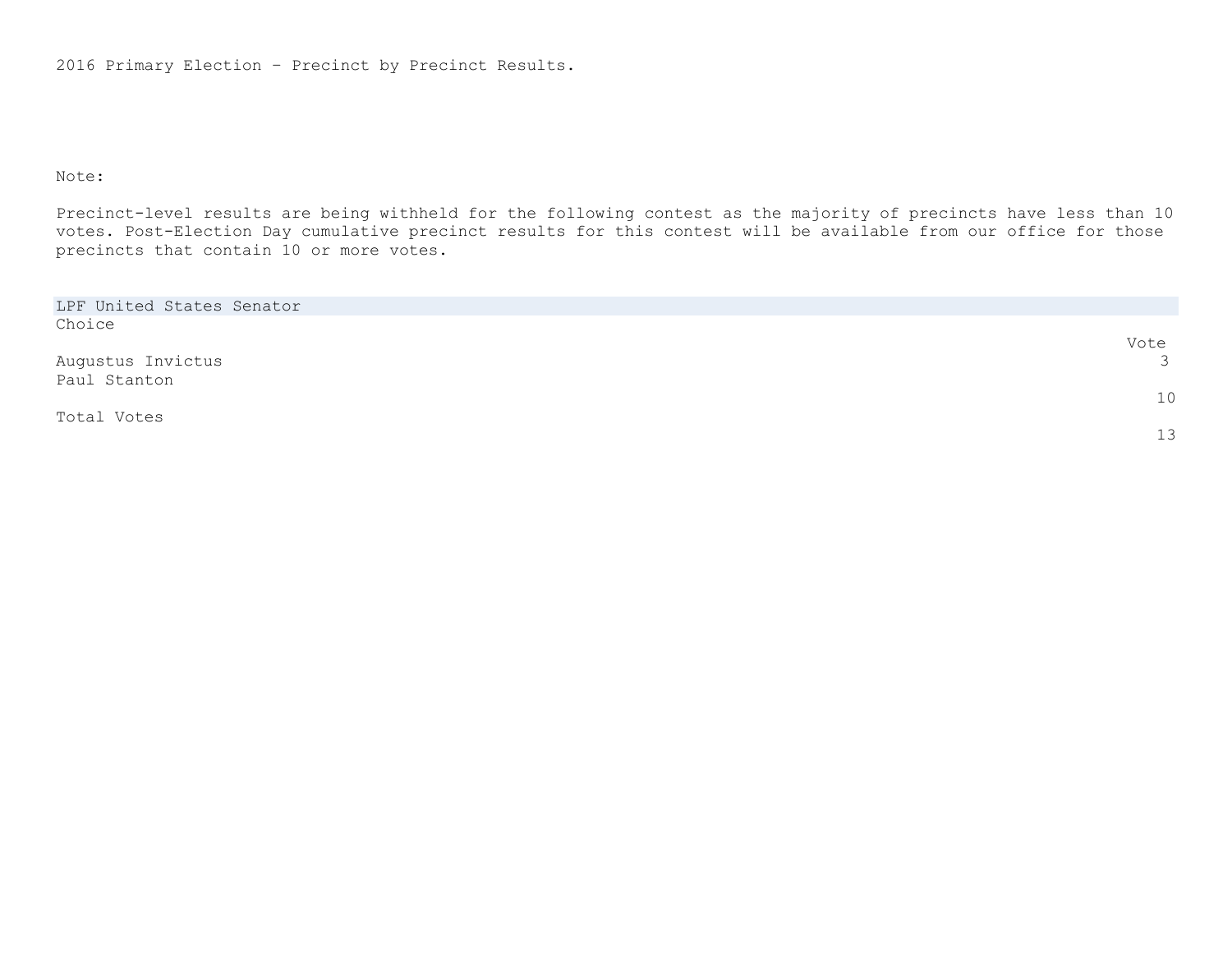2016 Primary Election – Precinct by Precinct Results. PAGE 0001-01

|                                                                                                   |                                            | TOTAL VOTES | &     | EV-Early | AV-VBM | ED-Eday  |
|---------------------------------------------------------------------------------------------------|--------------------------------------------|-------------|-------|----------|--------|----------|
| REGISTERED VOTERS - TOTAL                                                                         |                                            | 1,616       |       |          |        |          |
| REGISTERED VOTERS - REPUBLICAN PARTY                                                              |                                            | 857         | 53.03 |          |        |          |
| REGISTERED VOTERS - DEMOCRATIC PARTY                                                              |                                            | 533         | 32.98 |          |        |          |
| REGISTERED VOTERS - LIBERTARIAN PARTY                                                             |                                            | -8          | .50   |          |        |          |
| REGISTERED VOTERS - NONPARTISAN                                                                   |                                            | 218         |       |          |        |          |
| BALLOTS CAST - TOTAL.<br>$\mathbf{r}$ , $\mathbf{r}$ , $\mathbf{r}$ , $\mathbf{r}$ , $\mathbf{r}$ |                                            | 740         |       | 178      | 179    | 383      |
| BALLOTS CAST - REPUBLICAN PARTY                                                                   |                                            | 451         | 60.95 | 103      | 100    | 248      |
| BALLOTS CAST - DEMOCRATIC PARTY                                                                   |                                            | 256         | 34.59 | 68       | 73     | 115      |
| BALLOTS CAST - LIBERTARIAN PARTY.                                                                 |                                            |             | .68   |          |        | 3        |
| BALLOTS CAST - NONPARTISAN.                                                                       |                                            | 28          | 3.78  |          |        | 17       |
| BALLOTS CAST - BLANK.<br>$\mathbf{r}$                                                             |                                            |             |       |          |        | $\Omega$ |
| VOTER TURNOUT - TOTAL<br>$\mathbf{r}$ . The set of the set of $\mathbf{r}$                        |                                            |             | 45.79 |          |        |          |
| VOTER TURNOUT - REPUBLICAN PARTY.                                                                 | $\mathbf{L}$ and $\mathbf{L}$              |             | 52.63 |          |        |          |
| VOTER TURNOUT - DEMOCRATIC PARTY.                                                                 | $\mathbf{r}$ , $\mathbf{r}$ , $\mathbf{r}$ |             | 48.03 |          |        |          |
| VOTER TURNOUT - LIBERTARIAN PARTY                                                                 |                                            |             | 62.50 |          |        |          |
| VOTER TURNOUT - BLANK                                                                             |                                            |             |       |          |        |          |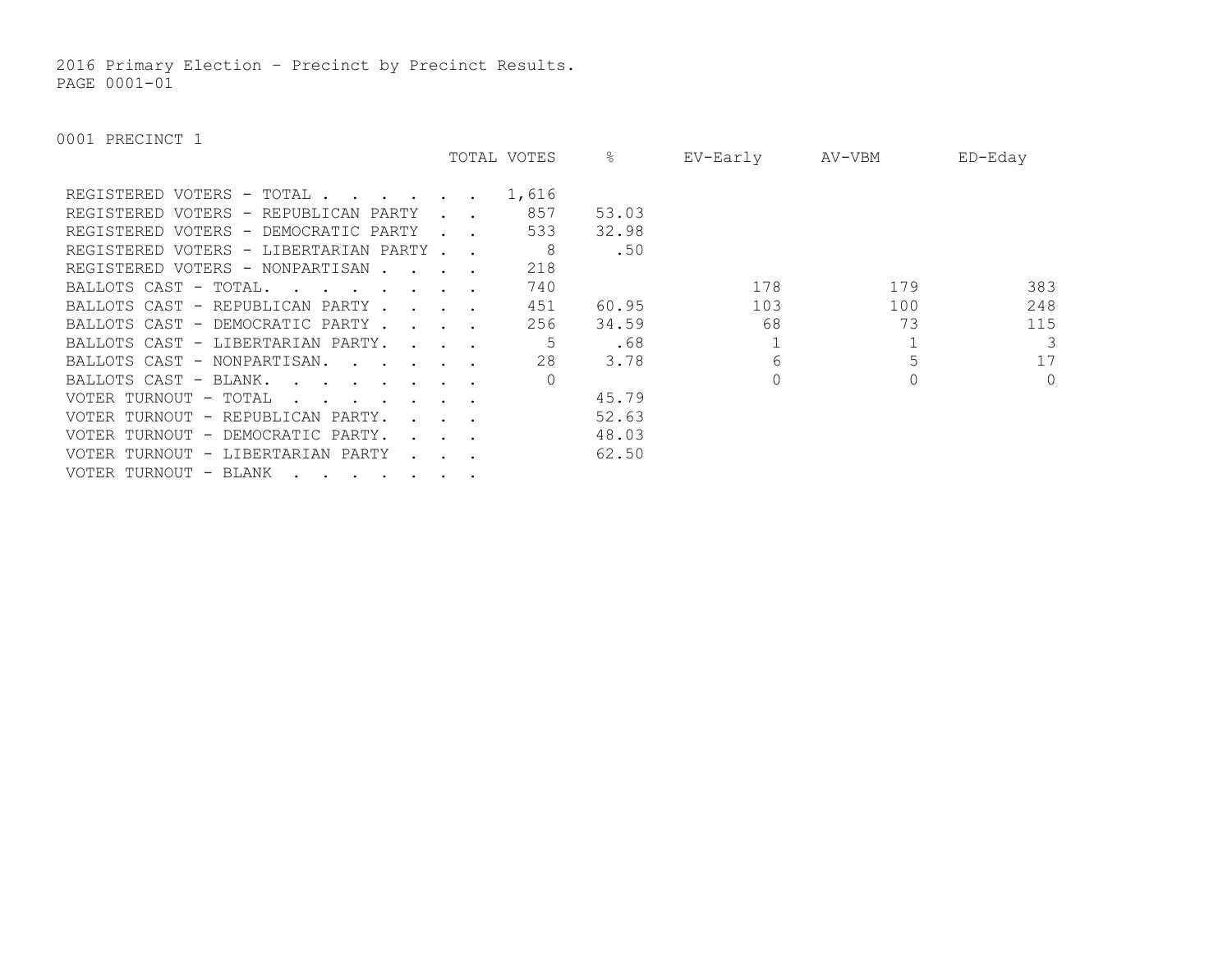PREC REPORT-GROUP DETAIL REPUBLICAN PARTY REPORT-EL30A PAGE 0001-02

|                                                                                                                                 | TOTAL VOTES |     | ⊱     | EV-Early | AV-VBM | ED-Eday |
|---------------------------------------------------------------------------------------------------------------------------------|-------------|-----|-------|----------|--------|---------|
| UNITED STATES SENATOR                                                                                                           |             |     |       |          |        |         |
| (VOTE FOR)<br>$\mathbf{1}$                                                                                                      |             |     |       |          |        |         |
| Carlos Beruff                                                                                                                   |             | 127 | 28.80 | 21       | 45     | 61      |
| Ernie Rivera<br>the contract of the contract of the contract of the contract of the contract of the contract of the contract of |             | 13  | 2.95  |          | 6      | 7       |
| Marco Rubio.                                                                                                                    |             | 281 | 63.72 | 72       | 46     | 163     |
| Dwight Mark Anthony Young                                                                                                       |             | 20  | 4.54  |          | 2      | 12      |
| Over Votes                                                                                                                      |             |     |       |          |        | $\circ$ |
| Under Votes                                                                                                                     |             | 10  |       |          |        | 5       |
| STATE REPRESENTATIVE DISTRICT 19                                                                                                |             |     |       |          |        |         |
| (VOTE FOR) 1                                                                                                                    |             |     |       |          |        |         |
| Leslie Dougher.                                                                                                                 |             | 167 | 38.39 | 45       | 33     | 89      |
| Bobby Payne.<br>the contract of the contract of the contract of the contract of the contract of the contract of the contract of |             | 139 | 31.95 | 36       | 34     | 69      |
| Katherine Van Zant                                                                                                              |             | 129 | 29.66 | 20       | 31     | 78      |
| Over Votes.<br>$\mathbf{r}$ , and $\mathbf{r}$ , and $\mathbf{r}$ , and $\mathbf{r}$                                            |             |     |       |          |        | $\circ$ |
| Under Votes                                                                                                                     |             | 16  |       |          |        | 12      |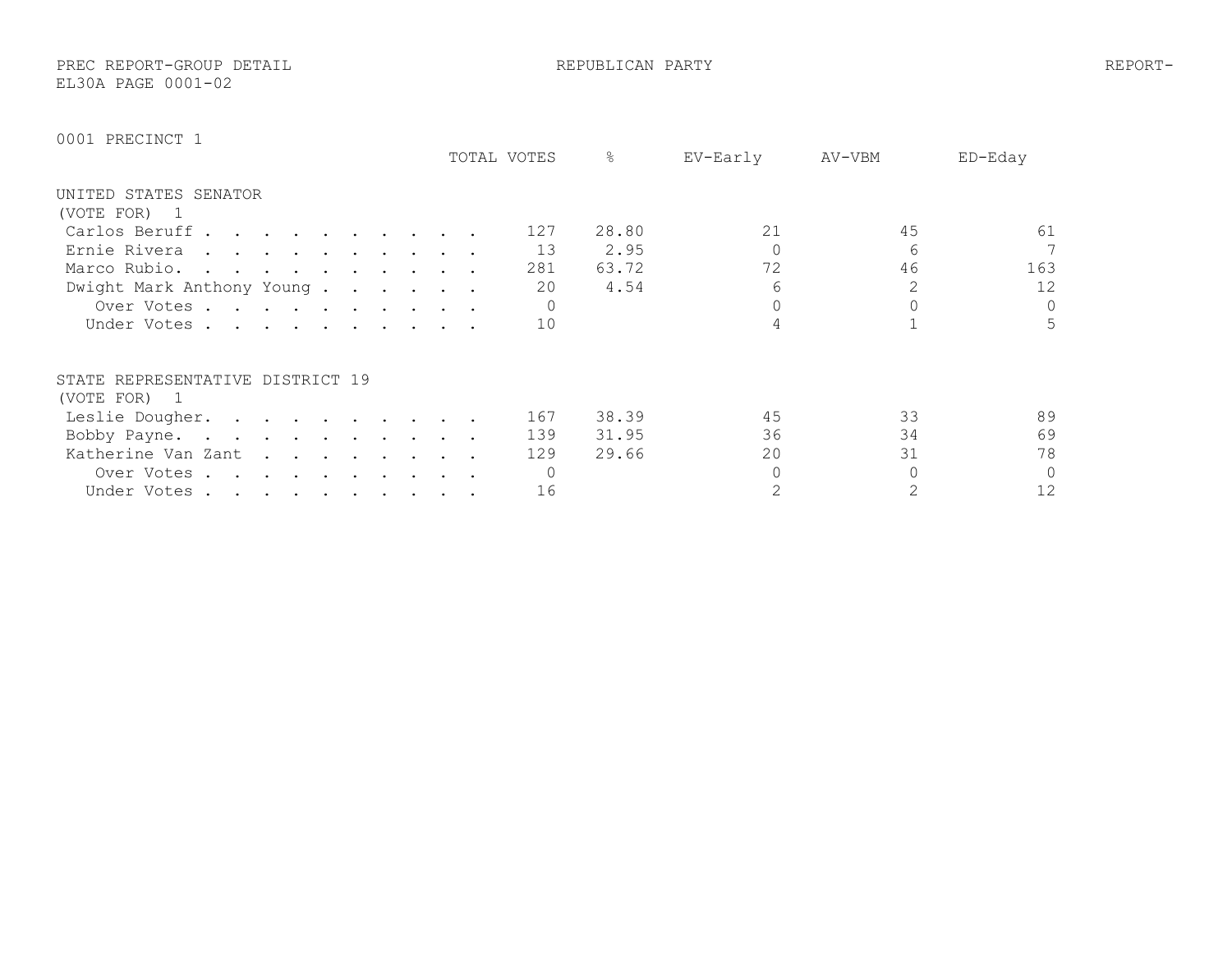PREC REPORT-GROUP DETAIL DEMOCRATIC PARTY REPORT-EL30A PAGE 0001-03

|                             | TOTAL VOTES | &     | EV-Early | AV-VBM | ED-Eday        |
|-----------------------------|-------------|-------|----------|--------|----------------|
| UNITED STATES SENATOR       |             |       |          |        |                |
| (VOTE FOR)                  |             |       |          |        |                |
| Roque "Rocky" De La Fuente. | 22          | 9.61  |          | 10     | 6              |
| Alan Grayson                | 50          | 21.83 | 10       | 14     | 26             |
| Pam Keith                   | 63          | 27.51 | 19       | 16     | 28             |
| Reginald Luster             |             | 1.75  |          |        | $\overline{2}$ |
| Patrick Murphy.             | 90          | 39.30 | 28       |        | 35             |
| Over Votes                  |             |       |          |        | $\Omega$       |
| Under Votes                 | 27          |       |          |        | 18             |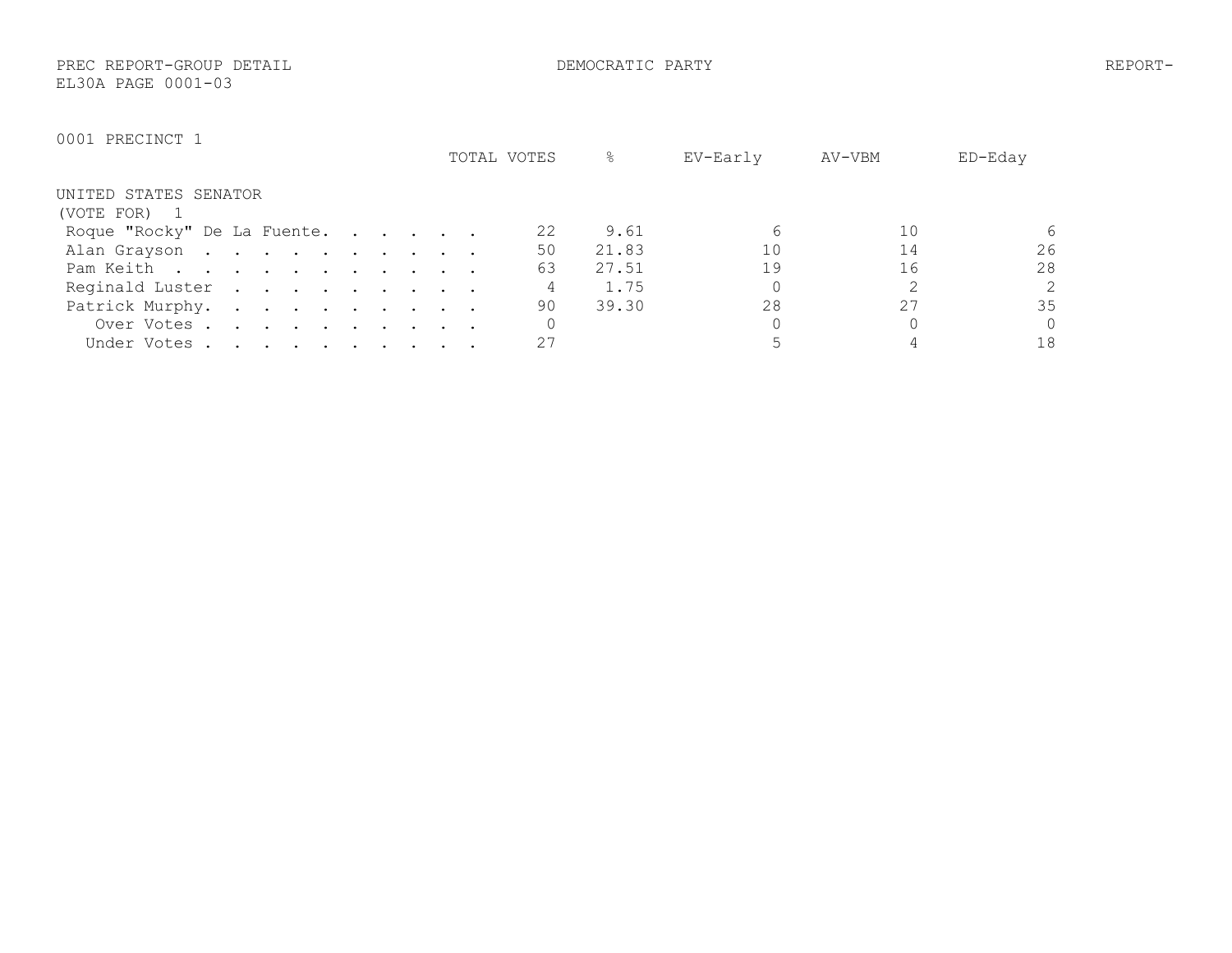PREC REPORT-GROUP DETAIL NONPARTISAN REPORT-EL30A PAGE 0001-05

|                                                                                                                    |                                                                                                                 |  |  | TOTAL VOTES | $\frac{6}{5}$ | EV-Early | AV-VBM         | ED-Eday      |
|--------------------------------------------------------------------------------------------------------------------|-----------------------------------------------------------------------------------------------------------------|--|--|-------------|---------------|----------|----------------|--------------|
| COUNTY JUDGE                                                                                                       |                                                                                                                 |  |  |             |               |          |                |              |
| (VOTE FOR) 1                                                                                                       |                                                                                                                 |  |  |             |               |          |                |              |
| John S. Cooper.                                                                                                    |                                                                                                                 |  |  | - 66        | 8.99          | 14       | 17             | 35           |
| Tatum Davis. .                                                                                                     | $\mathbf{r}$ , $\mathbf{r}$ , $\mathbf{r}$ , $\mathbf{r}$ , $\mathbf{r}$ , $\mathbf{r}$                         |  |  | 489         | 66.62         | 116      | 116            | 257          |
| Curtis A. "Lex" Sanders.                                                                                           |                                                                                                                 |  |  | 23          | 3.13          | 3        | 11             | 9            |
| Paul Sanders                                                                                                       | the contract of the contract of the contract of the contract of the contract of the contract of the contract of |  |  | 23          | 3.13          |          | 5              | 11           |
| Dan Sikes                                                                                                          |                                                                                                                 |  |  | 133         | 18.12         | 37       | 26             | 70           |
| Over Votes                                                                                                         |                                                                                                                 |  |  | 2           |               | $\cap$   | $\overline{2}$ | $\circ$      |
| Under Votes                                                                                                        |                                                                                                                 |  |  | 4           |               |          | $\overline{2}$ | $\mathbf{1}$ |
| SCHOOL BOARD MEMBER DISTRICT 2                                                                                     |                                                                                                                 |  |  |             |               |          |                |              |
| (VOTE FOR) 1                                                                                                       |                                                                                                                 |  |  |             |               |          |                |              |
| Bobby Carter                                                                                                       |                                                                                                                 |  |  | 168         | 23.17         | 35       | 45             | 88           |
| Jim Peronto.                                                                                                       | $\mathbf{r}$ , and $\mathbf{r}$ , and $\mathbf{r}$ , and $\mathbf{r}$ , and $\mathbf{r}$                        |  |  | 270         | 37.24         | 65       | 63             | 142          |
| Charnelle Whittemore.                                                                                              |                                                                                                                 |  |  | 287         | 39.59         | 74       | 69             | 144          |
| Over Votes                                                                                                         |                                                                                                                 |  |  | $\bigcirc$  |               | $\Omega$ | $\Omega$       | $\mathbf 0$  |
| Under Votes                                                                                                        |                                                                                                                 |  |  | 15          |               | 4        | $\mathcal{L}$  | 9            |
| NO. 4 CONSTITUTIONAL AMENDMENT                                                                                     |                                                                                                                 |  |  |             |               |          |                |              |
| (VOTE FOR) 1                                                                                                       |                                                                                                                 |  |  |             |               |          |                |              |
| Yes                                                                                                                |                                                                                                                 |  |  | 434         | 62.18         | 106      | 108            | 220          |
| No.<br>$\mathbf{r}$ , and $\mathbf{r}$ , and $\mathbf{r}$ , and $\mathbf{r}$ , and $\mathbf{r}$ , and $\mathbf{r}$ |                                                                                                                 |  |  | 264         | 37.82         | 64       | 60             | 140          |
| Over Votes                                                                                                         |                                                                                                                 |  |  | $\Omega$    |               | $\cap$   | $\cap$         | $\Omega$     |
| Under Votes                                                                                                        |                                                                                                                 |  |  | 42          |               | 8        | 11             | 23           |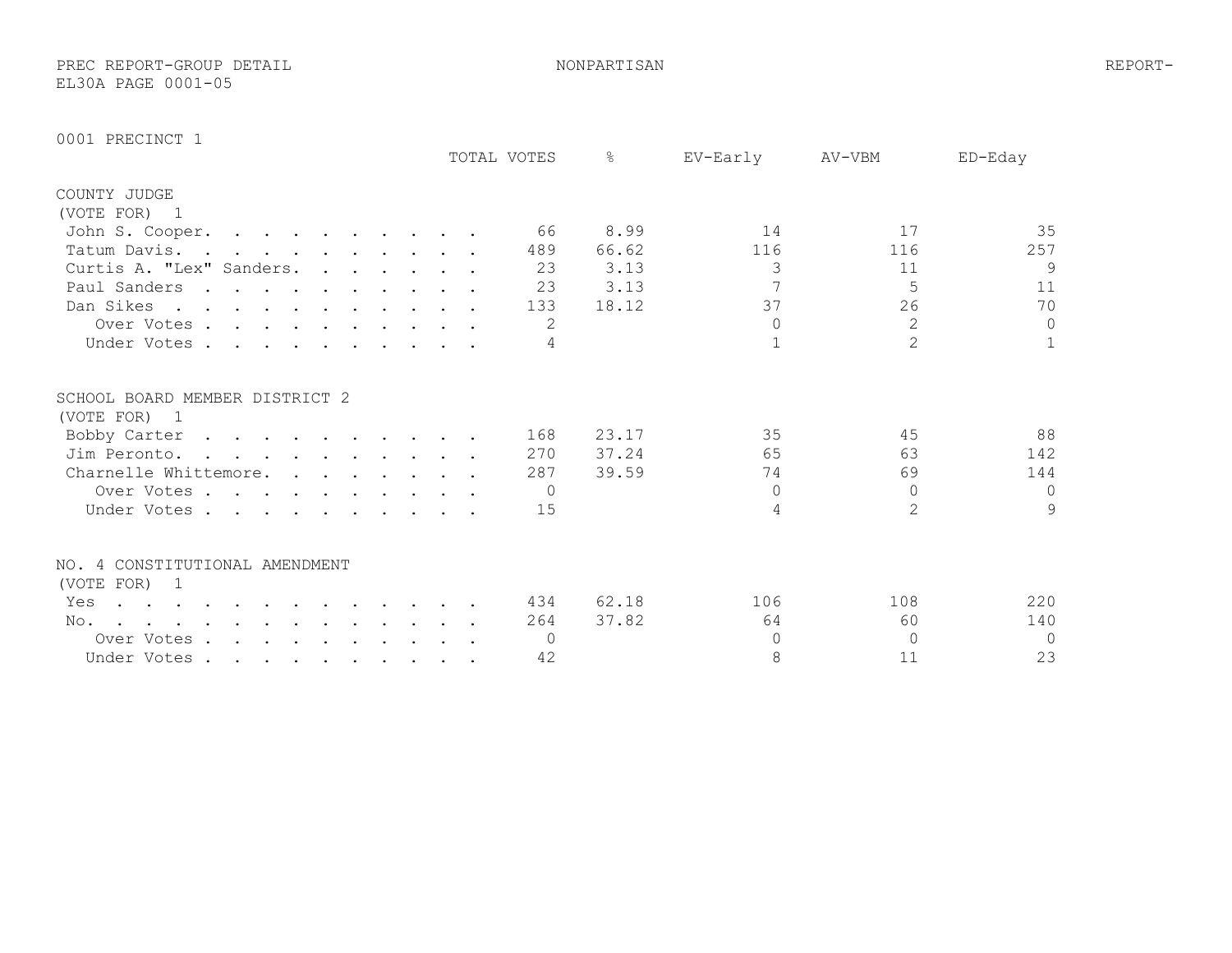PAGE 0002-01

|                                                                                                   |                                            | TOTAL VOTES | ိဝ    | EV-Early | AV-VBM | $ED$ –Eday |
|---------------------------------------------------------------------------------------------------|--------------------------------------------|-------------|-------|----------|--------|------------|
| REGISTERED VOTERS - TOTAL                                                                         |                                            | 780         |       |          |        |            |
| REGISTERED VOTERS - REPUBLICAN PARTY                                                              |                                            | 223         | 28.59 |          |        |            |
| REGISTERED VOTERS - DEMOCRATIC PARTY                                                              |                                            | 466         | 59.74 |          |        |            |
| REGISTERED VOTERS - LIBERTARIAN PARTY.                                                            |                                            |             | .26   |          |        |            |
| REGISTERED VOTERS - NONPARTISAN.                                                                  |                                            | 89          |       |          |        |            |
| BALLOTS CAST - TOTAL.<br>$\mathbf{r}$ , $\mathbf{r}$ , $\mathbf{r}$ , $\mathbf{r}$ , $\mathbf{r}$ |                                            | 321         |       | 76       | 83     | 160        |
| BALLOTS CAST - REPUBLICAN PARTY.                                                                  | $\mathbf{r}$ , $\mathbf{r}$ , $\mathbf{r}$ | 92          | 28.66 | 30       | 29     | 33         |
| BALLOTS CAST - DEMOCRATIC PARTY.                                                                  | $\sim$ $\sim$ $\sim$                       | 216         | 67.29 | 45       | 49     | 120        |
| BALLOTS CAST - LIBERTARIAN PARTY.                                                                 | $\sim$ $\sim$ $\sim$ $\sim$                |             |       |          |        | $\Omega$   |
| BALLOTS CAST - NONPARTISAN.                                                                       |                                            | 13          | 4.05  |          |        | 7          |
| BALLOTS CAST - BLANK.<br>$\mathbf{r}$ . The contract of the contract of $\mathbf{r}$              |                                            |             |       |          |        | $\circ$    |
| VOTER TURNOUT - TOTAL                                                                             |                                            |             | 41.15 |          |        |            |
| VOTER TURNOUT - REPUBLICAN PARTY.                                                                 |                                            |             | 41.26 |          |        |            |
| VOTER TURNOUT - DEMOCRATIC PARTY.                                                                 |                                            |             | 46.35 |          |        |            |
| VOTER TURNOUT - LIBERTARIAN PARTY                                                                 |                                            |             |       |          |        |            |
| VOTER TURNOUT - BLANK                                                                             |                                            |             |       |          |        |            |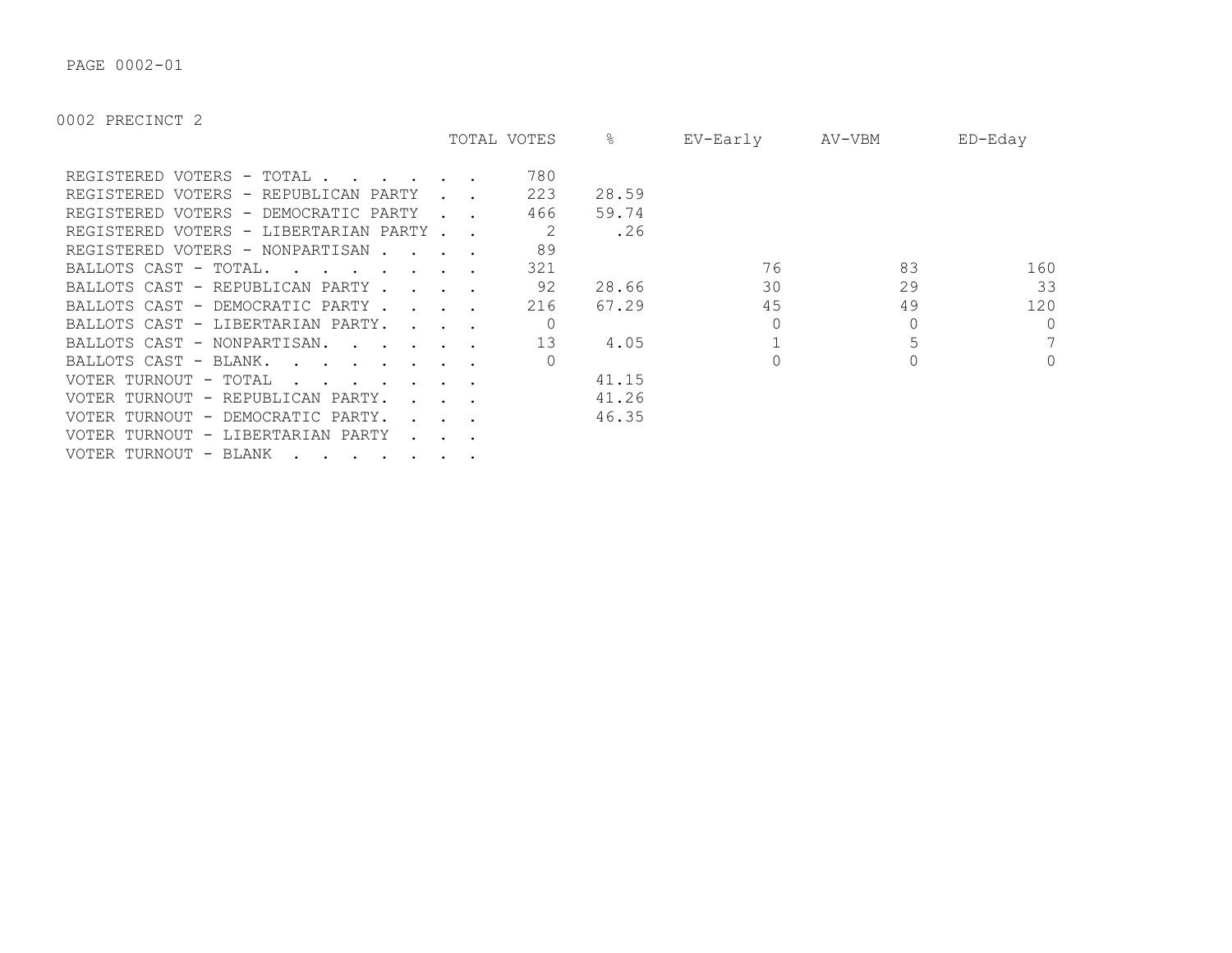PREC REPORT-GROUP DETAIL REPUBLICAN PARTY REPORT-EL30A PAGE 0002-02

|                                                                                                        | TOTAL VOTES | 옹     | EV-Early | AV-VBM | ED-Eday  |
|--------------------------------------------------------------------------------------------------------|-------------|-------|----------|--------|----------|
| UNITED STATES SENATOR                                                                                  |             |       |          |        |          |
| (VOTE FOR)<br>$\perp$                                                                                  |             |       |          |        |          |
| Carlos Beruff                                                                                          | 30          | 32.97 | 10       |        | 12       |
| Ernie Rivera                                                                                           |             | 2.20  |          |        | $\Omega$ |
| Marco Rubio.                                                                                           | 54          | 59.34 | 18       |        | 19       |
| Dwight Mark Anthony Young.                                                                             |             | 5.49  |          |        | 2        |
| Over Votes                                                                                             |             |       |          |        | $\Omega$ |
| Under Votes                                                                                            |             |       |          |        | $\Omega$ |
| STATE REPRESENTATIVE DISTRICT 19                                                                       |             |       |          |        |          |
| (VOTE FOR) 1                                                                                           |             |       |          |        |          |
| Leslie Dougher.                                                                                        | 19          | 20.88 |          |        |          |
| Bobby Payne.                                                                                           | 41          | 45.05 | 16       |        | 16       |
| Katherine Van Zant                                                                                     | 31          | 34.07 | 10       | 10     | 11       |
| Over Votes.<br>$\mathbf{r}$ , $\mathbf{r}$ , $\mathbf{r}$ , $\mathbf{r}$ , $\mathbf{r}$ , $\mathbf{r}$ |             |       |          |        | $\Omega$ |
| Under Votes                                                                                            |             |       |          |        | 0        |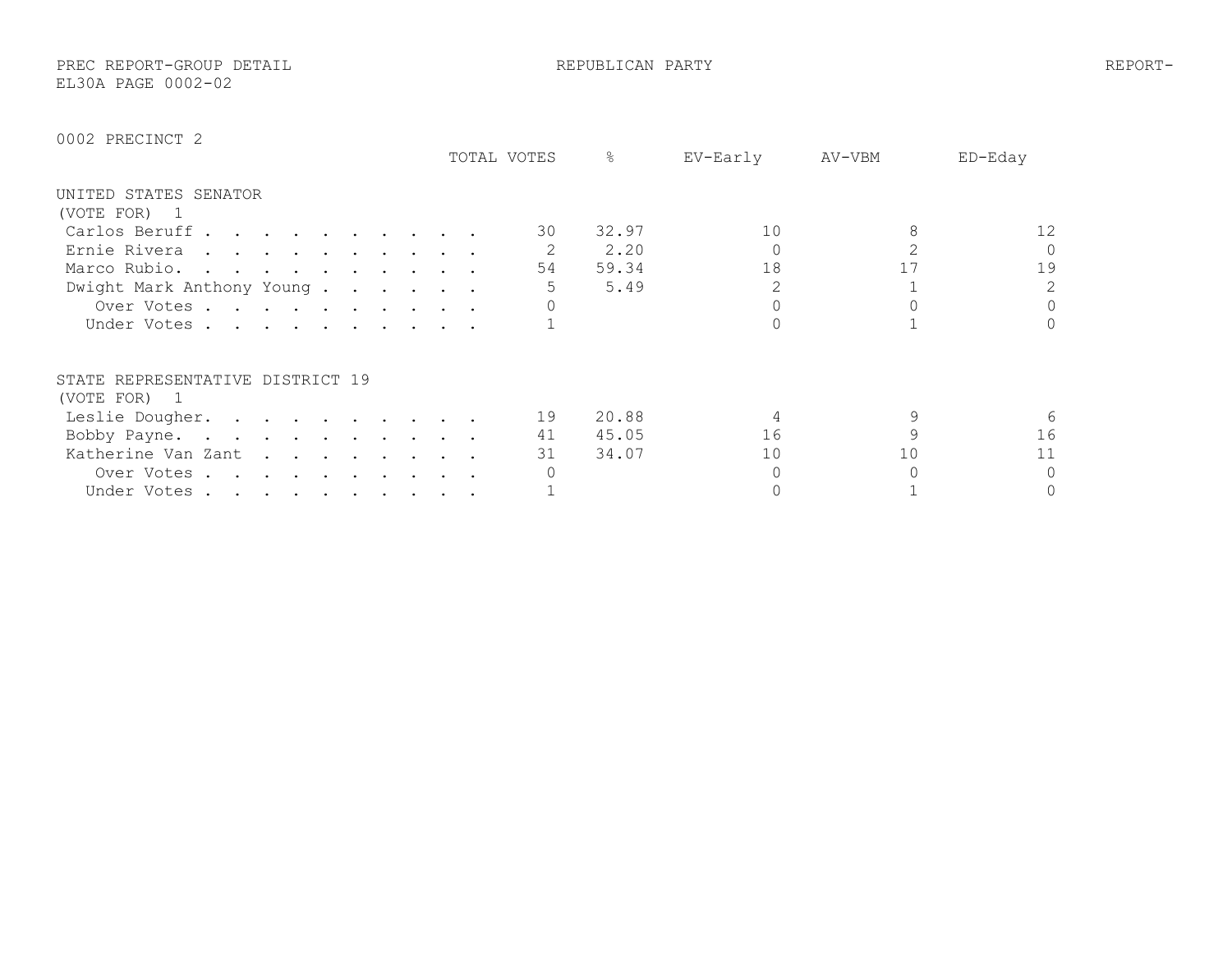PREC REPORT-GROUP DETAIL DEMOCRATIC PARTY REPORT-EL30A PAGE 0002-03

|                                        |                                                                                                                 |  |  | TOTAL VOTES | 옹     | EV-Early | AV-VBM | ED-Eday      |
|----------------------------------------|-----------------------------------------------------------------------------------------------------------------|--|--|-------------|-------|----------|--------|--------------|
| UNITED STATES SENATOR                  |                                                                                                                 |  |  |             |       |          |        |              |
| (VOTE FOR)<br>- 1                      |                                                                                                                 |  |  |             |       |          |        |              |
| Roque "Rocky" De La Fuente.            |                                                                                                                 |  |  | 6           | 3.14  |          |        |              |
| Alan Grayson                           |                                                                                                                 |  |  | 39          | 20.42 |          |        | 28           |
| Pam Keith                              |                                                                                                                 |  |  | 44          | 23.04 |          |        | 27           |
| Reginald Luster                        |                                                                                                                 |  |  | 9           | 4.71  |          |        | 9            |
| Patrick Murphy.                        |                                                                                                                 |  |  | 93          | 48.69 | 23       | 25     | 44           |
| Over Votes                             |                                                                                                                 |  |  |             |       |          |        | $\mathbf{0}$ |
| Under Votes                            |                                                                                                                 |  |  | 25          |       |          |        | 9            |
| COUNTY COMMISSIONER                    |                                                                                                                 |  |  |             |       |          |        |              |
| DISTRICT 1 - UNIVERSAL PRIMARY CONTEST |                                                                                                                 |  |  |             |       |          |        |              |
| (VOTE FOR)<br>$\blacksquare$           |                                                                                                                 |  |  |             |       |          |        |              |
| Ross Chandler                          |                                                                                                                 |  |  | 159         | 51.62 | 37       | 44     | 77           |
| Carolyn Brown Spooner                  | the contract of the contract of the contract of the contract of the contract of the contract of the contract of |  |  | 103         | 33.44 | 29       | 24     | 50           |
| Milton Sumpter, Jr.                    |                                                                                                                 |  |  | 46          | 14.94 |          | 9      | 29           |
| Over Votes                             |                                                                                                                 |  |  |             |       |          |        | $\circ$      |
|                                        |                                                                                                                 |  |  | 13          |       |          |        | 4            |
| Under Votes                            |                                                                                                                 |  |  |             |       |          |        |              |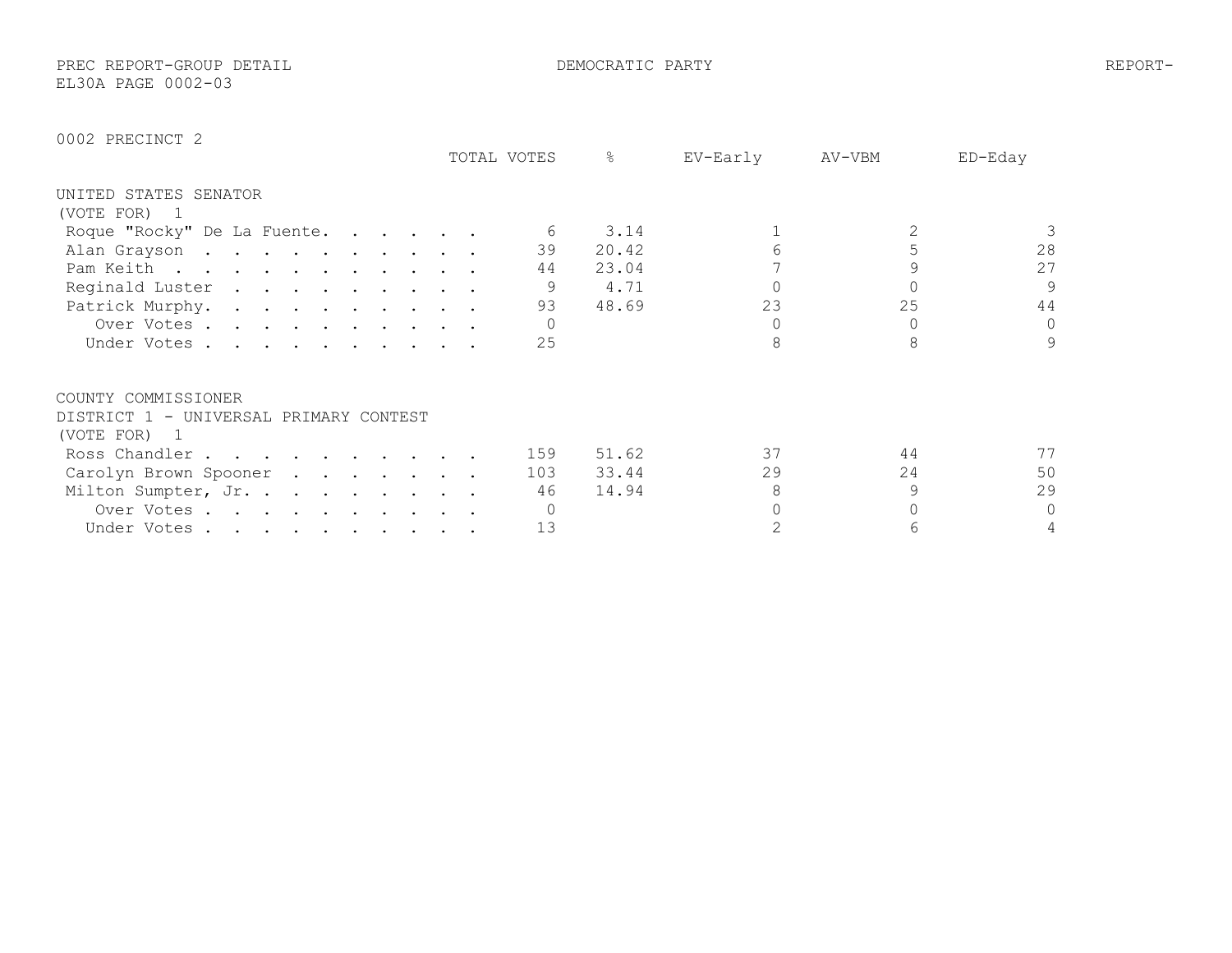PREC REPORT-GROUP DETAIL NONPARTISAN REPORT-EL30A PAGE 0002-05

|                                |                                                                                                                                                                                                                                   |  |  |  |  | TOTAL VOTES | &     | EV-Early | AV-VBM | ED-Eday  |
|--------------------------------|-----------------------------------------------------------------------------------------------------------------------------------------------------------------------------------------------------------------------------------|--|--|--|--|-------------|-------|----------|--------|----------|
| COUNTY JUDGE                   |                                                                                                                                                                                                                                   |  |  |  |  |             |       |          |        |          |
| (VOTE FOR) 1                   |                                                                                                                                                                                                                                   |  |  |  |  |             |       |          |        |          |
| John S. Cooper.                | the contract of the contract of the contract of the contract of the contract of the contract of the contract of                                                                                                                   |  |  |  |  | 45          | 14.15 | 13       |        | 25       |
| Tatum Davis                    | $\mathbf{r}$ . The contract of the contract of the contract of the contract of the contract of the contract of the contract of the contract of the contract of the contract of the contract of the contract of the contract of th |  |  |  |  | 176         | 55.35 | 45       | 48     | 81       |
| Curtis A. "Lex" Sanders.       |                                                                                                                                                                                                                                   |  |  |  |  | 11          | 3.46  |          |        | 9        |
| Paul Sanders                   | $\mathbf{r}$ , and $\mathbf{r}$ , and $\mathbf{r}$ , and $\mathbf{r}$ , and $\mathbf{r}$                                                                                                                                          |  |  |  |  | 32          | 10.06 |          |        | 17       |
| Dan Sikes                      |                                                                                                                                                                                                                                   |  |  |  |  | 54          | 16.98 | 11       | 16     | 27       |
| Over Votes.                    | $\mathbf{r}$ , and $\mathbf{r}$ , and $\mathbf{r}$ , and $\mathbf{r}$ , and $\mathbf{r}$                                                                                                                                          |  |  |  |  |             |       |          |        | $\Omega$ |
| Under Votes                    |                                                                                                                                                                                                                                   |  |  |  |  |             |       |          |        |          |
| NO. 4 CONSTITUTIONAL AMENDMENT |                                                                                                                                                                                                                                   |  |  |  |  |             |       |          |        |          |
| (VOTE FOR) 1                   |                                                                                                                                                                                                                                   |  |  |  |  |             |       |          |        |          |
| Yes                            |                                                                                                                                                                                                                                   |  |  |  |  | 172         | 57.72 | 47       | 41     | 83       |
| No.                            |                                                                                                                                                                                                                                   |  |  |  |  | 126         | 42.28 | 25       | 33     | 67       |
| Over Votes.                    |                                                                                                                                                                                                                                   |  |  |  |  |             |       |          |        | 0        |
| Under Votes.                   | $\mathcal{A}(\mathbf{r})$ , and $\mathcal{A}(\mathbf{r})$ , and $\mathcal{A}(\mathbf{r})$ , and $\mathcal{A}(\mathbf{r})$                                                                                                         |  |  |  |  | 23          |       |          |        | 10       |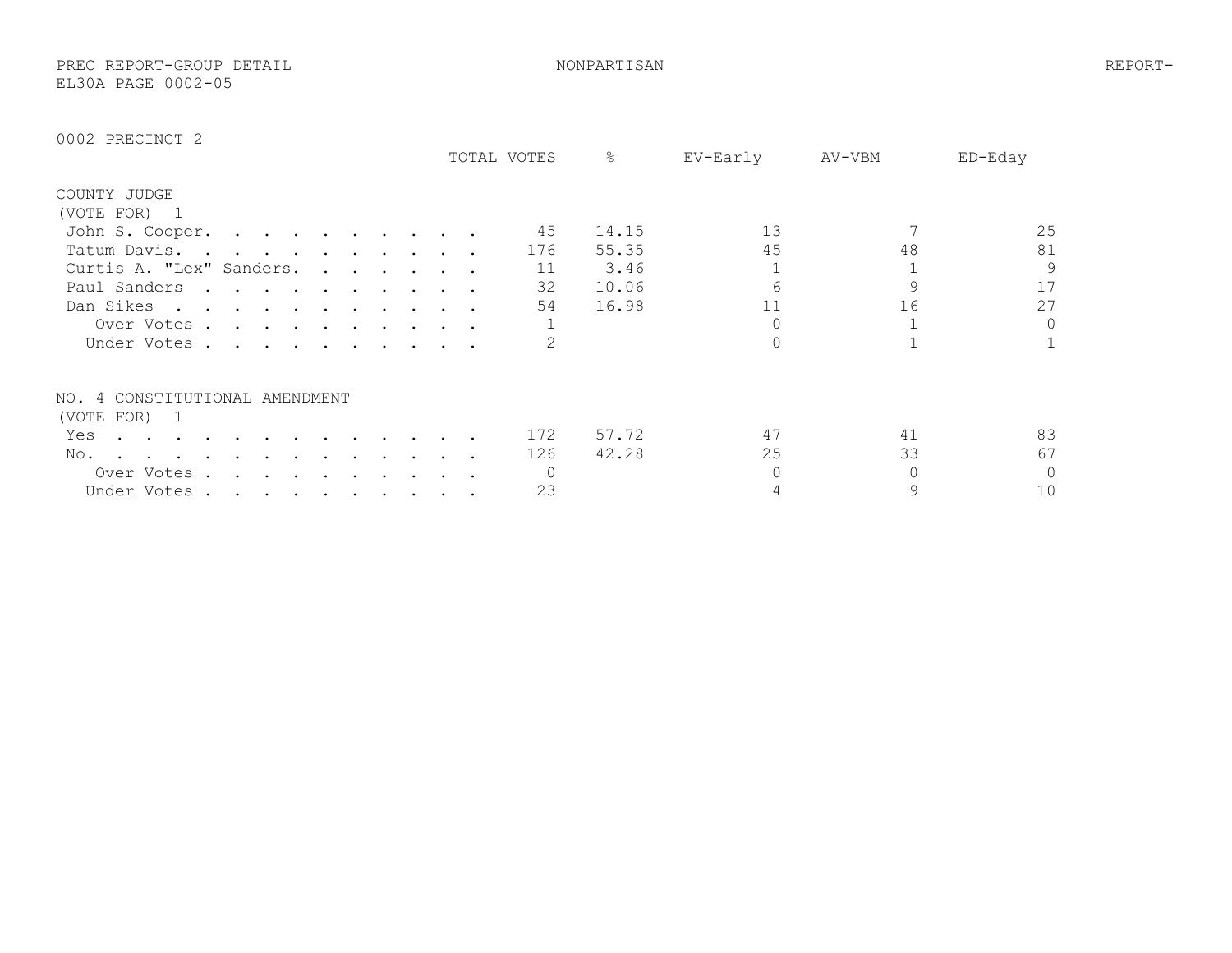PAGE 0003-01

|                                        |                             | TOTAL VOTES | &     | EV-Early | AV-VBM | $ED$ –Eday     |
|----------------------------------------|-----------------------------|-------------|-------|----------|--------|----------------|
| REGISTERED VOTERS - TOTAL              |                             | 638         |       |          |        |                |
| REGISTERED VOTERS - REPUBLICAN PARTY   |                             | 297         | 46.55 |          |        |                |
| REGISTERED VOTERS - DEMOCRATIC PARTY   |                             | 250         | 39.18 |          |        |                |
| REGISTERED VOTERS - LIBERTARIAN PARTY. |                             |             | .16   |          |        |                |
| REGISTERED VOTERS - NONPARTISAN.       |                             | 90          |       |          |        |                |
| BALLOTS CAST - TOTAL.<br>$\cdot$       |                             | 274         |       | 96       | 62     | 116            |
| BALLOTS CAST - REPUBLICAN PARTY.       | $\sim$ $\sim$ $\sim$ $\sim$ | 144         | 52.55 | 48       | 32     | 64             |
| BALLOTS CAST - DEMOCRATIC PARTY.       | $\sim$ $\sim$ $\sim$        | 118         | 43.07 | 47       | 26     | 45             |
| BALLOTS CAST - LIBERTARIAN PARTY.      | $\sim$ $\sim$ $\sim$ $\sim$ |             |       |          |        | $\Omega$       |
| BALLOTS CAST - NONPARTISAN.            |                             | 12          | 4.38  |          |        | 7              |
| BALLOTS CAST - BLANK.                  |                             |             |       |          |        | $\overline{0}$ |
| VOTER TURNOUT - TOTAL                  |                             |             | 42.95 |          |        |                |
| VOTER TURNOUT - REPUBLICAN PARTY.      |                             |             | 48.48 |          |        |                |
| VOTER TURNOUT - DEMOCRATIC PARTY.      |                             |             | 47.20 |          |        |                |
| - LIBERTARIAN PARTY<br>VOTER TURNOUT   |                             |             |       |          |        |                |
| VOTER TURNOUT - BLANK                  |                             |             |       |          |        |                |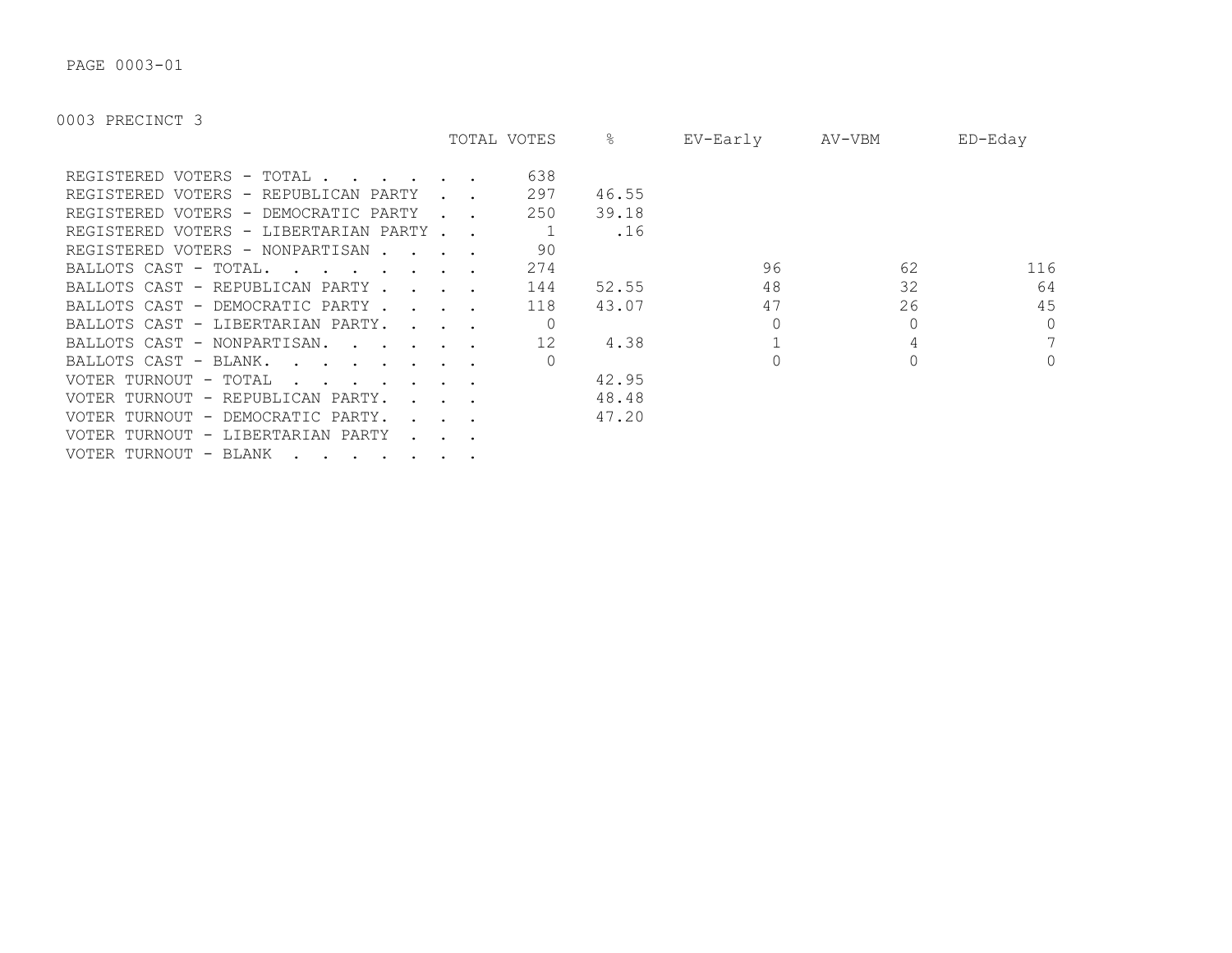PREC REPORT-GROUP DETAIL REPUBLICAN PARTY REPORT-EL30A PAGE 0003-02

|                                                                                                                                                                                                                                               | TOTAL VOTES | ℅     | EV-Early | AV-VBM            | ED-Eday |
|-----------------------------------------------------------------------------------------------------------------------------------------------------------------------------------------------------------------------------------------------|-------------|-------|----------|-------------------|---------|
| UNITED STATES SENATOR                                                                                                                                                                                                                         |             |       |          |                   |         |
| (VOTE FOR) 1                                                                                                                                                                                                                                  |             |       |          |                   |         |
| Carlos Beruff                                                                                                                                                                                                                                 | 44          | 31.43 | 16       | 13                | 15      |
| Ernie Rivera<br>. The contract of the contract of the contract of the contract of the contract of the contract of the contract of the contract of the contract of the contract of the contract of the contract of the contract of the contrac |             | 4.29  |          |                   | 2       |
| Marco Rubio.                                                                                                                                                                                                                                  | 83          | 59.29 | 28       | $12 \overline{ }$ | 43      |
| Dwight Mark Anthony Young                                                                                                                                                                                                                     |             | 5.00  |          |                   | 2       |
| Over Votes                                                                                                                                                                                                                                    |             |       |          |                   | 0       |
| Under Votes                                                                                                                                                                                                                                   |             |       |          |                   | 2       |
| STATE REPRESENTATIVE DISTRICT 19                                                                                                                                                                                                              |             |       |          |                   |         |
| (VOTE FOR) 1                                                                                                                                                                                                                                  |             |       |          |                   |         |
| Leslie Dougher.                                                                                                                                                                                                                               | 44          | 32.12 | 14       | 6                 | 24      |
| Bobby Payne.<br>the contract of the contract of the contract of the contract of the contract of the contract of the contract of                                                                                                               | 41          | 29.93 | 17       | 13                | 11      |
| Katherine Van Zant                                                                                                                                                                                                                            | 52          | 37.96 | 14       | 12                | 26      |
| Over Votes.<br>the contract of the contract of the contract of the contract of the contract of the contract of the contract of                                                                                                                |             |       |          |                   | 0       |
| Under Votes                                                                                                                                                                                                                                   |             |       |          |                   | 3       |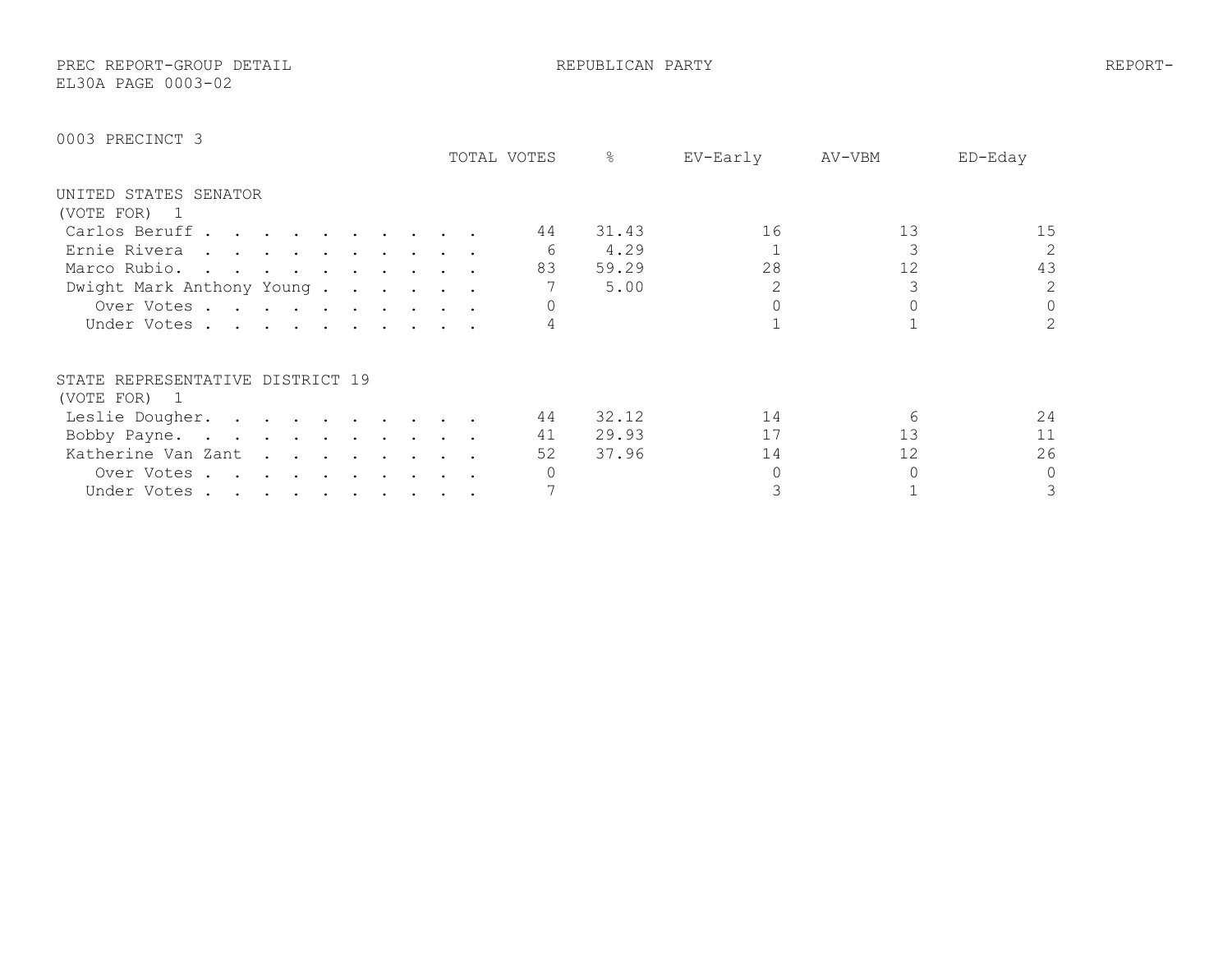PREC REPORT-GROUP DETAIL DEMOCRATIC PARTY REPORT-EL30A PAGE 0003-03

|                                                                                                        | TOTAL VOTES | ိင    | EV-Early | AV-VBM | ED-Eday |
|--------------------------------------------------------------------------------------------------------|-------------|-------|----------|--------|---------|
| UNITED STATES SENATOR                                                                                  |             |       |          |        |         |
| (VOTE FOR)                                                                                             |             |       |          |        |         |
| Roque "Rocky" De La Fuente.                                                                            |             | .95   |          |        |         |
| Alan Grayson                                                                                           | 17          | 16.19 |          |        |         |
| Pam Keith                                                                                              | 35          | 33.33 | 15       |        | 9       |
| Reginald Luster                                                                                        |             | 3.81  |          |        |         |
| Patrick Murphy.                                                                                        | 48          | 45.71 | 22       |        | 18      |
| Over Votes.<br>$\mathbf{r}$ , $\mathbf{r}$ , $\mathbf{r}$ , $\mathbf{r}$ , $\mathbf{r}$ , $\mathbf{r}$ |             |       |          |        | 0       |
| Under Votes                                                                                            |             |       |          |        | 10      |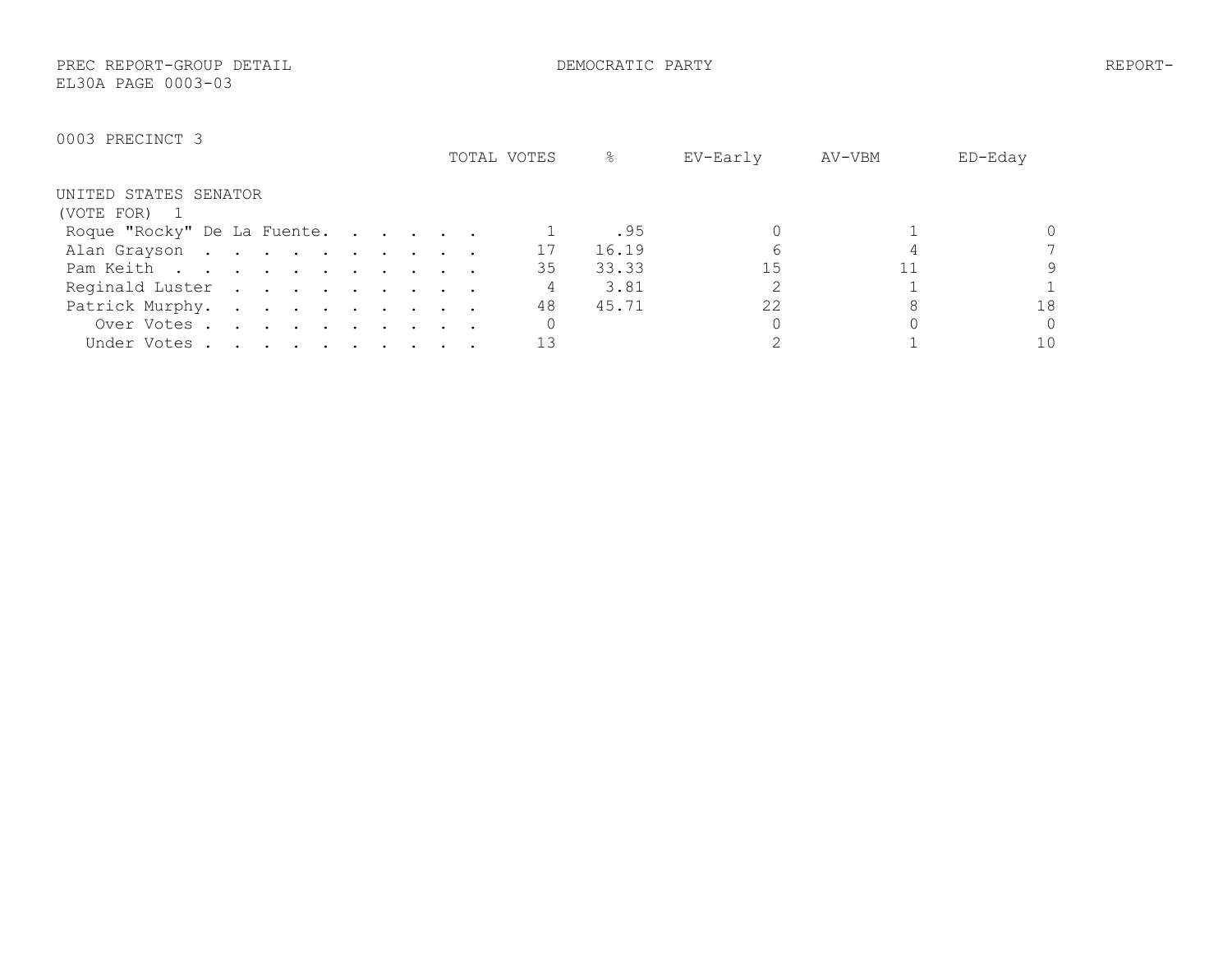PREC REPORT-GROUP DETAIL NONPARTISAN REPORT-EL30A PAGE 0003-05

|                                                                                                                                                                                                                                                                                                                                                                                                                                     | TOTAL VOTES | $\frac{6}{5}$ | EV-Early | AV-VBM         | ED-Eday        |
|-------------------------------------------------------------------------------------------------------------------------------------------------------------------------------------------------------------------------------------------------------------------------------------------------------------------------------------------------------------------------------------------------------------------------------------|-------------|---------------|----------|----------------|----------------|
| COUNTY JUDGE                                                                                                                                                                                                                                                                                                                                                                                                                        |             |               |          |                |                |
| (VOTE FOR) 1                                                                                                                                                                                                                                                                                                                                                                                                                        |             |               |          |                |                |
| John S. Cooper.                                                                                                                                                                                                                                                                                                                                                                                                                     | 56          | 20.44         | 19       | 13             | 24             |
| Tatum Davis.                                                                                                                                                                                                                                                                                                                                                                                                                        | 135         | 49.27         | 50       | 32             | 53             |
| Curtis A. "Lex" Sanders.                                                                                                                                                                                                                                                                                                                                                                                                            | 12          | 4.38          | 5        | $\overline{2}$ | 5              |
| Paul Sanders                                                                                                                                                                                                                                                                                                                                                                                                                        | 13          | 4.74          |          | $\overline{2}$ | $\overline{7}$ |
| Dan Sikes                                                                                                                                                                                                                                                                                                                                                                                                                           | 58          | 21.17         | 18       | 13             | 27             |
| Over Votes                                                                                                                                                                                                                                                                                                                                                                                                                          |             |               | $\cap$   | $\cap$         | $\Omega$       |
| Under Votes                                                                                                                                                                                                                                                                                                                                                                                                                         |             |               |          | $\Omega$       | $\Omega$       |
| SCHOOL BOARD MEMBER DISTRICT 2                                                                                                                                                                                                                                                                                                                                                                                                      |             |               |          |                |                |
| (VOTE FOR) 1                                                                                                                                                                                                                                                                                                                                                                                                                        |             |               |          |                |                |
| Bobby Carter                                                                                                                                                                                                                                                                                                                                                                                                                        | 63          | 23.51         | 18       | 20             | 25             |
| Jim Peronto.                                                                                                                                                                                                                                                                                                                                                                                                                        | 60          | 22.39         | 25       | 15             | 20             |
| Charnelle Whittemore.                                                                                                                                                                                                                                                                                                                                                                                                               | 145         | 54.10         | 52       | 26             | 67             |
| Over Votes                                                                                                                                                                                                                                                                                                                                                                                                                          | $\bigcap$   |               | $\Omega$ | $\Omega$       | $\Omega$       |
| Under Votes.                                                                                                                                                                                                                                                                                                                                                                                                                        |             |               |          |                | 4              |
| NO. 4 CONSTITUTIONAL AMENDMENT                                                                                                                                                                                                                                                                                                                                                                                                      |             |               |          |                |                |
| (VOTE FOR) 1                                                                                                                                                                                                                                                                                                                                                                                                                        |             |               |          |                |                |
| Yes<br>$\mathbf{r} = \mathbf{r} + \mathbf{r} + \mathbf{r} + \mathbf{r} + \mathbf{r} + \mathbf{r} + \mathbf{r} + \mathbf{r} + \mathbf{r} + \mathbf{r} + \mathbf{r} + \mathbf{r} + \mathbf{r} + \mathbf{r} + \mathbf{r} + \mathbf{r} + \mathbf{r} + \mathbf{r} + \mathbf{r} + \mathbf{r} + \mathbf{r} + \mathbf{r} + \mathbf{r} + \mathbf{r} + \mathbf{r} + \mathbf{r} + \mathbf{r} + \mathbf{r} + \mathbf{r} + \mathbf{r} + \mathbf$ | 172         | 64.42         | 63       | 43             | 66             |
| No.<br>the contract of the contract of the contract of the contract of the contract of the contract of the contract of                                                                                                                                                                                                                                                                                                              | 95          | 35.58         | 32       | 18             | 45             |
| Over Votes                                                                                                                                                                                                                                                                                                                                                                                                                          |             |               | $\cap$   | $\Omega$       | $\Omega$       |
| Under Votes                                                                                                                                                                                                                                                                                                                                                                                                                         |             |               |          |                | 5              |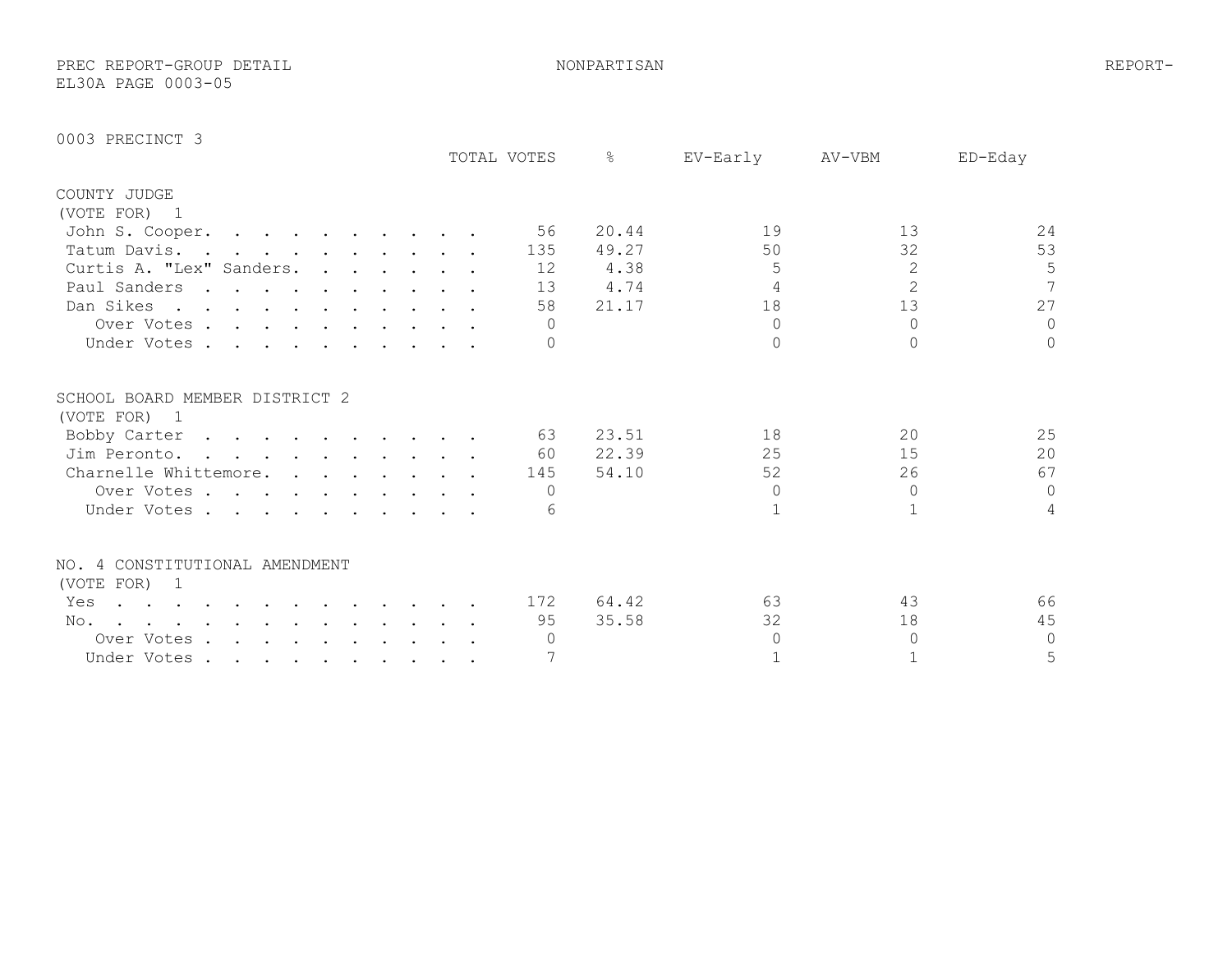PAGE 0004-01

|                                                                                                                  |                                            | TOTAL VOTES | ိဝ    | EV-Early | AV-VBM | ED-Eday |
|------------------------------------------------------------------------------------------------------------------|--------------------------------------------|-------------|-------|----------|--------|---------|
| REGISTERED VOTERS - TOTAL .                                                                                      |                                            | 1,233       |       |          |        |         |
| REGISTERED VOTERS - REPUBLICAN PARTY                                                                             |                                            | 552         | 44.77 |          |        |         |
| REGISTERED VOTERS - DEMOCRATIC PARTY                                                                             |                                            | 522         | 42.34 |          |        |         |
| REGISTERED VOTERS - LIBERTARIAN PARTY.                                                                           |                                            | 5           | .41   |          |        |         |
| REGISTERED VOTERS - NONPARTISAN.<br>$\sim$ $\sim$ $\sim$                                                         |                                            | 154         |       |          |        |         |
| BALLOTS CAST - TOTAL.<br>$\mathbf{r}$ , $\mathbf{r}$ , $\mathbf{r}$ , $\mathbf{r}$ , $\mathbf{r}$ , $\mathbf{r}$ |                                            | 583         |       | 183      | 98     | 302     |
| BALLOTS CAST - REPUBLICAN PARTY.                                                                                 | <b><i>Committee State State</i></b>        | 298         | 51.11 | 94       | 47     | 157     |
| BALLOTS CAST - DEMOCRATIC PARTY.                                                                                 | $\mathbf{r}$ , $\mathbf{r}$ , $\mathbf{r}$ | 255         | 43.74 | 82       | 43     | 130     |
| BALLOTS CAST - LIBERTARIAN PARTY.                                                                                | $\cdot$ $\cdot$ $\cdot$ $\cdot$            |             | .51   |          |        | 3       |
| BALLOTS CAST - NONPARTISAN.                                                                                      |                                            | 27          | 4.63  |          | 8      | 12      |
| BALLOTS CAST - BLANK.<br>$\sim$ $\sim$ $\sim$ $\sim$ $\sim$ $\sim$                                               |                                            |             |       |          |        | $\circ$ |
| VOTER TURNOUT - TOTAL                                                                                            |                                            |             | 47.28 |          |        |         |
| VOTER TURNOUT - REPUBLICAN PARTY.                                                                                |                                            |             | 53.99 |          |        |         |
| VOTER TURNOUT - DEMOCRATIC PARTY.                                                                                |                                            |             | 48.85 |          |        |         |
| VOTER TURNOUT - LIBERTARIAN PARTY                                                                                |                                            |             | 60.00 |          |        |         |
| VOTER TURNOUT - BLANK                                                                                            |                                            |             |       |          |        |         |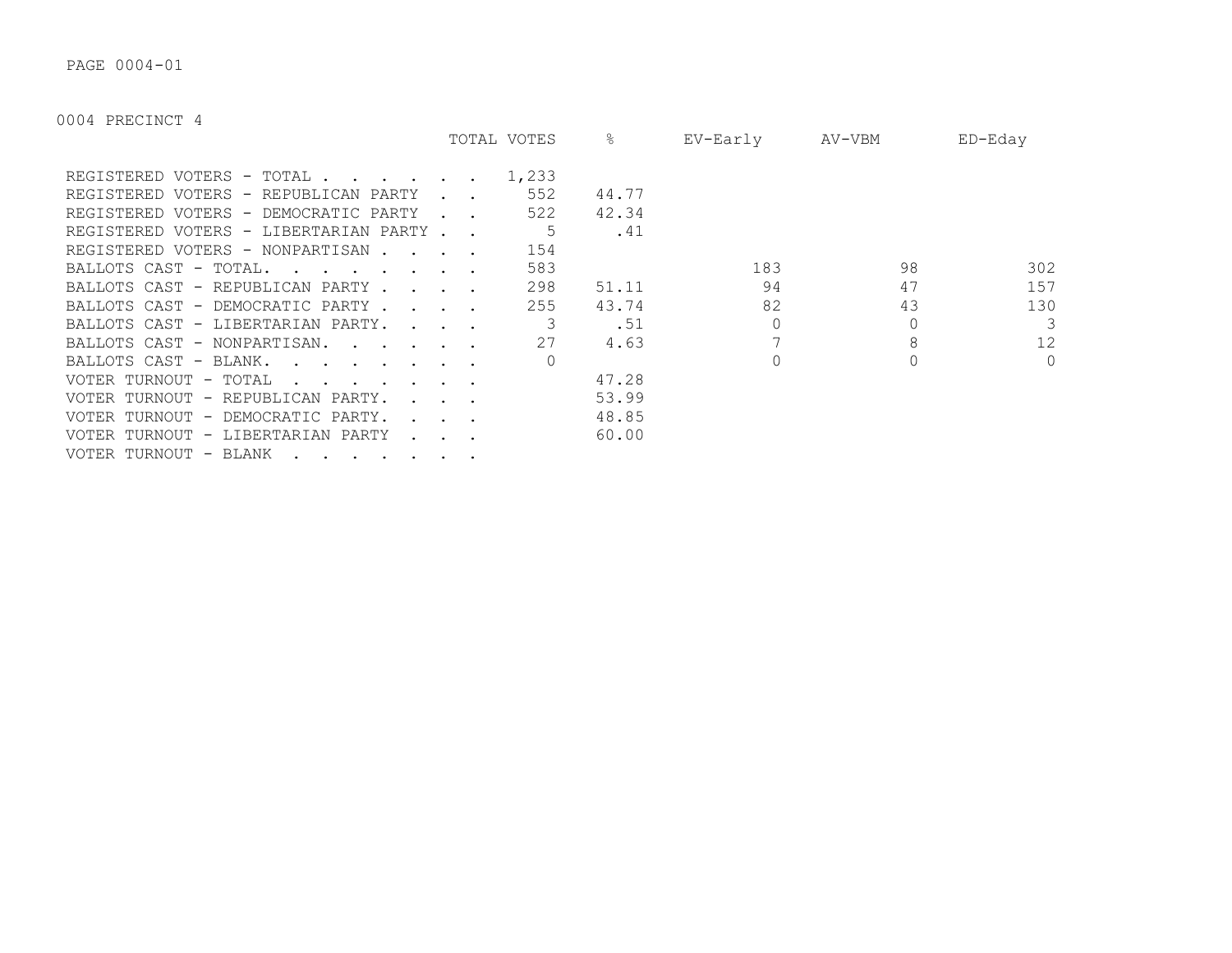PREC REPORT-GROUP DETAIL REPUBLICAN PARTY REPORT-EL30A PAGE 0004-02

|                                                                                                                                 |               | TOTAL VOTES | ⊱     | EV-Early | AV-VBM | $ED$ –Eday |
|---------------------------------------------------------------------------------------------------------------------------------|---------------|-------------|-------|----------|--------|------------|
| UNITED STATES SENATOR                                                                                                           |               |             |       |          |        |            |
| (VOTE FOR)                                                                                                                      |               |             |       |          |        |            |
| Carlos Beruff                                                                                                                   |               | 83          | 27.95 | 25       | 15     | 43         |
| Ernie Rivera<br>the contract of the contract of the contract of the contract of the contract of the contract of the contract of |               | 16          | 5.39  |          |        | 8          |
| Marco Rubio.                                                                                                                    |               | 186         | 62.63 | 61       | 27     | 98         |
| Dwight Mark Anthony Young                                                                                                       |               | 12          | 4.04  |          |        | 8          |
| Over Votes                                                                                                                      |               |             |       |          |        | $\Omega$   |
| Under Votes                                                                                                                     |               |             |       |          |        | $\Omega$   |
| STATE REPRESENTATIVE DISTRICT 19                                                                                                |               |             |       |          |        |            |
| (VOTE FOR)<br>$\overline{1}$                                                                                                    |               |             |       |          |        |            |
| Leslie Dougher.<br>$\mathcal{L}(\mathbf{u})$ . The contribution of the contribution of $\mathcal{L}(\mathbf{u})$                |               | 85          | 28.72 | 26       |        | 52         |
| Bobby Payne.                                                                                                                    |               | 100         | 33.78 | 33       | 14     | 53         |
| Katherine Van Zant                                                                                                              |               | 111         | 37.50 | 35       | 25     | 51         |
| Over Votes.<br>$\cdot$                                                                                                          |               |             |       |          |        | $\Omega$   |
| Under Votes                                                                                                                     | $\sim$ $\sim$ |             |       |          |        |            |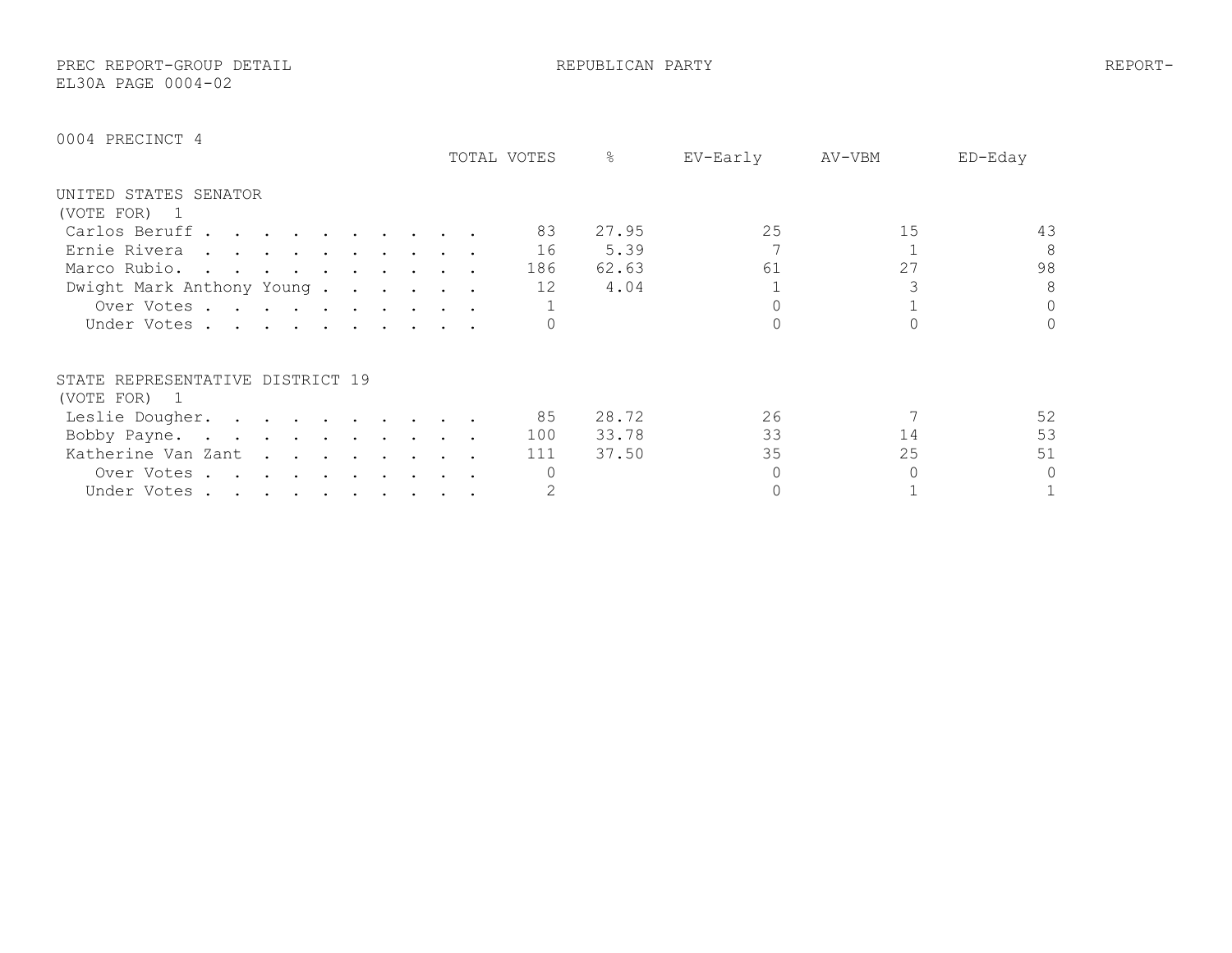PREC REPORT-GROUP DETAIL DEMOCRATIC PARTY REPORT-EL30A PAGE 0004-03

|                             | TOTAL VOTES | &     | EV-Early | AV-VBM | ED-Eday        |
|-----------------------------|-------------|-------|----------|--------|----------------|
| UNITED STATES SENATOR       |             |       |          |        |                |
| (VOTE FOR)                  |             |       |          |        |                |
| Roque "Rocky" De La Fuente. |             | 5.83  |          |        |                |
| Alan Grayson                | 52          | 23.32 | 15       |        | 30             |
| Pam Keith                   | 68          | 30.49 | 23       | 16     | 29             |
| Reginald Luster             | 6           | 2.69  |          |        | $\overline{4}$ |
| Patrick Murphy.             | 84          | 37.67 | 28       |        | 42             |
| Over Votes                  |             |       |          |        | $\Omega$       |
| Under Votes                 | 32          |       |          |        | 16             |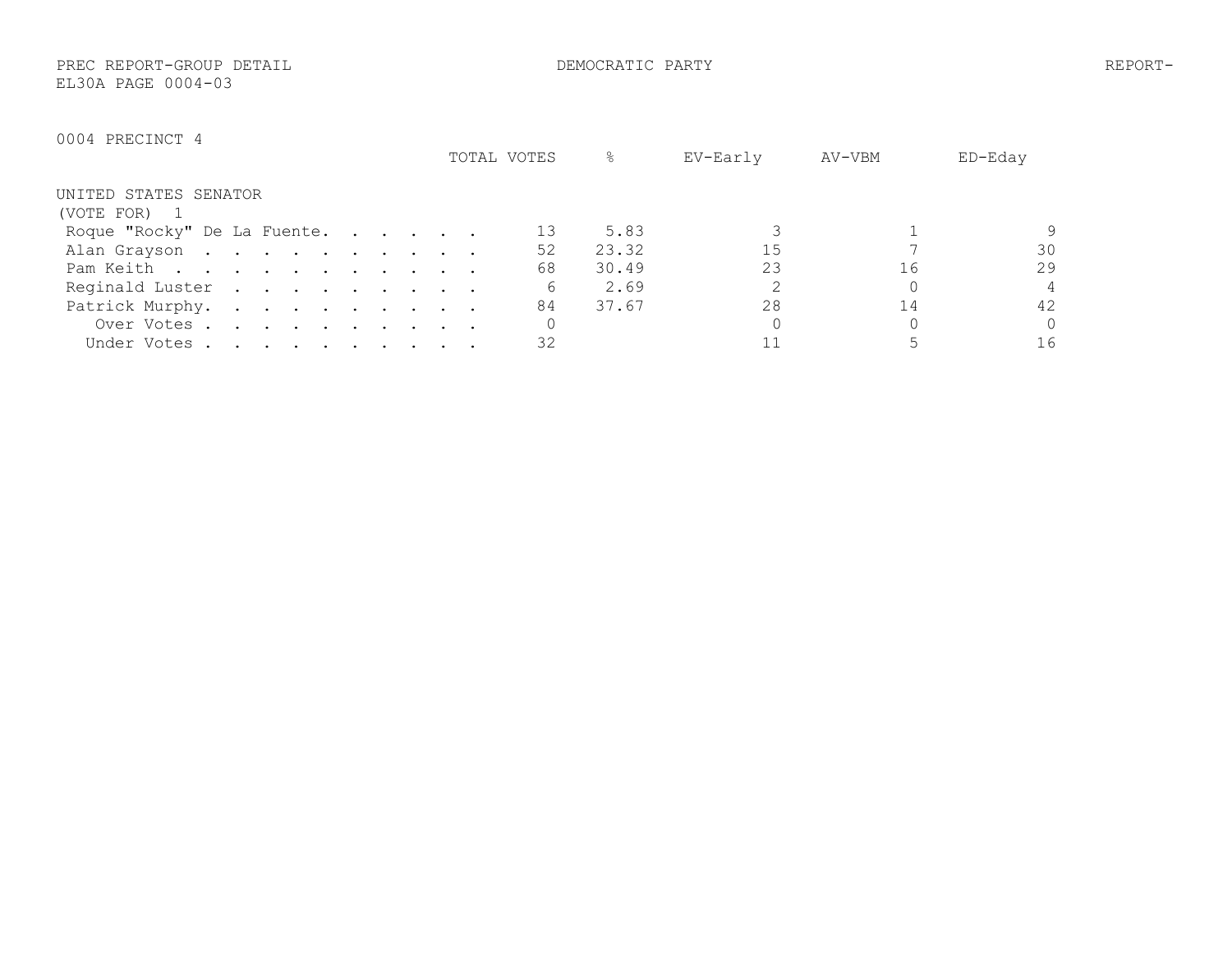PREC REPORT-GROUP DETAIL NONPARTISAN REPORT-EL30A PAGE 0004-05

|                                                                                                                              |                                                                                                                                                                                                                                   |  |  |  | TOTAL VOTES | $\frac{6}{5}$ | EV-Early      | AV-VBM         | ED-Eday      |
|------------------------------------------------------------------------------------------------------------------------------|-----------------------------------------------------------------------------------------------------------------------------------------------------------------------------------------------------------------------------------|--|--|--|-------------|---------------|---------------|----------------|--------------|
| COUNTY JUDGE                                                                                                                 |                                                                                                                                                                                                                                   |  |  |  |             |               |               |                |              |
| (VOTE FOR) 1                                                                                                                 |                                                                                                                                                                                                                                   |  |  |  |             |               |               |                |              |
| John S. Cooper.                                                                                                              |                                                                                                                                                                                                                                   |  |  |  | 111         | 19.14         | 36            | 16             | 59           |
| Tatum Davis.                                                                                                                 |                                                                                                                                                                                                                                   |  |  |  | 291         | 50.17         | 97            | 40             | 154          |
| Curtis A. "Lex" Sanders.                                                                                                     |                                                                                                                                                                                                                                   |  |  |  | 16          | 2.76          | 4             | 4              | 8            |
| Paul Sanders                                                                                                                 | $\mathbf{r}$ , and $\mathbf{r}$ , and $\mathbf{r}$ , and $\mathbf{r}$ , and $\mathbf{r}$                                                                                                                                          |  |  |  | 41          | 7.07          | 13            | 12             | 16           |
| Dan Sikes                                                                                                                    |                                                                                                                                                                                                                                   |  |  |  | 121         | 20.86         | 32            | 25             | 64           |
| Over Votes                                                                                                                   |                                                                                                                                                                                                                                   |  |  |  | $\Omega$    |               | $\Omega$      | $\Omega$       | $\circ$      |
| Under Votes                                                                                                                  |                                                                                                                                                                                                                                   |  |  |  | 3           |               |               |                | $\mathbf{1}$ |
| SCHOOL BOARD MEMBER DISTRICT 2                                                                                               |                                                                                                                                                                                                                                   |  |  |  |             |               |               |                |              |
| (VOTE FOR) 1                                                                                                                 |                                                                                                                                                                                                                                   |  |  |  |             |               |               |                |              |
| Bobby Carter                                                                                                                 | . The contract of the contract of the contract of the contract of the contract of the contract of the contract of the contract of the contract of the contract of the contract of the contract of the contract of the contrac     |  |  |  | 142         | 24.74         | 48            | 26             | 68           |
| Jim Peronto.                                                                                                                 | $\mathbf{r}$ . The contract of the contract of the contract of the contract of the contract of the contract of the contract of the contract of the contract of the contract of the contract of the contract of the contract of th |  |  |  | 124         | 21.60         | 47            | 23             | 54           |
| Charnelle Whittemore.                                                                                                        |                                                                                                                                                                                                                                   |  |  |  | 308         | 53.66         | 85            | 46             | 177          |
| Over Votes                                                                                                                   |                                                                                                                                                                                                                                   |  |  |  | $\bigcap$   |               | $\Omega$      | $\Omega$       | $\circ$      |
| Under Votes                                                                                                                  |                                                                                                                                                                                                                                   |  |  |  |             |               | $\mathcal{R}$ | 3              | 3            |
| NO. 4 CONSTITUTIONAL AMENDMENT                                                                                               |                                                                                                                                                                                                                                   |  |  |  |             |               |               |                |              |
| (VOTE FOR) 1                                                                                                                 |                                                                                                                                                                                                                                   |  |  |  |             |               |               |                |              |
| Yes<br>the contract of the contract of the contract of the contract of the contract of the contract of the contract of       |                                                                                                                                                                                                                                   |  |  |  | 336         | 59.79         | 102           | 51             | 183          |
| No.<br>$\mathbf{r}$ , $\mathbf{r}$ , $\mathbf{r}$ , $\mathbf{r}$ , $\mathbf{r}$ , $\mathbf{r}$ , $\mathbf{r}$ , $\mathbf{r}$ |                                                                                                                                                                                                                                   |  |  |  | 226         | 40.21         | 75            | 45             | 106          |
| Over Votes                                                                                                                   |                                                                                                                                                                                                                                   |  |  |  | $\bigcap$   |               | ∩             | $\cap$         | $\Omega$     |
| Under Votes                                                                                                                  |                                                                                                                                                                                                                                   |  |  |  | 21          |               | 6             | $\overline{2}$ | 13           |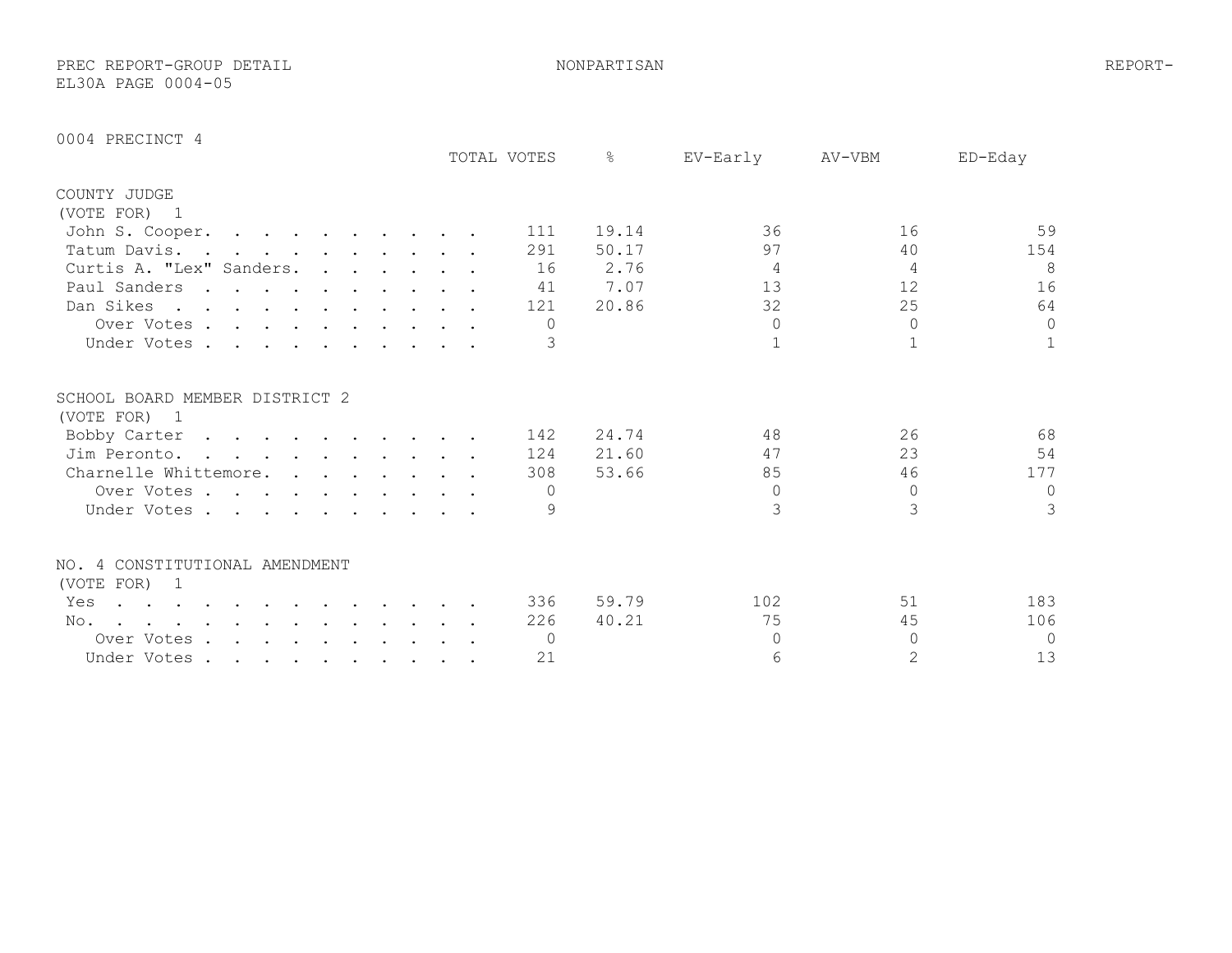PAGE 0005-01

|                                                                                                                                                                                                                                                               |                                                              | TOTAL VOTES | ိဝ    | EV-Early | AV-VBM | ED-Eday  |
|---------------------------------------------------------------------------------------------------------------------------------------------------------------------------------------------------------------------------------------------------------------|--------------------------------------------------------------|-------------|-------|----------|--------|----------|
| REGISTERED VOTERS - TOTAL .<br>$\mathbf{r}$ , $\mathbf{r}$ , $\mathbf{r}$ , $\mathbf{r}$                                                                                                                                                                      |                                                              | 1,619       |       |          |        |          |
| REGISTERED VOTERS - REPUBLICAN PARTY                                                                                                                                                                                                                          |                                                              | 678         | 41.88 |          |        |          |
| REGISTERED VOTERS - DEMOCRATIC PARTY                                                                                                                                                                                                                          |                                                              | 719         | 44.41 |          |        |          |
| REGISTERED VOTERS - LIBERTARIAN PARTY                                                                                                                                                                                                                         |                                                              |             | .43   |          |        |          |
| REGISTERED VOTERS - NONPARTISAN.<br>$\mathbf{r}$ . The set of $\mathbf{r}$                                                                                                                                                                                    |                                                              | 215         |       |          |        |          |
| BALLOTS CAST - TOTAL.<br>$\mathbf{r}$ . The set of the set of the set of the set of the set of the set of the set of the set of the set of the set of the set of the set of the set of the set of the set of the set of the set of the set of the set of t    |                                                              | 672         |       | 217      | 179    | 275      |
| BALLOTS CAST - REPUBLICAN PARTY                                                                                                                                                                                                                               |                                                              | 338         | 50.30 | 121      | 88     | 128      |
| BALLOTS CAST - DEMOCRATIC PARTY.                                                                                                                                                                                                                              | $\sim$ $\sim$ $\sim$ $\sim$                                  | 306         | 45.54 | 88       | 80     | 138      |
| BALLOTS CAST - LIBERTARIAN PARTY.                                                                                                                                                                                                                             | $\sim$ $\sim$ $\sim$ $\sim$                                  |             |       |          |        | $\Omega$ |
| BALLOTS CAST - NONPARTISAN.                                                                                                                                                                                                                                   |                                                              | 28          | 4.17  |          | 11     | 9        |
| BALLOTS CAST - BLANK.<br><u>and the second contract of the second contract of the second contract of the second contract of the second contract of the second contract of the second contract of the second contract of the second contract of the second</u> |                                                              |             |       |          |        | $\Omega$ |
| VOTER TURNOUT - TOTAL<br>$\mathbf{r}$ . The set of $\mathbf{r}$ is the set of $\mathbf{r}$                                                                                                                                                                    |                                                              |             | 41.51 |          |        |          |
| VOTER TURNOUT - REPUBLICAN PARTY.                                                                                                                                                                                                                             | $\mathbf{r} = \mathbf{r} = \mathbf{r}$                       |             | 49.85 |          |        |          |
| VOTER TURNOUT - DEMOCRATIC PARTY.                                                                                                                                                                                                                             | $\mathbf{L} = \mathbf{L} \mathbf{L} + \mathbf{L} \mathbf{L}$ |             | 42.56 |          |        |          |
| VOTER TURNOUT - LIBERTARIAN PARTY                                                                                                                                                                                                                             |                                                              |             |       |          |        |          |
| VOTER TURNOUT - BLANK                                                                                                                                                                                                                                         |                                                              |             |       |          |        |          |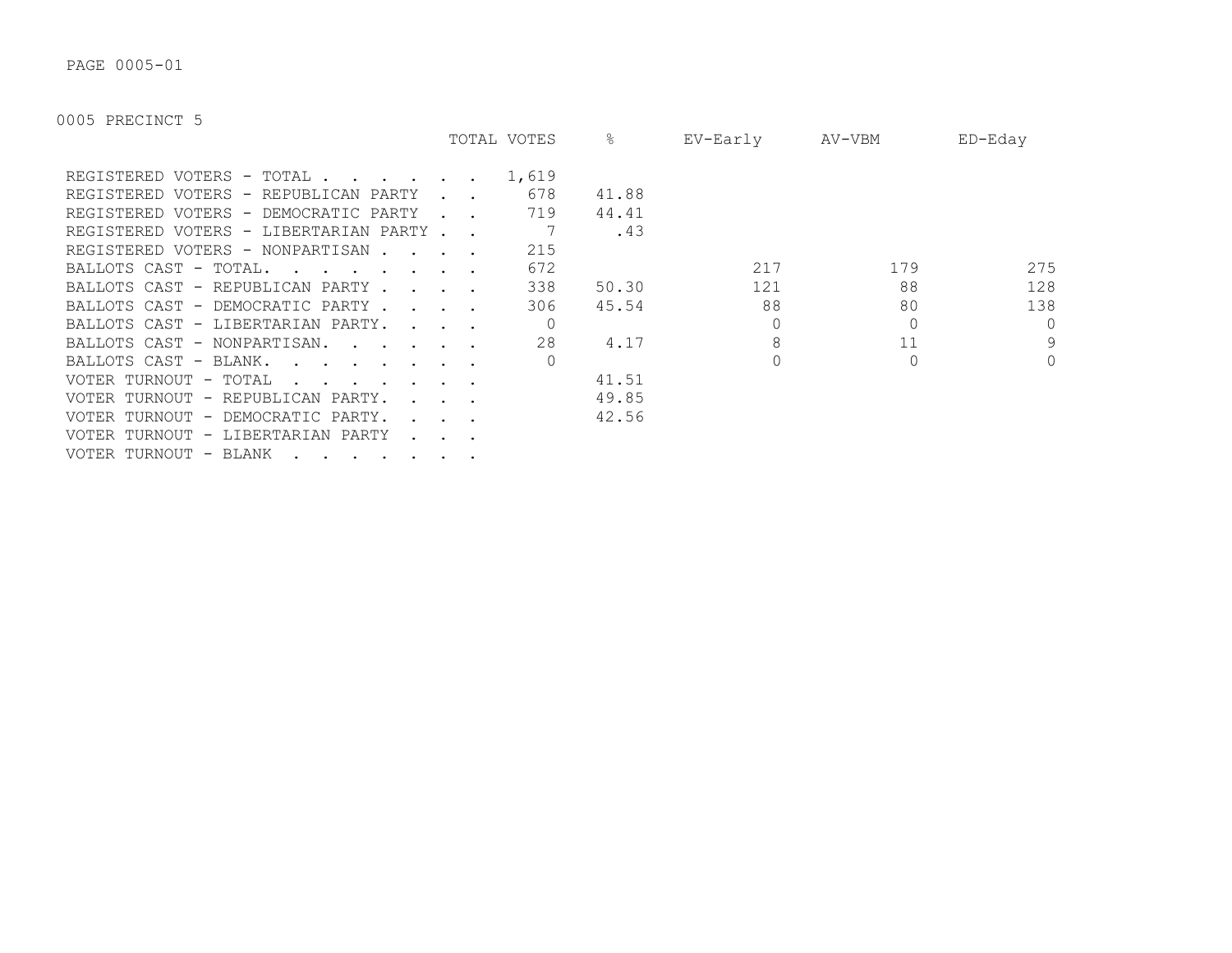PREC REPORT-GROUP DETAIL REPUBLICAN PARTY REPORT-EL30A PAGE 0005-02

|                                  | TOTAL VOTES | &     | EV-Early | AV-VBM | ED-Eday |
|----------------------------------|-------------|-------|----------|--------|---------|
| UNITED STATES SENATOR            |             |       |          |        |         |
| (VOTE FOR)<br>- 1                |             |       |          |        |         |
| Carlos Beruff                    | 67          | 20.00 | 29       | 19     | 19      |
| Ernie Rivera                     | 10          | 2.99  |          |        |         |
| Marco Rubio.                     | 234         | 69.85 | 77       | 58     | 98      |
| Dwight Mark Anthony Young        | 24          | 7.16  |          |        | 7       |
| Over Votes                       |             |       |          |        | 0       |
| Under Votes.                     |             |       |          |        |         |
| STATE REPRESENTATIVE DISTRICT 19 |             |       |          |        |         |
| (VOTE FOR) 1                     |             |       |          |        |         |
| Leslie Dougher.                  | 72          | 22.29 | 35       |        | 27      |
| Bobby Payne.                     | 107         | 33.13 | 52       | 17     | 38      |
| Katherine Van Zant               | 144         | 44.58 | 29       | 58     | 57      |
| Over Votes.<br>$\cdot$           |             |       |          |        | 0       |
| Under Votes                      | 15          |       |          |        | 6       |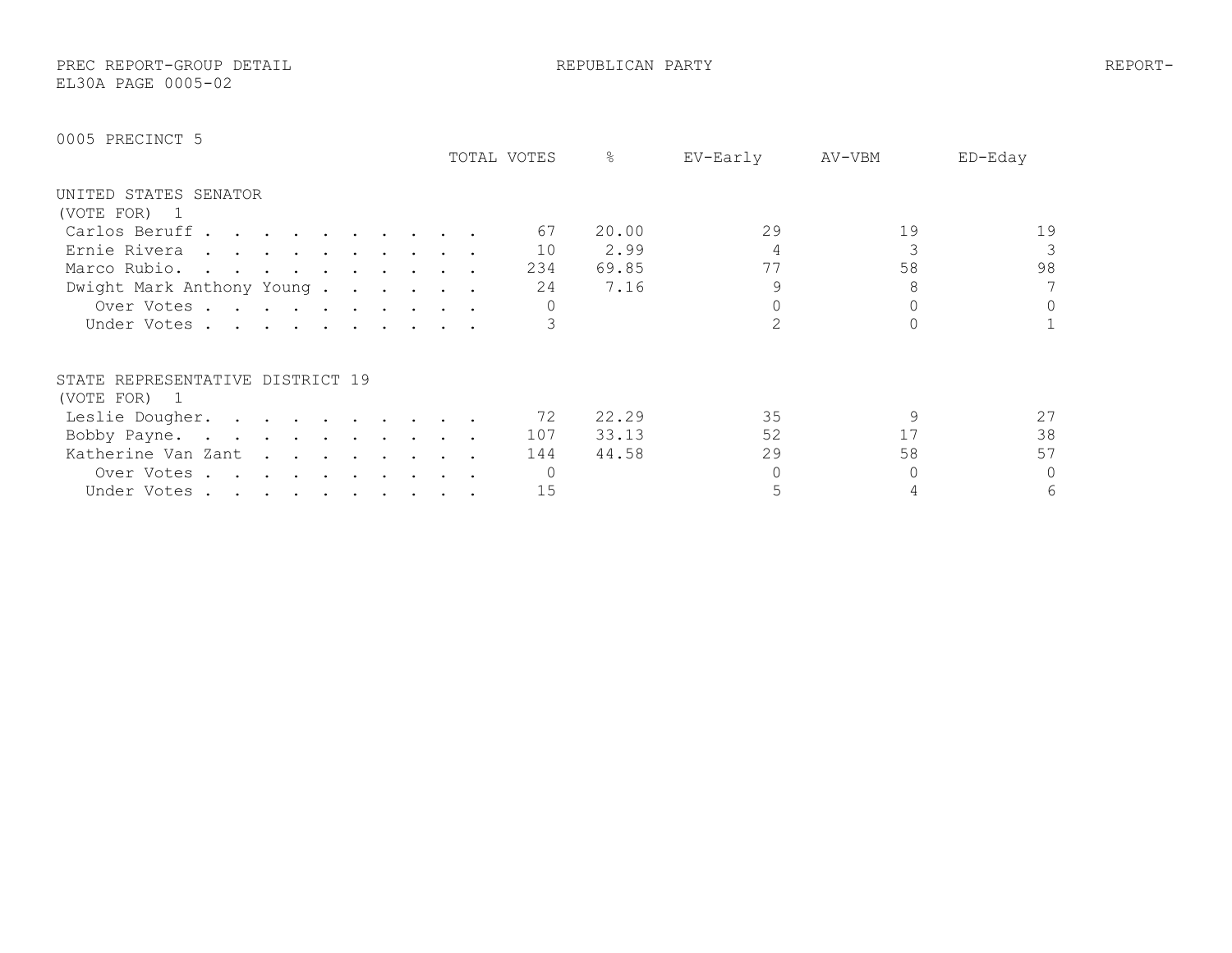PREC REPORT-GROUP DETAIL DEMOCRATIC PARTY REPORT-EL30A PAGE 0005-03

|                             | TOTAL VOTES | &            | EV-Early | AV-VBM | ED-Eday  |
|-----------------------------|-------------|--------------|----------|--------|----------|
| UNITED STATES SENATOR       |             |              |          |        |          |
| (VOTE FOR)                  |             |              |          |        |          |
| Roque "Rocky" De La Fuente. |             | 4.43         |          |        |          |
| Alan Grayson                |             | 54<br>19.93  |          | 15     | 33       |
| Pam Keith                   |             | 73<br>26.94  | 19       | 20     | 34       |
| Reginald Luster             |             | 11<br>4.06   | 6        |        | 3        |
| Patrick Murphy.             |             | 121<br>44.65 | 48       | 25     | 48       |
| Over Votes                  |             |              |          |        | $\Omega$ |
| Under Votes                 |             | 34           |          |        | 13       |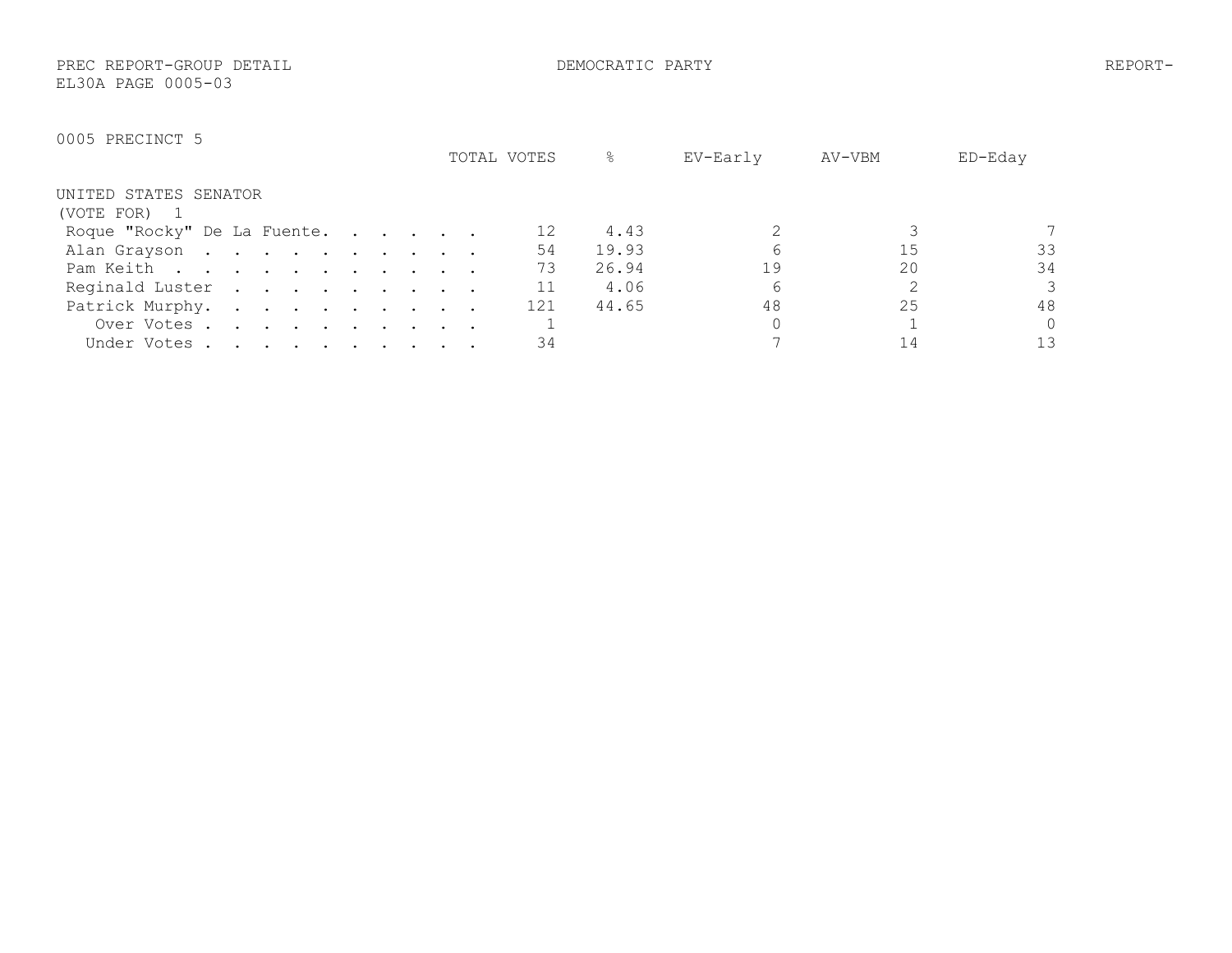PREC REPORT-GROUP DETAIL NONPARTISAN REPORT-EL30A PAGE 0005-05

|                                                                                                                                                                                                                                          |  |  |  |  |  | TOTAL VOTES    | $\frac{6}{2}$ | EV-Early      | AV-VBM   | $ED-Edav$    |
|------------------------------------------------------------------------------------------------------------------------------------------------------------------------------------------------------------------------------------------|--|--|--|--|--|----------------|---------------|---------------|----------|--------------|
| COUNTY JUDGE                                                                                                                                                                                                                             |  |  |  |  |  |                |               |               |          |              |
| (VOTE FOR) 1                                                                                                                                                                                                                             |  |  |  |  |  |                |               |               |          |              |
| John S. Cooper.                                                                                                                                                                                                                          |  |  |  |  |  | 129            | 19.25         | 34            | 29       | 66           |
| Tatum Davis.                                                                                                                                                                                                                             |  |  |  |  |  | 284            | 42.39         | 81            | 70       | 133          |
| Curtis A. "Lex" Sanders.                                                                                                                                                                                                                 |  |  |  |  |  | 42             | 6.27          | 11            | 14       | 16           |
| Paul Sanders                                                                                                                                                                                                                             |  |  |  |  |  | 51             | 7.61          | 17            | 21       | 13           |
| Dan Sikes                                                                                                                                                                                                                                |  |  |  |  |  | 164            | 24.48         | 74            | 44       | 46           |
| Over Votes                                                                                                                                                                                                                               |  |  |  |  |  | $\Omega$       |               | $\Omega$      | $\Omega$ | $\circ$      |
| Under Votes                                                                                                                                                                                                                              |  |  |  |  |  |                |               | $\Omega$      |          | $\mathbf{1}$ |
| SCHOOL BOARD MEMBER DISTRICT 3                                                                                                                                                                                                           |  |  |  |  |  |                |               |               |          |              |
| (VOTE FOR) 1                                                                                                                                                                                                                             |  |  |  |  |  |                |               |               |          |              |
| Robbie Best.                                                                                                                                                                                                                             |  |  |  |  |  | 171            | 25.71         | 54            | 30       | 86           |
| Cheryl Godwin Canova.                                                                                                                                                                                                                    |  |  |  |  |  | 494            | 74.29         | 161           | 147      | 186          |
| Over Votes                                                                                                                                                                                                                               |  |  |  |  |  |                |               | $\Omega$      | $\Omega$ | $\circ$      |
| Under Votes                                                                                                                                                                                                                              |  |  |  |  |  |                |               | $\mathcal{L}$ | 2        | 3            |
| NO. 4 CONSTITUTIONAL AMENDMENT                                                                                                                                                                                                           |  |  |  |  |  |                |               |               |          |              |
| (VOTE FOR) 1                                                                                                                                                                                                                             |  |  |  |  |  |                |               |               |          |              |
| Yes<br>$\mathbf{r}$ . The set of the set of the set of the set of the set of the set of the set of the set of the set of the set of the set of the set of the set of the set of the set of the set of the set of the set of the set of t |  |  |  |  |  | 435            | 69.16         | 140           | 104      | 190          |
| No.<br>. The contract of the contract of the contract of the contract of the contract of the contract of the contract of the contract of the contract of the contract of the contract of the contract of the contract of the contrac     |  |  |  |  |  | 194            | 30.84         | 66            | 58       | 70           |
| Over Votes                                                                                                                                                                                                                               |  |  |  |  |  | $\overline{0}$ |               | $\Omega$      | $\Omega$ | $\circ$      |
| Under Votes                                                                                                                                                                                                                              |  |  |  |  |  | 43             |               | 11            | 17       | 15           |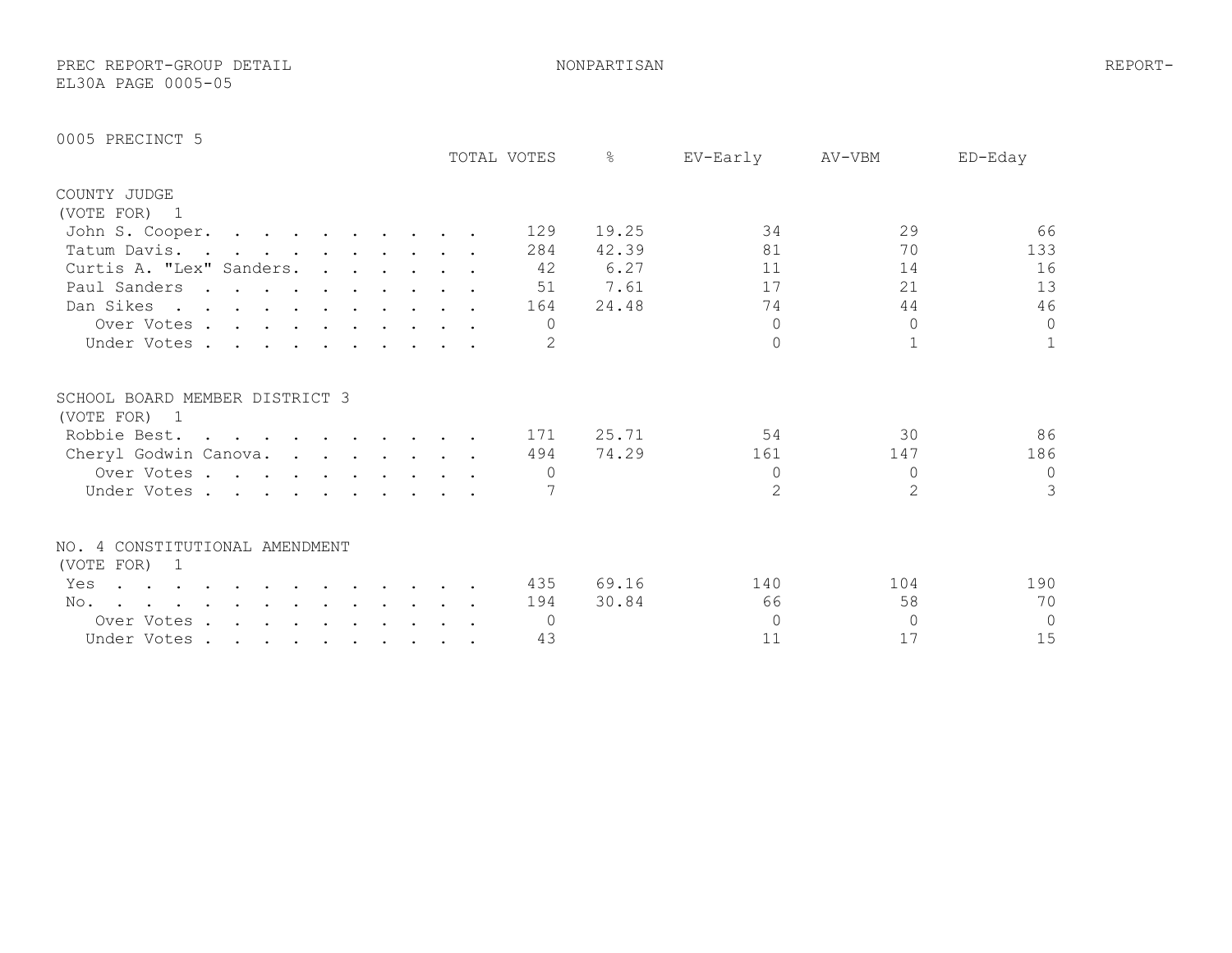PAGE 0006-01

|                                                                                  |                                     | TOTAL VOTES | ိဝ    | EV-Early | AV-VBM | $ED$ –Edav |
|----------------------------------------------------------------------------------|-------------------------------------|-------------|-------|----------|--------|------------|
| REGISTERED VOTERS - TOTAL                                                        |                                     | 772         |       |          |        |            |
| REGISTERED VOTERS - REPUBLICAN PARTY                                             |                                     | 417         | 54.02 |          |        |            |
| REGISTERED VOTERS - DEMOCRATIC PARTY                                             |                                     | 263         | 34.07 |          |        |            |
| REGISTERED VOTERS - LIBERTARIAN PARTY.                                           |                                     |             | .13   |          |        |            |
| REGISTERED VOTERS - NONPARTISAN.                                                 |                                     | 91          |       |          |        |            |
| BALLOTS CAST - TOTAL.<br>$\sim$ $\sim$ $\sim$ $\sim$ $\sim$ $\sim$ $\sim$ $\sim$ |                                     | 317         |       | 90       | 84     | 143        |
| BALLOTS CAST - REPUBLICAN PARTY.                                                 | <b><i>Committee State State</i></b> | 207         | 65.30 | 56       | 54     | 97         |
| BALLOTS CAST - DEMOCRATIC PARTY.                                                 | $\sim$ $\sim$ $\sim$                | 100         | 31.55 | 33       | 28     | 39         |
| BALLOTS CAST - LIBERTARIAN PARTY.                                                | $\sim$ $\sim$ $\sim$ $\sim$         |             |       |          |        | $\Omega$   |
| BALLOTS CAST - NONPARTISAN.                                                      |                                     | 10          | 3.15  |          |        | 7          |
| BALLOTS CAST - BLANK.<br>$\sim$ $\sim$ $\sim$ $\sim$ $\sim$ $\sim$               |                                     |             |       |          |        | $\circ$    |
| VOTER TURNOUT - TOTAL                                                            |                                     |             | 41.06 |          |        |            |
| VOTER TURNOUT - REPUBLICAN PARTY.                                                |                                     |             | 49.64 |          |        |            |
| VOTER TURNOUT - DEMOCRATIC PARTY.                                                |                                     |             | 38.02 |          |        |            |
| VOTER TURNOUT - LIBERTARIAN PARTY                                                |                                     |             |       |          |        |            |
| VOTER TURNOUT - BLANK                                                            |                                     |             |       |          |        |            |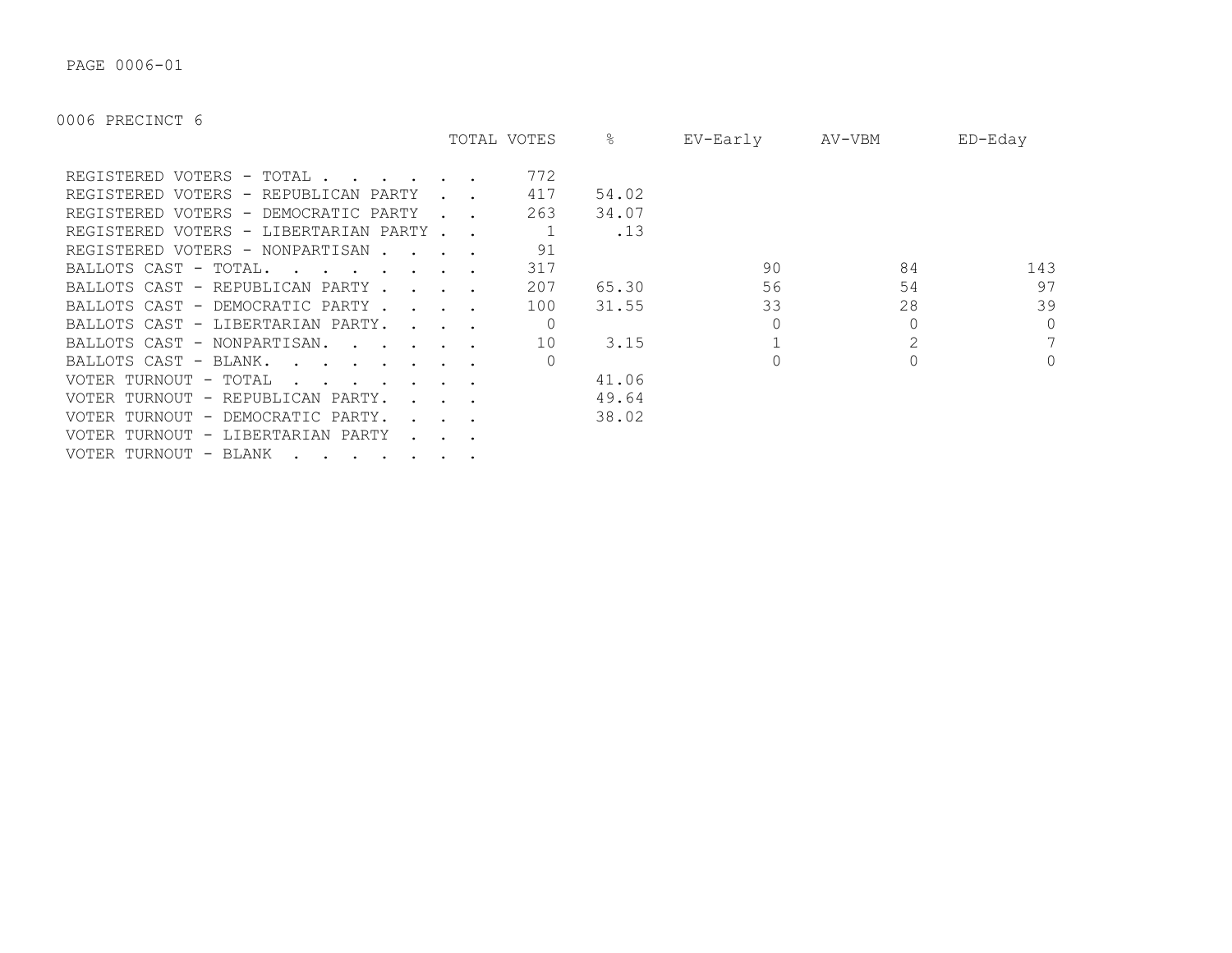PREC REPORT-GROUP DETAIL REPUBLICAN PARTY REPORT-EL30A PAGE 0006-02

| 0006 PRECINCT 6 |
|-----------------|
|-----------------|

|                                                  |  |  |                                                                       |  |  | TOTAL VOTES | ⊱     | EV-Early | AV-VBM         | ED-Eday        |
|--------------------------------------------------|--|--|-----------------------------------------------------------------------|--|--|-------------|-------|----------|----------------|----------------|
| UNITED STATES SENATOR                            |  |  |                                                                       |  |  |             |       |          |                |                |
| (VOTE FOR)<br>$\overline{1}$                     |  |  |                                                                       |  |  |             |       |          |                |                |
| Carlos Beruff                                    |  |  |                                                                       |  |  | 66          | 32.35 | 18       | 16             | 32             |
| Ernie Rivera                                     |  |  |                                                                       |  |  | 4           | 1.96  | $\Omega$ | 3              | $\mathbf{1}$   |
| Marco Rubio.                                     |  |  |                                                                       |  |  | 127         | 62.25 | 38       | 34             | 55             |
| Dwight Mark Anthony Young.                       |  |  |                                                                       |  |  |             | 3.43  | $\Omega$ | $\Omega$       | 7              |
| Over Votes                                       |  |  |                                                                       |  |  |             |       | $\Omega$ | $\Omega$       | 0              |
| Under Votes                                      |  |  |                                                                       |  |  |             |       | $\cap$   |                | $\overline{2}$ |
| STATE REPRESENTATIVE DISTRICT 19<br>(VOTE FOR) 1 |  |  |                                                                       |  |  |             |       |          |                |                |
| Leslie Dougher.                                  |  |  |                                                                       |  |  | 40          | 19.51 |          | 15             | 18             |
| Bobby Payne.                                     |  |  |                                                                       |  |  | 96          | 46.83 | 35       | 16             | 45             |
| Katherine Van Zant                               |  |  |                                                                       |  |  | 69          | 33.66 | 14       | 21             | 34             |
| Over Votes                                       |  |  |                                                                       |  |  |             |       | $\Omega$ | $\Omega$       | $\mathbf{0}$   |
|                                                  |  |  |                                                                       |  |  |             |       | $\Omega$ | $\overline{2}$ | $\circ$        |
| Under Votes.                                     |  |  |                                                                       |  |  |             |       |          |                |                |
| COUNTY COMMISSIONER DISTRICT 5                   |  |  |                                                                       |  |  |             |       |          |                |                |
| (VOTE FOR) 1                                     |  |  |                                                                       |  |  |             |       |          |                |                |
| Frank Durrance.                                  |  |  |                                                                       |  |  | 118         | 59.60 | 39       | 20             | 59             |
| Donnie Oden                                      |  |  | $\mathbf{r}$ , and $\mathbf{r}$ , and $\mathbf{r}$ , and $\mathbf{r}$ |  |  | 80          | 40.40 | 15       | 31             | 34             |
| Over Votes                                       |  |  |                                                                       |  |  |             |       | $\Omega$ | $\Omega$       | $\circ$        |
| Under Votes                                      |  |  |                                                                       |  |  | 9           |       | 2        | 3              | $\sqrt{4}$     |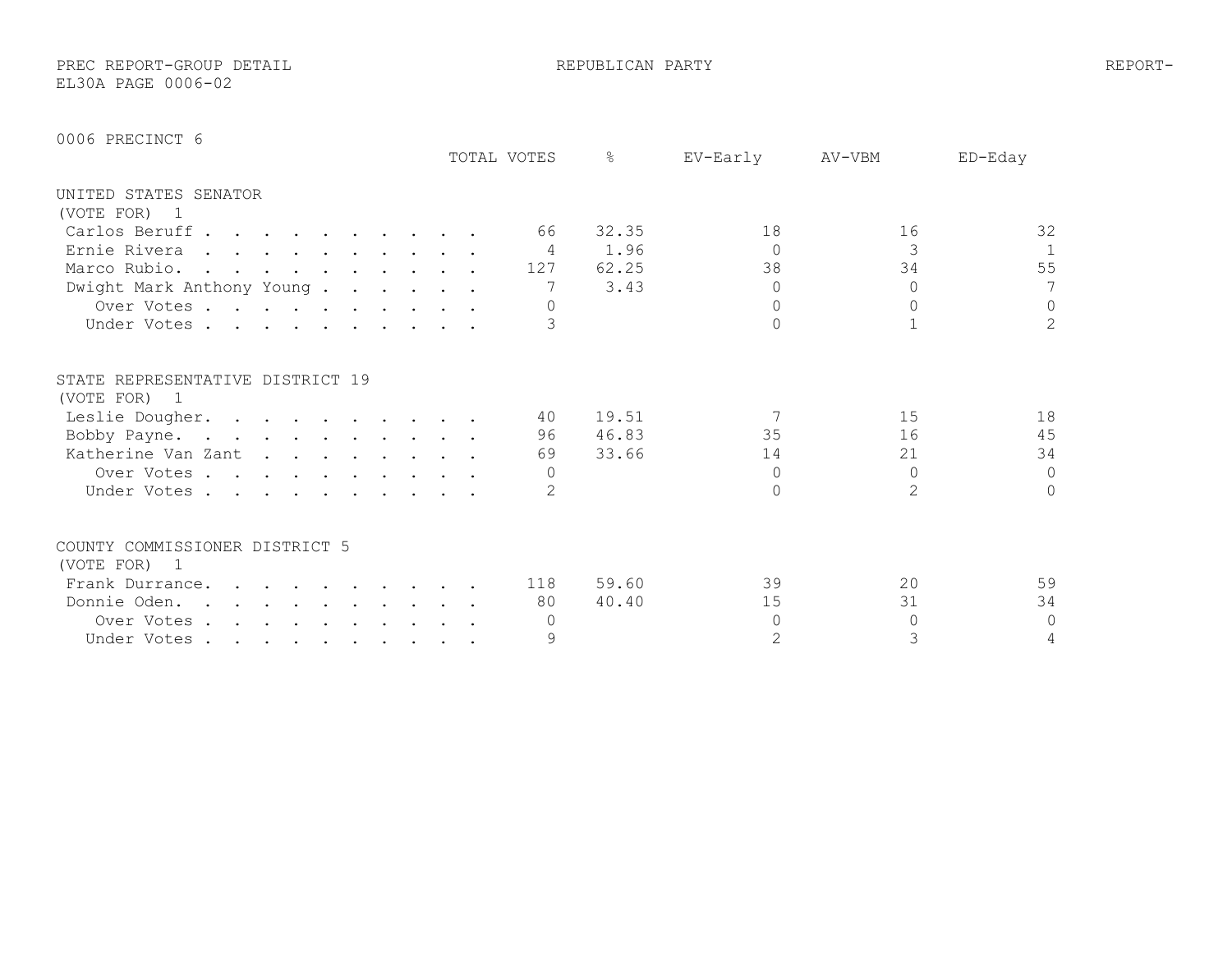PREC REPORT-GROUP DETAIL DEMOCRATIC PARTY REPORT-EL30A PAGE 0006-03

|                             | TOTAL VOTES |    | 옹     | EV-Early | AV-VBM | ED-Eday  |
|-----------------------------|-------------|----|-------|----------|--------|----------|
| UNITED STATES SENATOR       |             |    |       |          |        |          |
| (VOTE FOR) 1                |             |    |       |          |        |          |
| Roque "Rocky" De La Fuente. |             |    | 9.09  |          |        | 6        |
| Alan Grayson                |             | 18 | 20.45 |          |        | 9        |
| Pam Keith                   |             | 21 | 23.86 |          |        | 9        |
| Reginald Luster             |             |    | 3.41  |          |        | Ω        |
| Patrick Murphy.             |             | 38 | 43.18 | 14       | 14     | 10       |
| Over Votes                  |             |    |       |          |        | $\Omega$ |
| Under Votes                 |             |    |       |          |        |          |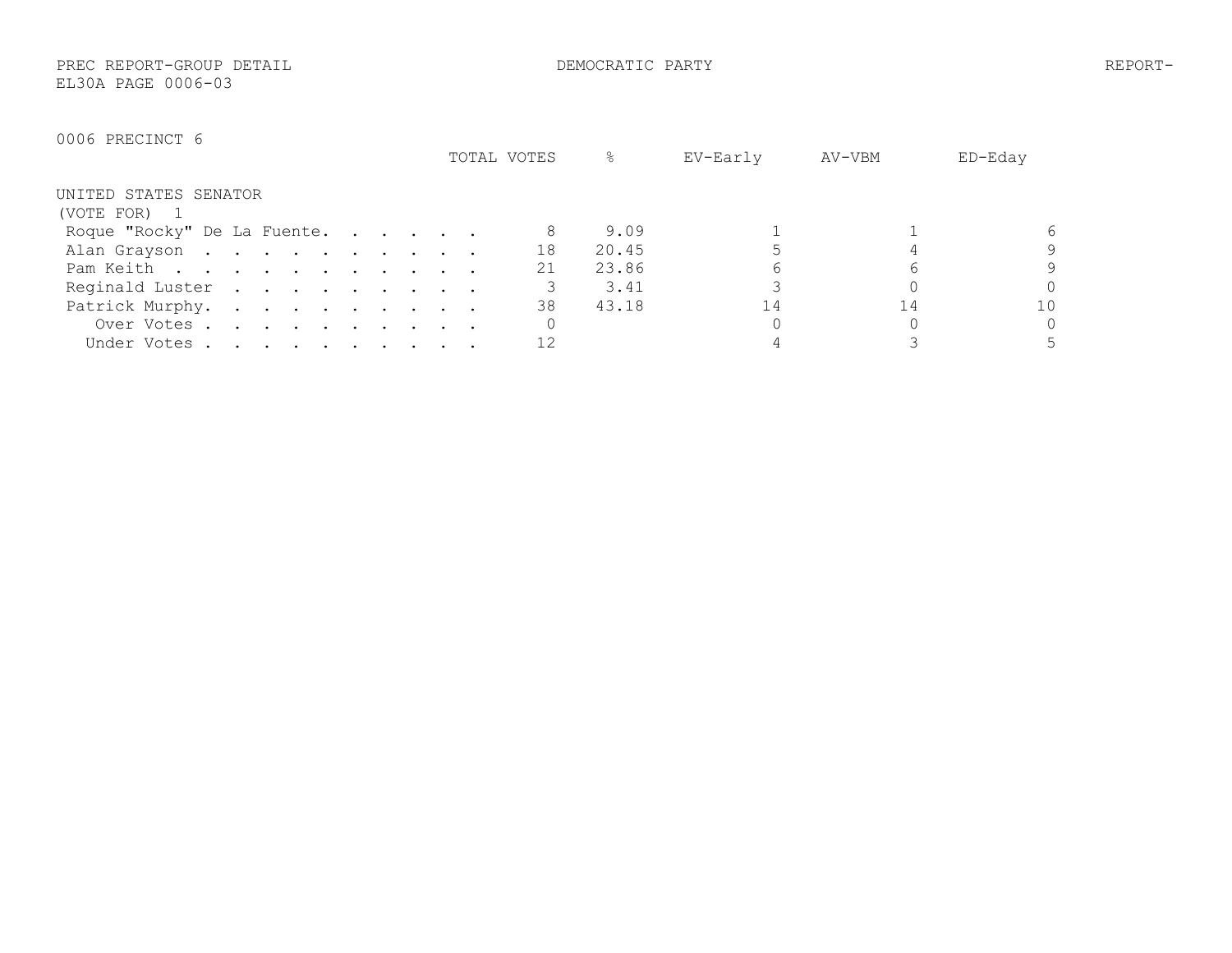PREC REPORT-GROUP DETAIL NONPARTISAN REPORT-EL30A PAGE 0006-05

|                                |        |                                                                                                                                                                                                                                   |  |                                                                                                                                                                                                                                   |           |                                                           |  | TOTAL VOTES | %     | EV-Early | AV-VBM | ED-Eday |
|--------------------------------|--------|-----------------------------------------------------------------------------------------------------------------------------------------------------------------------------------------------------------------------------------|--|-----------------------------------------------------------------------------------------------------------------------------------------------------------------------------------------------------------------------------------|-----------|-----------------------------------------------------------|--|-------------|-------|----------|--------|---------|
| COUNTY JUDGE                   |        |                                                                                                                                                                                                                                   |  |                                                                                                                                                                                                                                   |           |                                                           |  |             |       |          |        |         |
| (VOTE FOR) 1                   |        |                                                                                                                                                                                                                                   |  |                                                                                                                                                                                                                                   |           |                                                           |  |             |       |          |        |         |
| John S. Cooper.                |        |                                                                                                                                                                                                                                   |  |                                                                                                                                                                                                                                   |           |                                                           |  | 70          | 22.08 | 21       | 13     | 36      |
| Tatum Davis.                   |        |                                                                                                                                                                                                                                   |  | $\mathbf{r}$ . The contract of the contract of the contract of the contract of the contract of the contract of the contract of the contract of the contract of the contract of the contract of the contract of the contract of th |           |                                                           |  | 139         | 43.85 | 39       | 29     | 71      |
| Curtis A. "Lex" Sanders.       |        |                                                                                                                                                                                                                                   |  |                                                                                                                                                                                                                                   |           | $\mathbf{r} = \mathbf{r}$ , and $\mathbf{r} = \mathbf{r}$ |  | 23          | 7.26  |          | 9      | 7       |
| Paul Sanders                   | $\sim$ | $\sim$ $\sim$ $\sim$                                                                                                                                                                                                              |  |                                                                                                                                                                                                                                   |           |                                                           |  | 16          | 5.05  |          |        |         |
| Dan Sikes                      |        | $\sim$ $\sim$ $\sim$ $\sim$                                                                                                                                                                                                       |  |                                                                                                                                                                                                                                   |           |                                                           |  | 69          | 21.77 | 19       | 24     | 26      |
| Over Votes .                   |        | $\mathbf{r}$ . The contract of the contract of the contract of the contract of the contract of the contract of the contract of the contract of the contract of the contract of the contract of the contract of the contract of th |  |                                                                                                                                                                                                                                   |           |                                                           |  |             |       |          |        | $\circ$ |
| Under Votes                    |        |                                                                                                                                                                                                                                   |  |                                                                                                                                                                                                                                   |           |                                                           |  |             |       |          |        | 0       |
| NO. 4 CONSTITUTIONAL AMENDMENT |        |                                                                                                                                                                                                                                   |  |                                                                                                                                                                                                                                   |           |                                                           |  |             |       |          |        |         |
| (VOTE FOR)<br>$\mathbf{1}$     |        |                                                                                                                                                                                                                                   |  |                                                                                                                                                                                                                                   |           |                                                           |  |             |       |          |        |         |
| Yes                            |        |                                                                                                                                                                                                                                   |  |                                                                                                                                                                                                                                   |           |                                                           |  | 197         | 64.59 | 49       | 67     | 81      |
| No.                            |        |                                                                                                                                                                                                                                   |  |                                                                                                                                                                                                                                   |           |                                                           |  | 108         | 35.41 | 36       | 14     | 58      |
| Over Votes.                    |        |                                                                                                                                                                                                                                   |  |                                                                                                                                                                                                                                   |           |                                                           |  |             |       |          |        | 0       |
| Under Votes.                   |        | $\mathcal{A}$ , and $\mathcal{A}$ , and $\mathcal{A}$ , and $\mathcal{A}$                                                                                                                                                         |  |                                                                                                                                                                                                                                   | $\bullet$ |                                                           |  | 12          |       |          |        | 4       |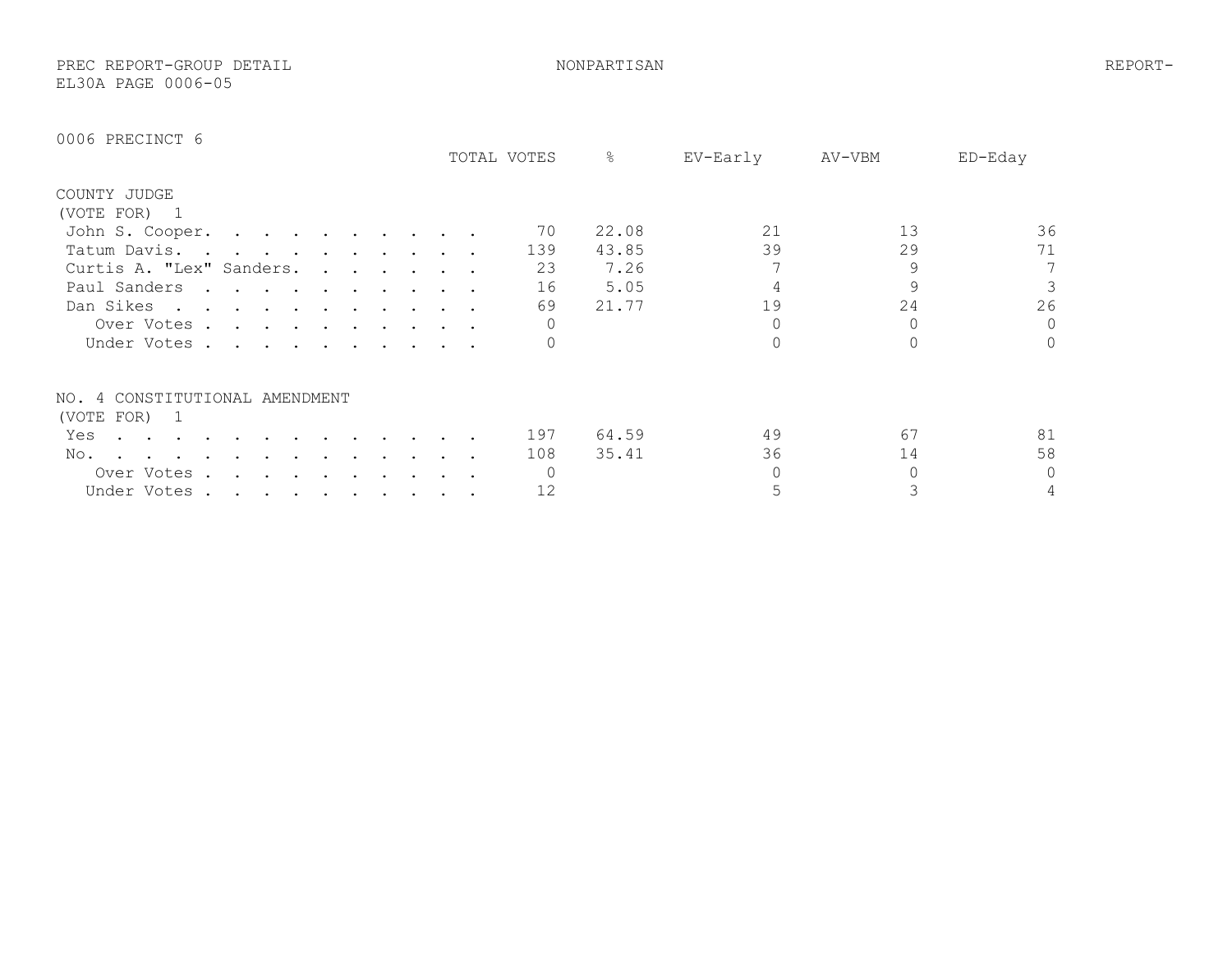PAGE 0007-01

|                                                                                                                  | TOTAL VOTES | &     | EV-Early | AV-VBM | ED-Eday  |
|------------------------------------------------------------------------------------------------------------------|-------------|-------|----------|--------|----------|
| REGISTERED VOTERS - TOTAL                                                                                        | 1,157       |       |          |        |          |
| REGISTERED VOTERS - REPUBLICAN PARTY                                                                             | 258         | 22.30 |          |        |          |
| REGISTERED VOTERS - DEMOCRATIC PARTY                                                                             | 758         | 65.51 |          |        |          |
| REGISTERED VOTERS - LIBERTARIAN PARTY.                                                                           |             | .17   |          |        |          |
| REGISTERED VOTERS - NONPARTISAN                                                                                  | 139         |       |          |        |          |
| BALLOTS CAST - TOTAL.<br>$\mathbf{r}$ , $\mathbf{r}$ , $\mathbf{r}$ , $\mathbf{r}$ , $\mathbf{r}$ , $\mathbf{r}$ | 426         |       | 110      | 105    | 211      |
| BALLOTS CAST - REPUBLICAN PARTY.<br>$\sim$ $\sim$ $\sim$                                                         | 97          | 22.77 | 34       | 27     | 36       |
| BALLOTS CAST - DEMOCRATIC PARTY.<br>$\mathbf{r}$ and $\mathbf{r}$                                                | 306         | 71.83 | 64       | 71     | 171      |
| BALLOTS CAST - LIBERTARIAN PARTY.<br>$\sim$ $\sim$ $\sim$ $\sim$                                                 |             |       |          |        | $\Omega$ |
| BALLOTS CAST - NONPARTISAN.                                                                                      | 23          | 5.40  | 12       |        | 4        |
| BALLOTS CAST - BLANK.                                                                                            |             |       | $\Omega$ |        | $\Omega$ |
| VOTER TURNOUT - TOTAL                                                                                            |             | 36.82 |          |        |          |
| VOTER TURNOUT - REPUBLICAN PARTY.                                                                                |             | 37.60 |          |        |          |
| VOTER TURNOUT - DEMOCRATIC PARTY.                                                                                |             | 40.37 |          |        |          |
| VOTER TURNOUT - LIBERTARIAN PARTY                                                                                |             |       |          |        |          |
| VOTER TURNOUT - BLANK                                                                                            |             |       |          |        |          |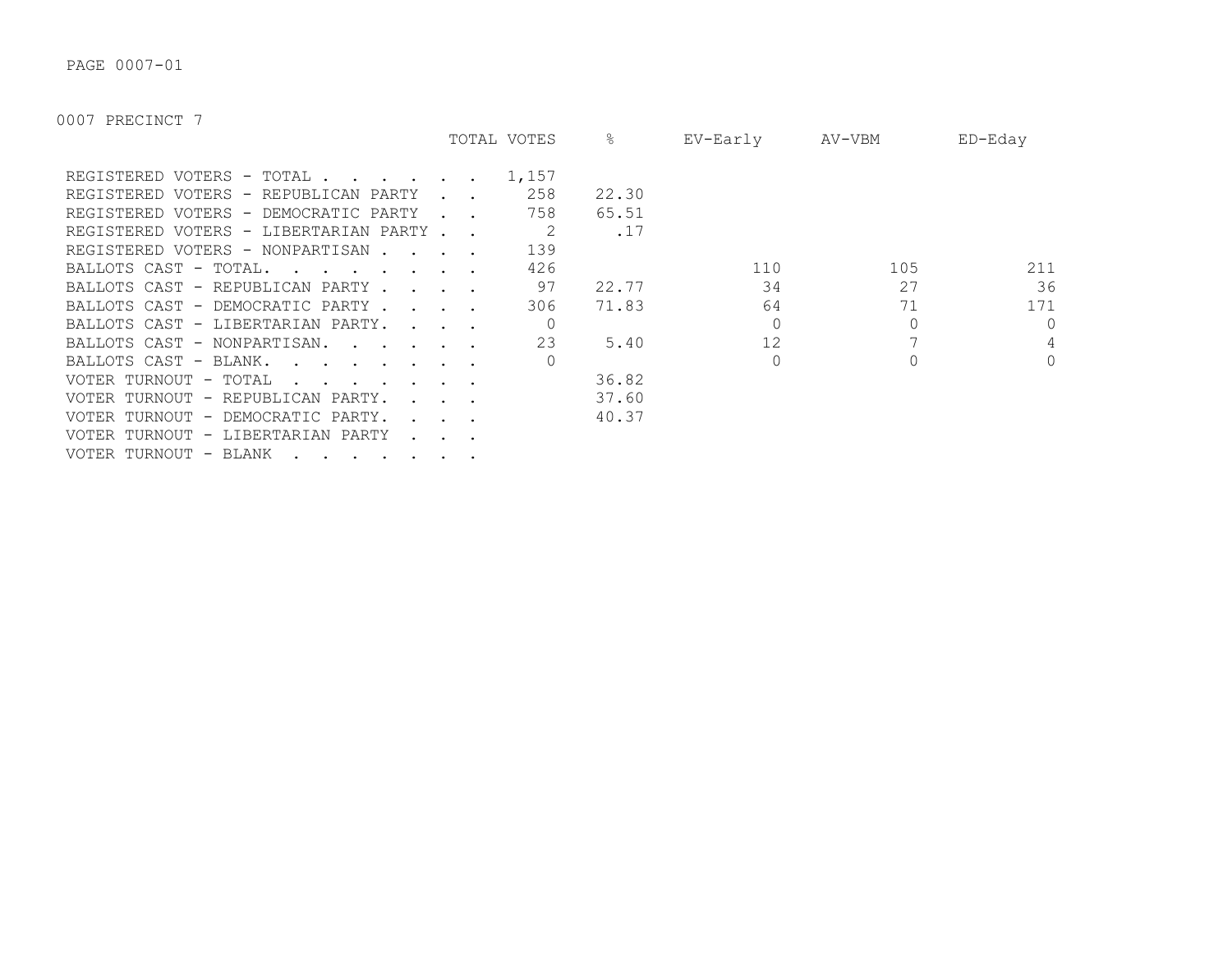PREC REPORT-GROUP DETAIL REPUBLICAN PARTY REPORT-EL30A PAGE 0007-02

|                                                                                                                                | TOTAL VOTES | 옹     | EV-Early | AV-VBM | ED-Eday  |
|--------------------------------------------------------------------------------------------------------------------------------|-------------|-------|----------|--------|----------|
| UNITED STATES SENATOR                                                                                                          |             |       |          |        |          |
| (VOTE FOR) 1                                                                                                                   |             |       |          |        |          |
| Carlos Beruff                                                                                                                  | 27          | 27.84 | 10       | 10     |          |
| Ernie Rivera                                                                                                                   |             | 3.09  |          |        | $\Omega$ |
| Marco Rubio.                                                                                                                   | 55          | 56.70 | 18       | 13     | 24       |
| Dwight Mark Anthony Young                                                                                                      | 12          | 12.37 |          |        | 5        |
| Over Votes                                                                                                                     |             |       |          |        | $\Omega$ |
| Under Votes                                                                                                                    |             |       |          |        | $\Omega$ |
| STATE REPRESENTATIVE DISTRICT 19                                                                                               |             |       |          |        |          |
| (VOTE FOR) 1                                                                                                                   |             |       |          |        |          |
| Leslie Dougher.                                                                                                                | 19          | 19.59 |          |        | 10       |
| Bobby Payne.                                                                                                                   | 25          | 25.77 | 15       |        | 6        |
| Katherine Van Zant                                                                                                             | 53          | 54.64 | 13       | 20     | 20       |
| Over Votes.<br>the contract of the contract of the contract of the contract of the contract of the contract of the contract of |             |       |          |        | 0        |
| Under Votes                                                                                                                    |             |       |          |        | 0        |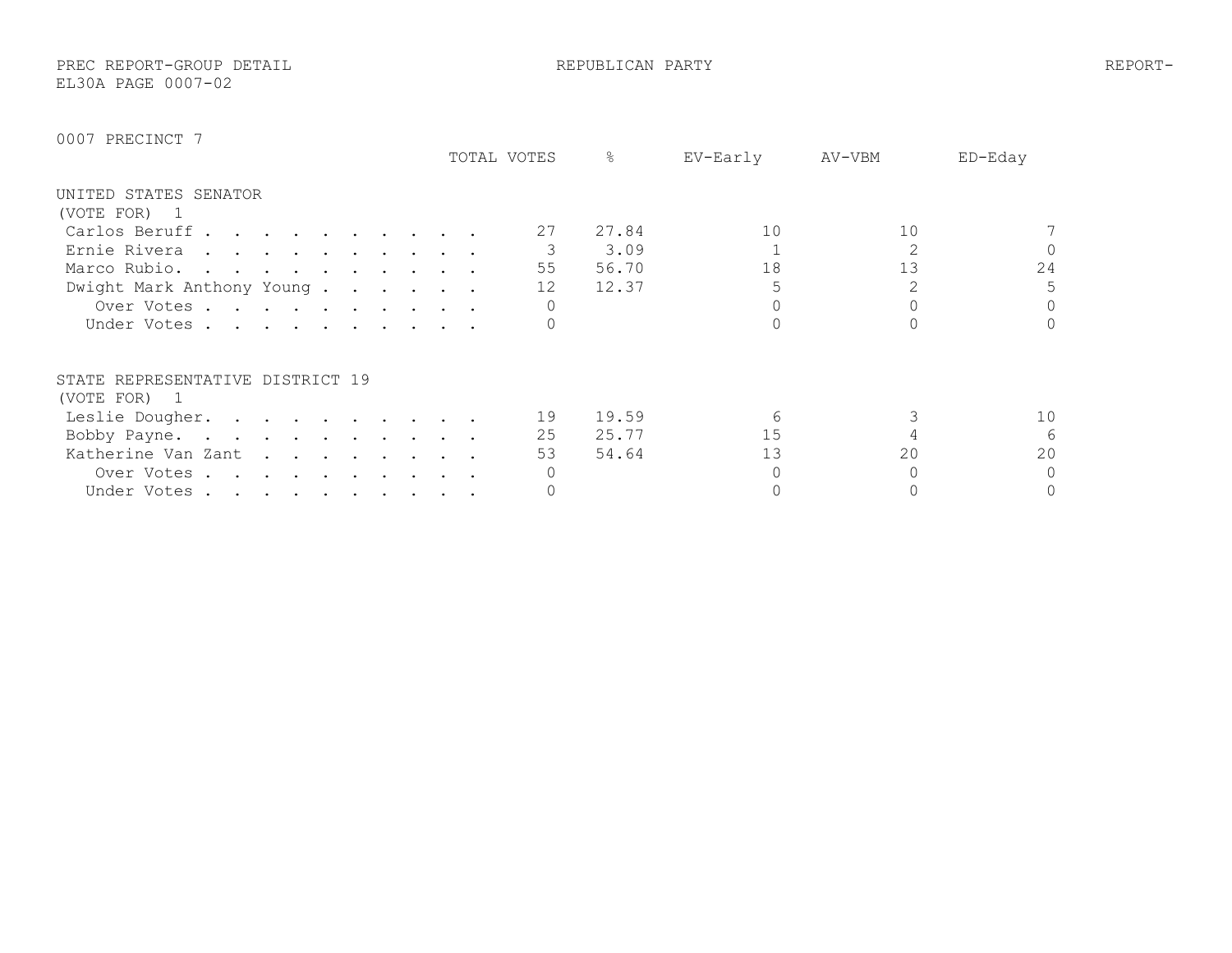PREC REPORT-GROUP DETAIL DEMOCRATIC PARTY REPORT-

EL30A PAGE 0007-03

|                                        |  |  | TOTAL VOTES | 옹     | EV-Early | AV-VBM | ED-Eday  |
|----------------------------------------|--|--|-------------|-------|----------|--------|----------|
| UNITED STATES SENATOR                  |  |  |             |       |          |        |          |
| (VOTE FOR)                             |  |  |             |       |          |        |          |
| Roque "Rocky" De La Fuente.            |  |  | 13          | 4.50  |          |        | 8        |
| Alan Grayson                           |  |  | 55          | 19.03 |          | 15     | 31       |
| Pam Keith                              |  |  | 67          | 23.18 | 16       | 13     | 38       |
| Reginald Luster                        |  |  | 19          | 6.57  |          | 6      | 12       |
| Patrick Murphy.                        |  |  | 135         | 46.71 | 31       | 34     | 70       |
| Over Votes                             |  |  |             |       |          | 0      | $\Omega$ |
| Under Votes                            |  |  | 16          |       |          |        | 12       |
| COUNTY COMMISSIONER                    |  |  |             |       |          |        |          |
| DISTRICT 1 - UNIVERSAL PRIMARY CONTEST |  |  |             |       |          |        |          |
| (VOTE FOR)<br>$\overline{\phantom{0}}$ |  |  |             |       |          |        |          |
| Ross Chandler                          |  |  | 243         | 59.12 | 65       | 57     | 121      |
| Carolyn Brown Spooner                  |  |  | 79          | 19.22 | 20       | 23     | 36       |
| Milton Sumpter, Jr.                    |  |  | 89          | 21.65 | 24       | 20     | 45       |
| Over Votes                             |  |  |             |       |          |        | $\circ$  |
| Under Votes                            |  |  | 14          |       |          |        | 9        |
|                                        |  |  |             |       |          |        |          |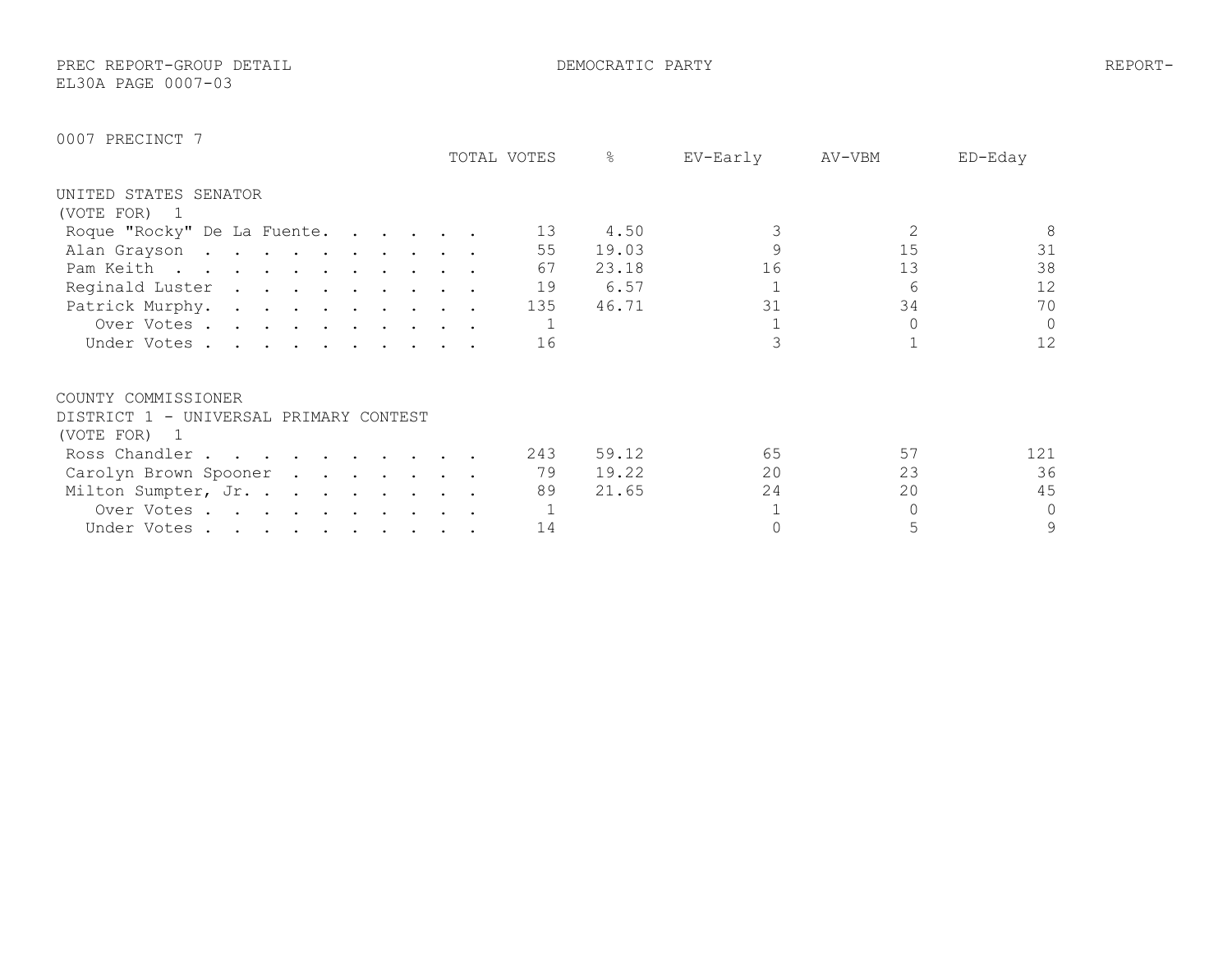PREC REPORT-GROUP DETAIL NONPARTISAN REPORT-EL30A PAGE 0007-05

|                                |                                                                                                                                                                                                                                   |  |  |  |  | TOTAL VOTES | ိဝ    | EV-Early | AV-VBM        | ED-Eday        |
|--------------------------------|-----------------------------------------------------------------------------------------------------------------------------------------------------------------------------------------------------------------------------------|--|--|--|--|-------------|-------|----------|---------------|----------------|
| COUNTY JUDGE                   |                                                                                                                                                                                                                                   |  |  |  |  |             |       |          |               |                |
| (VOTE FOR) 1                   |                                                                                                                                                                                                                                   |  |  |  |  |             |       |          |               |                |
| John S. Cooper.                | the contract of the contract of the contract of the contract of the contract of the contract of the contract of                                                                                                                   |  |  |  |  | 62          | 14.80 | 18       | 11            | 33             |
| Tatum Davis                    | $\mathbf{r}$ . The contract of the contract of the contract of the contract of the contract of the contract of the contract of the contract of the contract of the contract of the contract of the contract of the contract of th |  |  |  |  | 146         | 34.84 | 36       | 29            | 81             |
| Curtis A. "Lex" Sanders.       |                                                                                                                                                                                                                                   |  |  |  |  | 50          | 11.93 | 6        | 17            | 27             |
| Paul Sanders                   | $\mathbf{r}$ . The contract of the contract of the contract of the contract of the contract of the contract of the contract of the contract of the contract of the contract of the contract of the contract of the contract of th |  |  |  |  | 64          | 15.27 | 21       | 20            | 23             |
| Dan Sikes                      |                                                                                                                                                                                                                                   |  |  |  |  | 97          | 23.15 | 26       | 26            | 45             |
| Over Votes.                    | $\mathbf{r}$ , and $\mathbf{r}$ , and $\mathbf{r}$ , and $\mathbf{r}$ , and $\mathbf{r}$ , and $\mathbf{r}$                                                                                                                       |  |  |  |  |             |       |          | 0             | $\circ$        |
| Under Votes                    |                                                                                                                                                                                                                                   |  |  |  |  |             |       |          | $\mathcal{P}$ | $\overline{2}$ |
| NO. 4 CONSTITUTIONAL AMENDMENT |                                                                                                                                                                                                                                   |  |  |  |  |             |       |          |               |                |
| (VOTE FOR) 1                   |                                                                                                                                                                                                                                   |  |  |  |  |             |       |          |               |                |
| Yes                            |                                                                                                                                                                                                                                   |  |  |  |  | 249         | 61.79 | 64       | 58            | 127            |
| No.                            |                                                                                                                                                                                                                                   |  |  |  |  | 154         | 38.21 | 40       | 39            | 75             |
| Over Votes.                    |                                                                                                                                                                                                                                   |  |  |  |  |             |       |          |               | $\circ$        |
| Under Votes.                   | $\mathcal{L}(\mathbf{r})$ , and $\mathcal{L}(\mathbf{r})$ , and $\mathcal{L}(\mathbf{r})$ , and $\mathcal{L}(\mathbf{r})$                                                                                                         |  |  |  |  | 23          |       | 6        | 8             | 9              |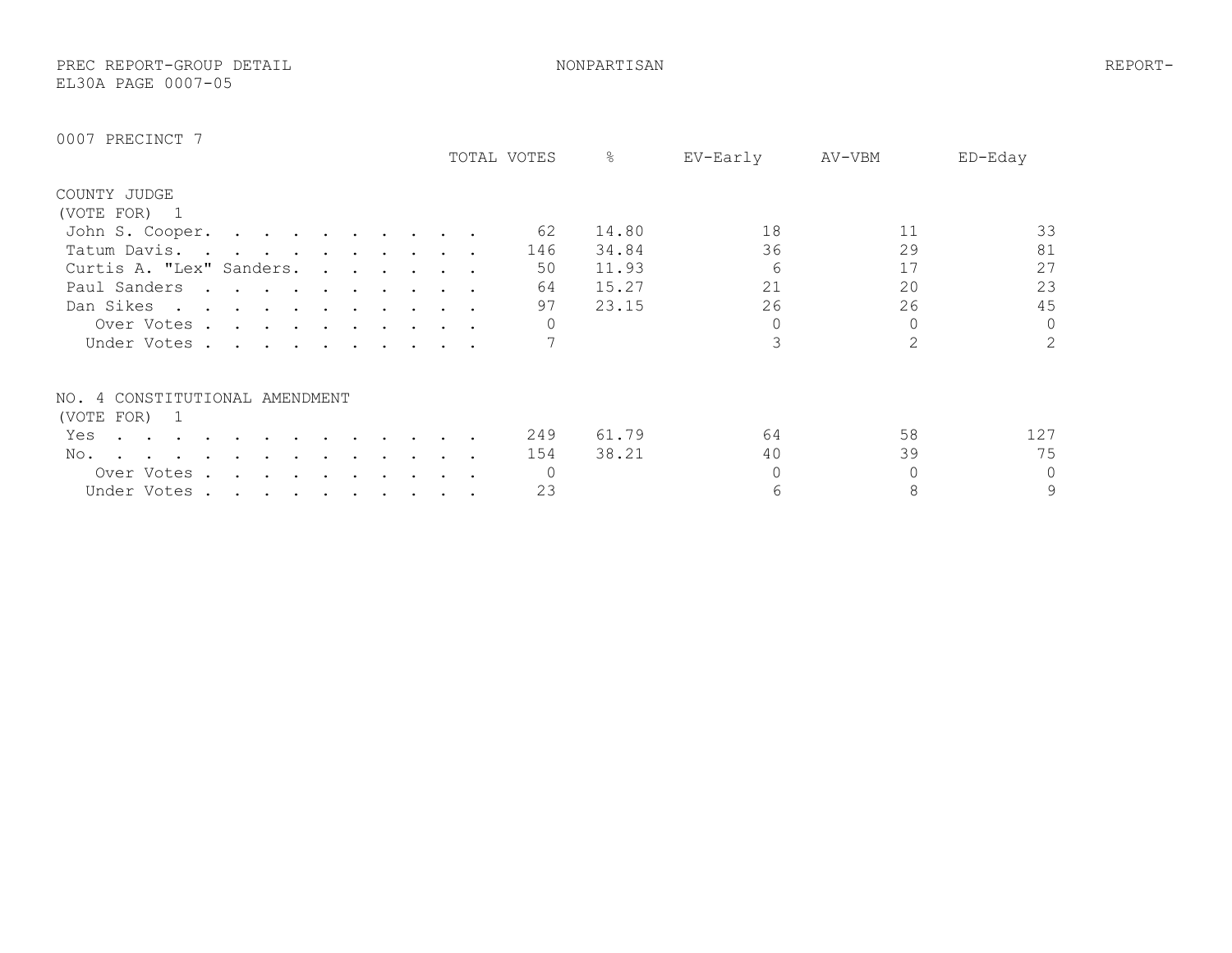PAGE 0008-01

|                                                                                                                                                                                                                                                            |                                            | TOTAL VOTES | ိဝ    | EV-Early | AV-VBM | ED-Eday  |
|------------------------------------------------------------------------------------------------------------------------------------------------------------------------------------------------------------------------------------------------------------|--------------------------------------------|-------------|-------|----------|--------|----------|
| REGISTERED VOTERS - TOTAL                                                                                                                                                                                                                                  |                                            | 1,672       |       |          |        |          |
| REGISTERED VOTERS - REPUBLICAN PARTY                                                                                                                                                                                                                       |                                            | 803         | 48.03 |          |        |          |
| REGISTERED VOTERS - DEMOCRATIC PARTY                                                                                                                                                                                                                       |                                            | 621         | 37.14 |          |        |          |
| REGISTERED VOTERS - LIBERTARIAN PARTY                                                                                                                                                                                                                      |                                            |             | .06   |          |        |          |
| REGISTERED VOTERS - NONPARTISAN.<br>$\mathbf{r}$ . The set of $\mathbf{r}$                                                                                                                                                                                 |                                            | 247         |       |          |        |          |
| BALLOTS CAST - TOTAL.<br>$\mathbf{r}$ . The set of the set of the set of the set of the set of the set of the set of the set of the set of the set of the set of the set of the set of the set of the set of the set of the set of the set of the set of t |                                            | 751         |       | 236      | 166    | 349      |
| BALLOTS CAST - REPUBLICAN PARTY                                                                                                                                                                                                                            |                                            | 443         | 58.99 | 146      | 90     | 207      |
| BALLOTS CAST - DEMOCRATIC PARTY.                                                                                                                                                                                                                           | $\mathbf{r}$ , $\mathbf{r}$ , $\mathbf{r}$ | 265         | 35.29 | 81       | 60     | 124      |
| BALLOTS CAST - LIBERTARIAN PARTY.<br>$\mathbf{r}$ , $\mathbf{r}$ , $\mathbf{r}$ , $\mathbf{r}$                                                                                                                                                             |                                            |             |       |          |        | $\Omega$ |
| BALLOTS CAST - NONPARTISAN.                                                                                                                                                                                                                                |                                            | 43          | 5.73  |          | 16     | 18       |
| BALLOTS CAST - BLANK.<br>$\mathbf{r}$ . The contract of the contract of $\mathbf{r}$                                                                                                                                                                       |                                            |             |       |          |        | $\circ$  |
| VOTER TURNOUT - TOTAL<br>$\mathbf{r}$ . The set of $\mathbf{r}$ is the set of $\mathbf{r}$                                                                                                                                                                 |                                            |             | 44.92 |          |        |          |
| VOTER TURNOUT - REPUBLICAN PARTY.                                                                                                                                                                                                                          | $\mathbf{r} = \mathbf{r} = \mathbf{r}$     |             | 55.17 |          |        |          |
| VOTER TURNOUT - DEMOCRATIC PARTY.                                                                                                                                                                                                                          |                                            |             | 42.67 |          |        |          |
| VOTER TURNOUT - LIBERTARIAN PARTY                                                                                                                                                                                                                          |                                            |             |       |          |        |          |
| VOTER TURNOUT - BLANK                                                                                                                                                                                                                                      |                                            |             |       |          |        |          |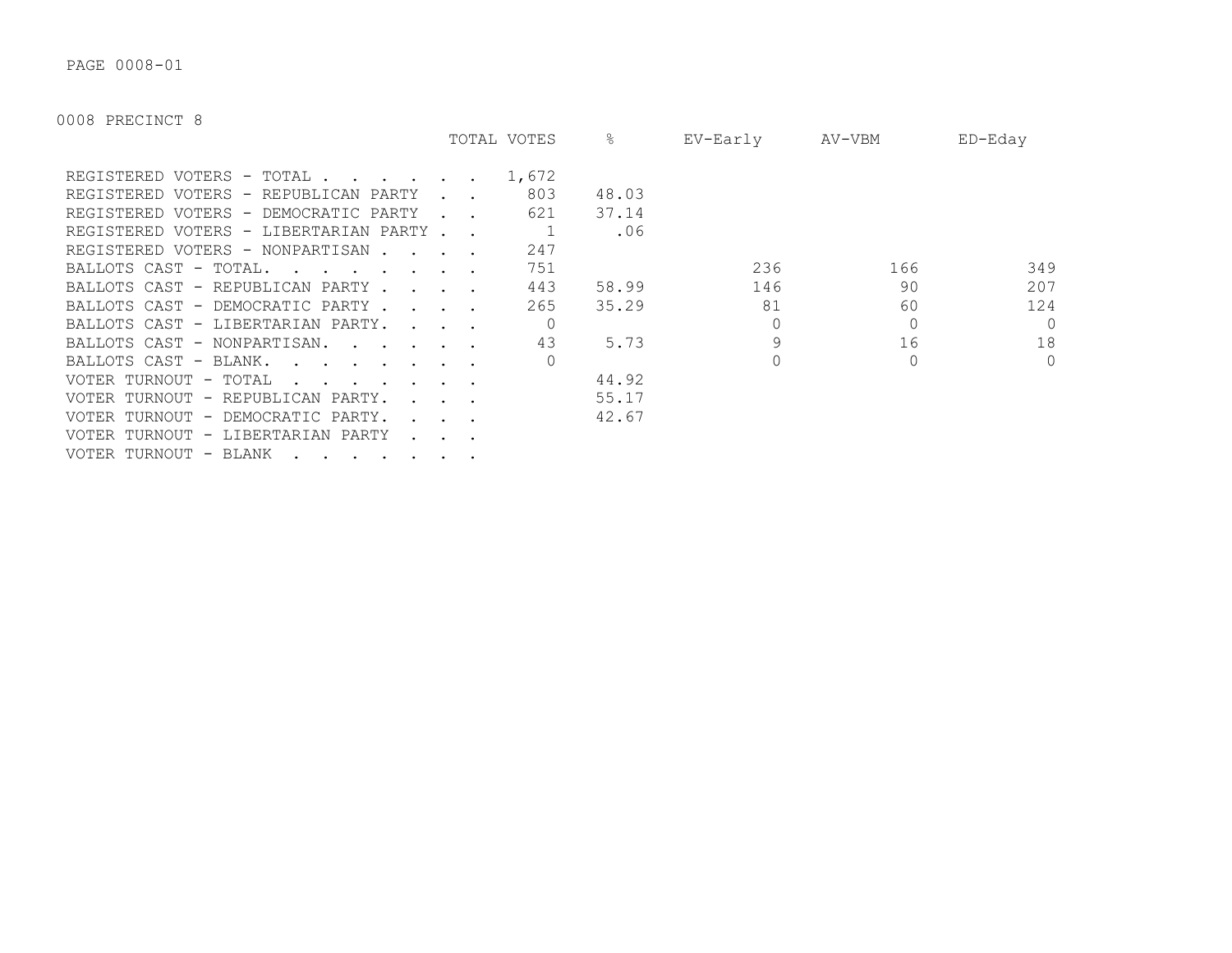PREC REPORT-GROUP DETAIL REPUBLICAN PARTY REPORT-EL30A PAGE 0008-02

|                                  |                                                                                                                 |  |  |  |  | TOTAL VOTES | ⊱     | EV-Early | AV-VBM | $ED-Edav$    |
|----------------------------------|-----------------------------------------------------------------------------------------------------------------|--|--|--|--|-------------|-------|----------|--------|--------------|
| UNITED STATES SENATOR            |                                                                                                                 |  |  |  |  |             |       |          |        |              |
| (VOTE FOR) 1                     |                                                                                                                 |  |  |  |  |             |       |          |        |              |
| Carlos Beruff                    |                                                                                                                 |  |  |  |  | 107         | 24.65 | 34       | 38     | 35           |
| Ernie Rivera                     |                                                                                                                 |  |  |  |  | 19          | 4.38  | 9        |        | 8            |
| Marco Rubio.                     |                                                                                                                 |  |  |  |  | 288         | 66.36 | 96       | 46     | 146          |
| Dwight Mark Anthony Young        |                                                                                                                 |  |  |  |  | 20          | 4.61  |          |        | 10           |
| Over Votes                       |                                                                                                                 |  |  |  |  |             |       |          |        | $\circ$      |
| Under Votes                      |                                                                                                                 |  |  |  |  |             |       |          |        | 8            |
| STATE REPRESENTATIVE DISTRICT 19 |                                                                                                                 |  |  |  |  |             |       |          |        |              |
| (VOTE FOR) 1                     |                                                                                                                 |  |  |  |  |             |       |          |        |              |
| Leslie Dougher.                  |                                                                                                                 |  |  |  |  | 142         | 32.87 | 43       | 23     | 76           |
| Bobby Payne.                     |                                                                                                                 |  |  |  |  | 135         | 31.25 | 51       | 29     | 55           |
| Katherine Van Zant               |                                                                                                                 |  |  |  |  | 155         | 35.88 | 48       | 36     | 71           |
| Over Votes.                      | the contract of the contract of the contract of the contract of the contract of the contract of the contract of |  |  |  |  |             |       |          |        | $\mathbf{1}$ |
| Under Votes                      |                                                                                                                 |  |  |  |  |             |       |          |        | 4            |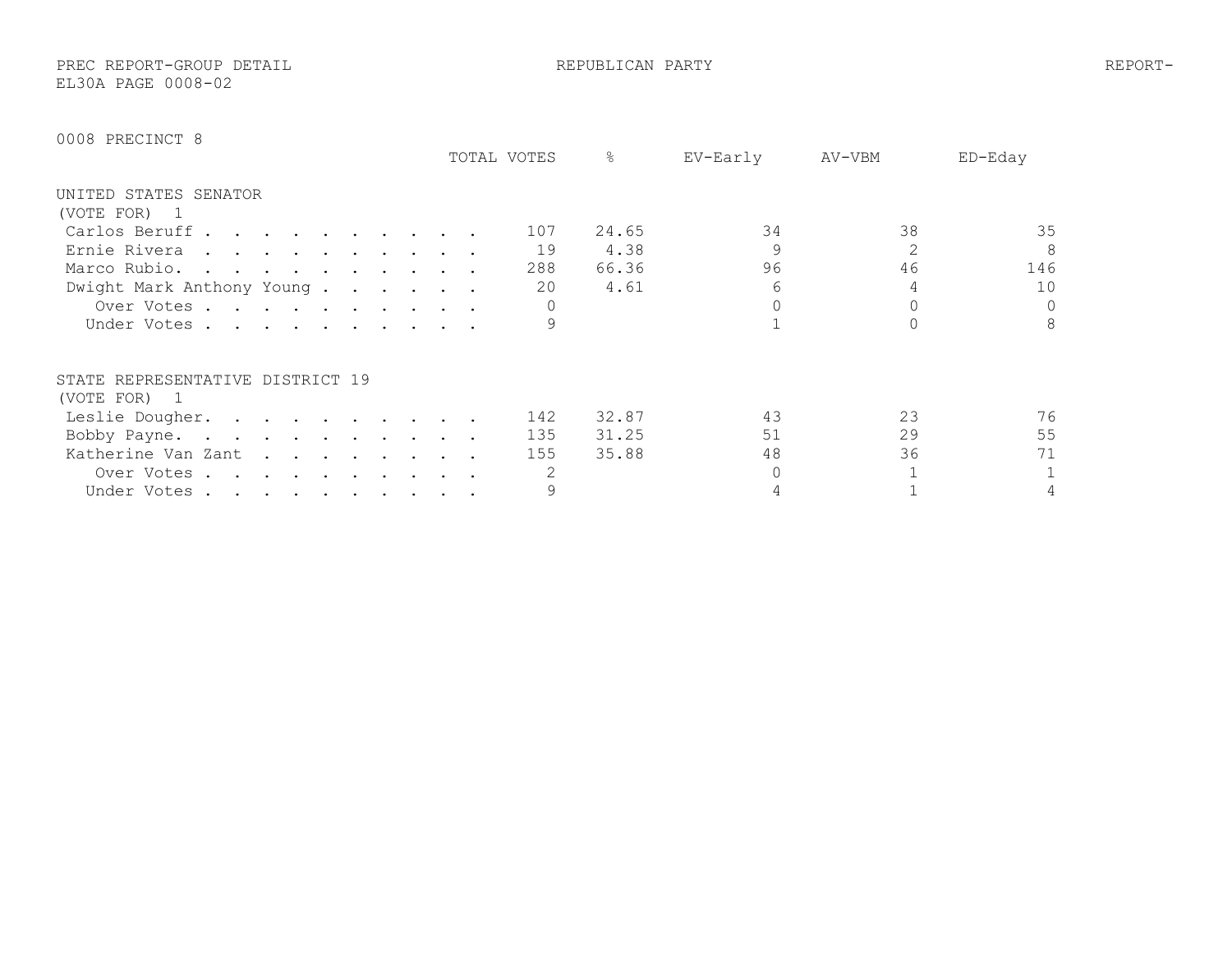PREC REPORT-GROUP DETAIL DEMOCRATIC PARTY REPORT-EL30A PAGE 0008-03

|                             | TOTAL VOTES | 옹     | EV-Early | AV-VBM | ED-Eday  |
|-----------------------------|-------------|-------|----------|--------|----------|
| UNITED STATES SENATOR       |             |       |          |        |          |
| (VOTE FOR) 1                |             |       |          |        |          |
| Roque "Rocky" De La Fuente. |             | 5.19  |          |        | 8        |
| Alan Grayson                | 37          | 16.02 |          |        | 24       |
| Pam Keith                   | 67          | 29.00 | 18       | 15     | 34       |
| Reginald Luster             |             | .87   |          |        | $\Omega$ |
| Patrick Murphy.             | 113         | 48.92 | 47       | 2.4    | 42       |
| Over Votes                  |             |       |          |        | $\Omega$ |
| Under Votes                 | 34          |       |          |        | 16       |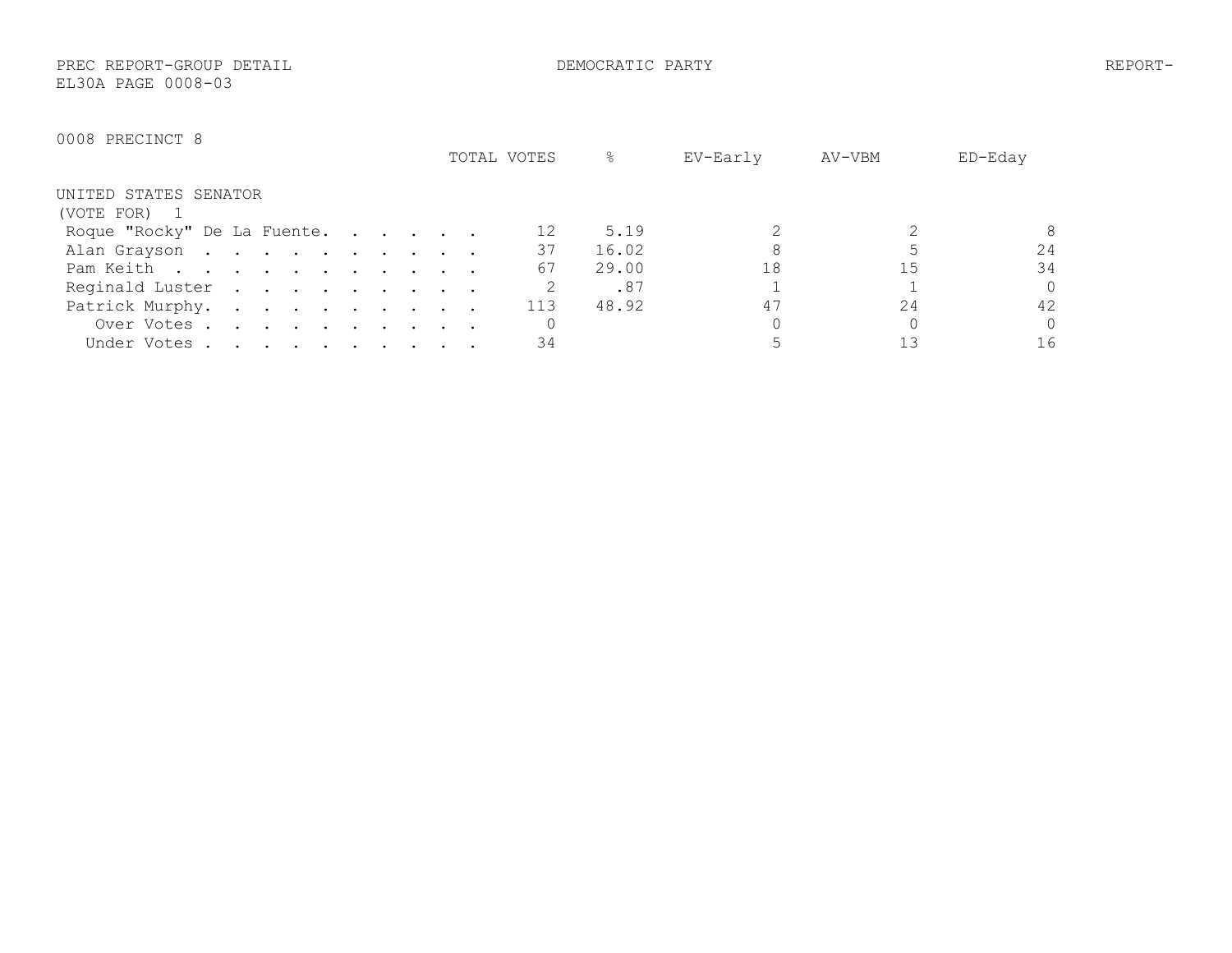PREC REPORT-GROUP DETAIL NONPARTISAN REPORT-EL30A PAGE 0008-05

|  | 0008 PRECINCT 8 |  |
|--|-----------------|--|
|--|-----------------|--|

|                                                                                                                                                                                                                                                  |                                                                                                                 |  |  |  |  | TOTAL VOTES | $\approx$ | EV-Early      | AV-VBM   | ED-Eday      |
|--------------------------------------------------------------------------------------------------------------------------------------------------------------------------------------------------------------------------------------------------|-----------------------------------------------------------------------------------------------------------------|--|--|--|--|-------------|-----------|---------------|----------|--------------|
| COUNTY JUDGE                                                                                                                                                                                                                                     |                                                                                                                 |  |  |  |  |             |           |               |          |              |
| (VOTE FOR) 1                                                                                                                                                                                                                                     |                                                                                                                 |  |  |  |  |             |           |               |          |              |
| John S. Cooper.                                                                                                                                                                                                                                  |                                                                                                                 |  |  |  |  | 151         | 20.21     | 45            | 37       | 69           |
| Tatum Davis.                                                                                                                                                                                                                                     |                                                                                                                 |  |  |  |  | 294         | 39.36     | 93            | 48       | 153          |
| Curtis A. "Lex" Sanders.                                                                                                                                                                                                                         |                                                                                                                 |  |  |  |  | 28          | 3.75      | 9             |          | 12           |
| Paul Sanders                                                                                                                                                                                                                                     |                                                                                                                 |  |  |  |  | 53          | 7.10      | 30            | 10       | 13           |
| Dan Sikes                                                                                                                                                                                                                                        |                                                                                                                 |  |  |  |  | 221         | 29.59     | 58            | 62       | 101          |
| Over Votes                                                                                                                                                                                                                                       |                                                                                                                 |  |  |  |  | $\cap$      |           | $\Omega$      | $\Omega$ | 0            |
| Under Votes                                                                                                                                                                                                                                      |                                                                                                                 |  |  |  |  |             |           |               | 2        | $\mathbf{1}$ |
| SCHOOL BOARD MEMBER DISTRICT 3                                                                                                                                                                                                                   |                                                                                                                 |  |  |  |  |             |           |               |          |              |
| (VOTE FOR) 1                                                                                                                                                                                                                                     |                                                                                                                 |  |  |  |  |             |           |               |          |              |
| Robbie Best.                                                                                                                                                                                                                                     |                                                                                                                 |  |  |  |  | 199         | 26.78     | 58            | 34       | 107          |
| Cheryl Godwin Canova.                                                                                                                                                                                                                            |                                                                                                                 |  |  |  |  | 544         | 73.22     | 176           | 130      | 238          |
| Over Votes                                                                                                                                                                                                                                       |                                                                                                                 |  |  |  |  |             |           | $\circ$       | $\Omega$ | $\mathbf{0}$ |
| Under Votes                                                                                                                                                                                                                                      |                                                                                                                 |  |  |  |  |             |           | $\mathcal{L}$ | 2        | 4            |
| NO. 4 CONSTITUTIONAL AMENDMENT                                                                                                                                                                                                                   |                                                                                                                 |  |  |  |  |             |           |               |          |              |
| (VOTE FOR) 1                                                                                                                                                                                                                                     |                                                                                                                 |  |  |  |  |             |           |               |          |              |
| Yes<br>$\mathcal{A}^{\mathcal{A}}$ . The contribution of the contribution of the contribution of the contribution of the contribution of the contribution of the contribution of the contribution of the contribution of the contribution of the |                                                                                                                 |  |  |  |  | 478         | 66.76     | 151           | 109      | 218          |
| No.<br>and a series of the contract of the contract of the contract of the contract of the contract of the contract of<br>$\sim$                                                                                                                 |                                                                                                                 |  |  |  |  | 238         | 33.24     | 80            | 47       | 111          |
| Over Votes.                                                                                                                                                                                                                                      | the contract of the contract of the contract of the contract of the contract of the contract of the contract of |  |  |  |  | $\bigcap$   |           | $\Omega$      | $\cap$   | $\mathbf{0}$ |
| Under Votes.                                                                                                                                                                                                                                     | the contract of the contract of the contract of the contract of the contract of the contract of the contract of |  |  |  |  | 35          |           | 5             | 10       | 20           |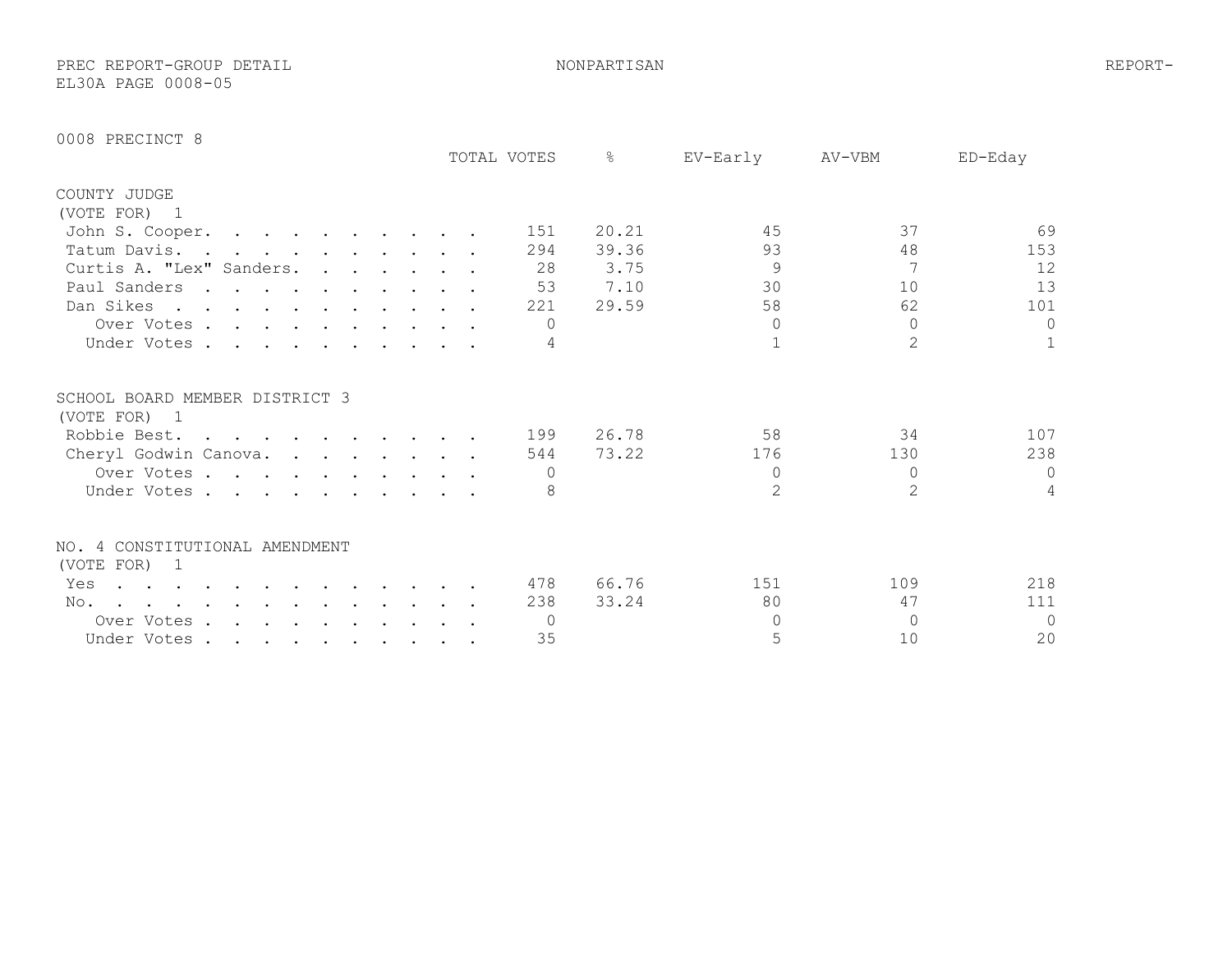PAGE 0009-01

|                                                                                                   |                             | TOTAL VOTES | &      | EV-Early | AV-VBM | $ED$ –Eday   |
|---------------------------------------------------------------------------------------------------|-----------------------------|-------------|--------|----------|--------|--------------|
| REGISTERED VOTERS - TOTAL .                                                                       |                             | 1,282       |        |          |        |              |
| REGISTERED VOTERS - REPUBLICAN PARTY                                                              |                             | 497         | 38.77  |          |        |              |
| REGISTERED VOTERS - DEMOCRATIC PARTY                                                              |                             | 597         | 46.57  |          |        |              |
| REGISTERED VOTERS - LIBERTARIAN PARTY.                                                            |                             |             | .08    |          |        |              |
| REGISTERED VOTERS - NONPARTISAN.                                                                  |                             | 187         |        |          |        |              |
| BALLOTS CAST - TOTAL.<br>$\mathbf{r}$ , $\mathbf{r}$ , $\mathbf{r}$ , $\mathbf{r}$ , $\mathbf{r}$ |                             | 432         |        | 108      | 144    | 180          |
| BALLOTS CAST - REPUBLICAN PARTY.                                                                  | $\sim$ $\sim$ $\sim$ $\sim$ | 220         | 50.93  | 65       | 58     | 97           |
| BALLOTS CAST - DEMOCRATIC PARTY.                                                                  |                             | 187         | 43.29  | 37       | 74     | 76           |
| BALLOTS CAST - LIBERTARIAN PARTY.                                                                 | $\sim$ $\sim$ $\sim$ $\sim$ |             | .23    |          |        | $\mathbf{1}$ |
| BALLOTS CAST - NONPARTISAN.                                                                       |                             | 24          | 5.56   | 6        | 12     | 6            |
| BALLOTS CAST - BLANK.<br>$\sim$ $\sim$ $\sim$ $\sim$ $\sim$                                       |                             |             |        |          |        | $\circ$      |
| VOTER TURNOUT - TOTAL                                                                             |                             |             | 33.70  |          |        |              |
| VOTER TURNOUT - REPUBLICAN PARTY.                                                                 |                             |             | 44.27  |          |        |              |
| VOTER TURNOUT - DEMOCRATIC PARTY.                                                                 |                             |             | 31.32  |          |        |              |
| VOTER TURNOUT - LIBERTARIAN PARTY<br>$\mathbf{L} = \mathbf{L}$                                    |                             |             | 100.00 |          |        |              |
| VOTER TURNOUT - BLANK                                                                             |                             |             |        |          |        |              |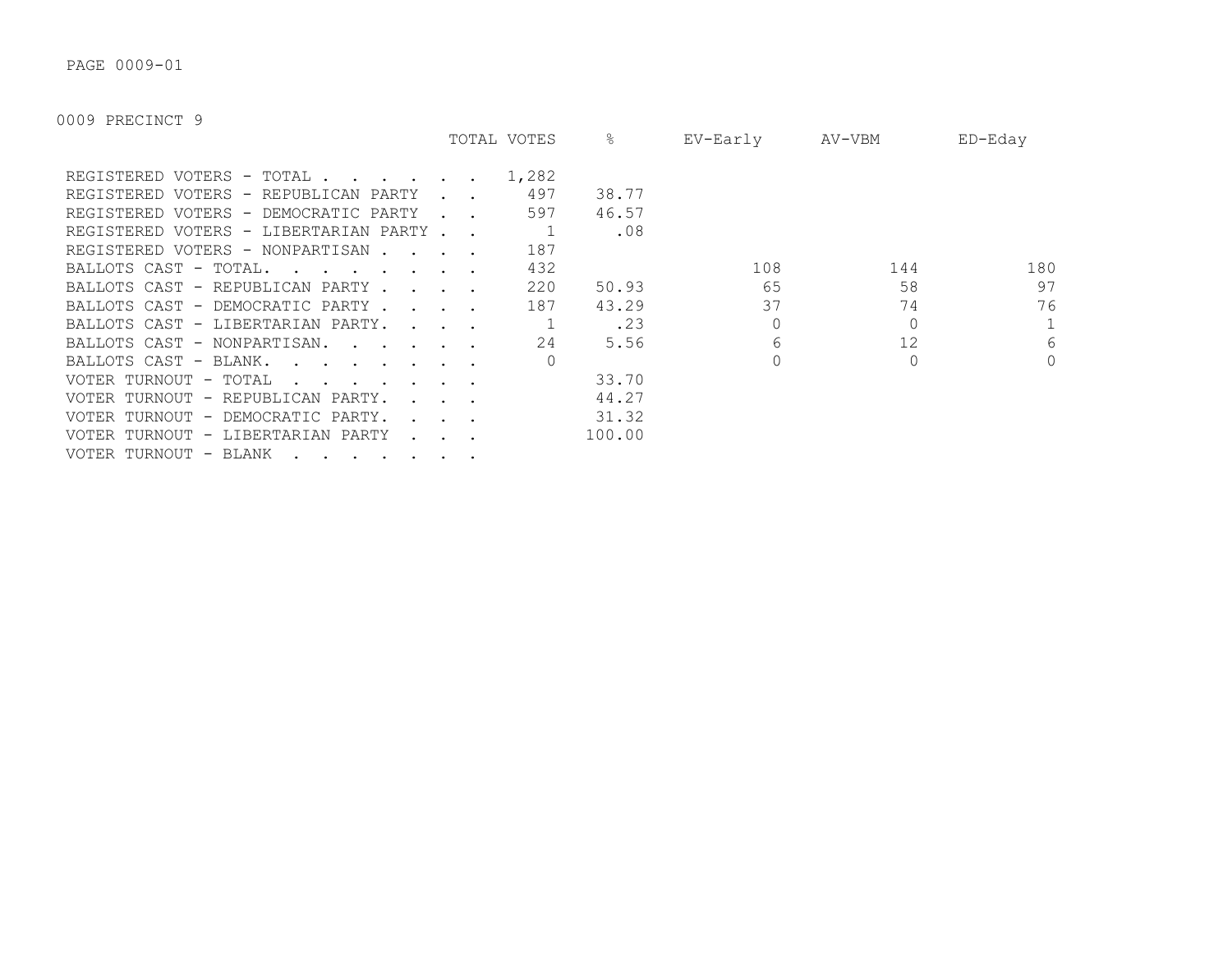PREC REPORT-GROUP DETAIL REPUBLICAN PARTY REPORT-EL30A PAGE 0009-02

|                                        |  |  |  |  | TOTAL VOTES | ⊱     | EV-Early       | AV-VBM | ED-Eday        |
|----------------------------------------|--|--|--|--|-------------|-------|----------------|--------|----------------|
| UNITED STATES SENATOR                  |  |  |  |  |             |       |                |        |                |
| (VOTE FOR) 1                           |  |  |  |  |             |       |                |        |                |
| Carlos Beruff                          |  |  |  |  | 40          | 18.35 | 13             | 14     | 13             |
| Ernie Rivera                           |  |  |  |  | - 6         | 2.75  |                |        | 4              |
| Marco Rubio.                           |  |  |  |  | 157         | 72.02 | 48             | 40     | 69             |
| Dwight Mark Anthony Young.             |  |  |  |  | 15          | 6.88  |                | 3      | 9              |
| Over Votes                             |  |  |  |  |             |       | $\cap$         |        | $\mathbf 0$    |
| Under Votes                            |  |  |  |  | 2           |       |                |        | $\overline{2}$ |
| STATE REPRESENTATIVE DISTRICT 19       |  |  |  |  |             |       |                |        |                |
| (VOTE FOR) 1                           |  |  |  |  | 39          | 18.22 | $\mathsf{Q}$   | .5     | 25             |
| Leslie Dougher.                        |  |  |  |  | 83          | 38.79 | 36             | 19     | 28             |
| Bobby Payne.                           |  |  |  |  | 92          | 42.99 | 17             | 34     | 41             |
| Katherine Van Zant                     |  |  |  |  |             |       | $\Omega$       | $\cap$ | $\circ$        |
| Over Votes                             |  |  |  |  |             |       |                |        |                |
| Under Votes                            |  |  |  |  | 6           |       |                | O.     | 3              |
| COUNTY COMMISSIONER DISTRICT 5         |  |  |  |  |             |       |                |        |                |
| (VOTE FOR)<br>$\overline{\phantom{0}}$ |  |  |  |  |             |       |                |        |                |
| Frank Durrance.                        |  |  |  |  | 125         | 58.69 | 34             | 29     | 62             |
| Donnie Oden.                           |  |  |  |  | 88          | 41.31 | 29             | 27     | 32             |
| Over Votes                             |  |  |  |  |             |       | $\Omega$       | $\cap$ | 0              |
| Under Votes                            |  |  |  |  |             |       | $\overline{2}$ | 2      | 3              |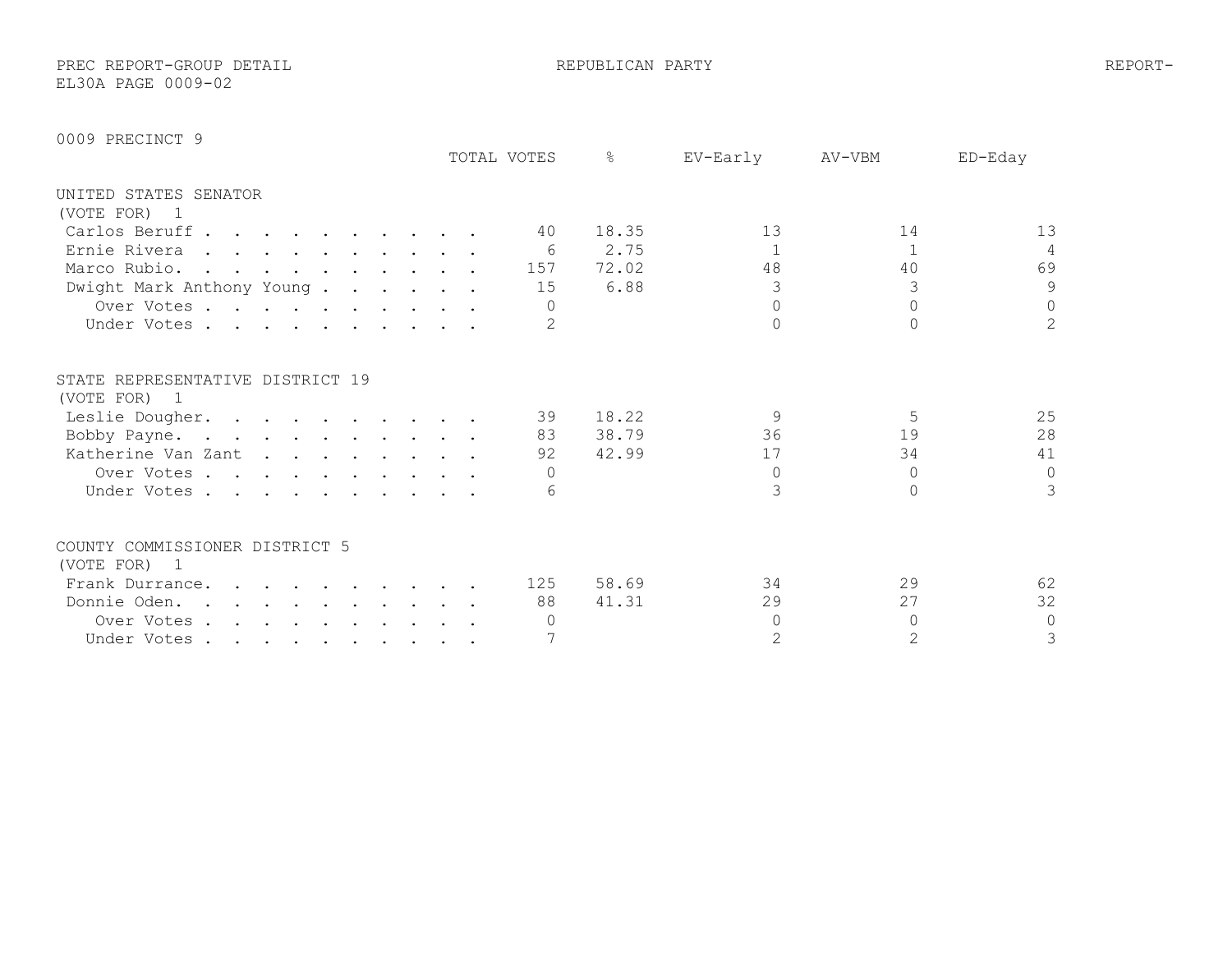PREC REPORT-GROUP DETAIL DEMOCRATIC PARTY REPORT-EL30A PAGE 0009-03

|                             | TOTAL VOTES | &     | EV-Early | AV-VBM | ED-Eday        |
|-----------------------------|-------------|-------|----------|--------|----------------|
| UNITED STATES SENATOR       |             |       |          |        |                |
| (VOTE FOR) 1                |             |       |          |        |                |
| Roque "Rocky" De La Fuente. |             | 4.02  |          |        |                |
| Alan Grayson                | 28          | 16.09 |          |        | 11             |
| Pam Keith                   | 51          | 29.31 |          | 18     | 25             |
| Reginald Luster             |             | 4.02  |          |        | $\overline{2}$ |
| Patrick Murphy.             | 81          | 46.55 | 14       | 38     | 29             |
| Over Votes                  |             |       |          |        | $\Omega$       |
| Under Votes                 |             |       |          |        |                |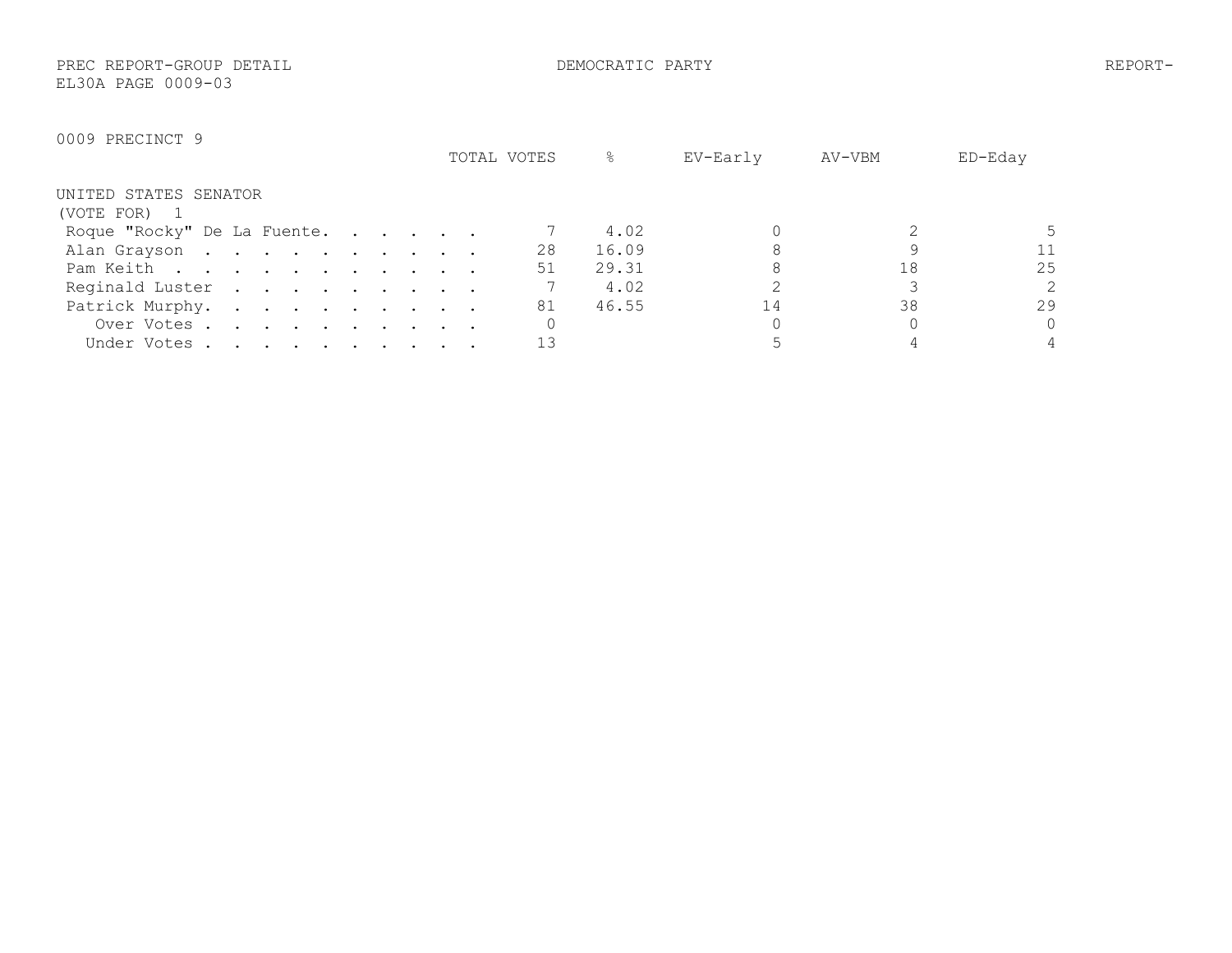PREC REPORT-GROUP DETAIL NONPARTISAN REPORT-EL30A PAGE 0009-05

|                                                                                                                                                                                                                                                    |                                                                                                                                                                                                                                   |  |  |  |  | TOTAL VOTES | ⊱     | EV-Early | AV-VBM | ED-Eday        |
|----------------------------------------------------------------------------------------------------------------------------------------------------------------------------------------------------------------------------------------------------|-----------------------------------------------------------------------------------------------------------------------------------------------------------------------------------------------------------------------------------|--|--|--|--|-------------|-------|----------|--------|----------------|
| COUNTY JUDGE                                                                                                                                                                                                                                       |                                                                                                                                                                                                                                   |  |  |  |  |             |       |          |        |                |
| (VOTE FOR) 1                                                                                                                                                                                                                                       |                                                                                                                                                                                                                                   |  |  |  |  |             |       |          |        |                |
| John S. Cooper.                                                                                                                                                                                                                                    | the contract of the contract of the contract of the contract of the contract of the contract of the contract of                                                                                                                   |  |  |  |  | 70          | 16.28 | 17       | 15     | 38             |
| Tatum Davis                                                                                                                                                                                                                                        | $\mathbf{r}$ . The contract of the contract of the contract of the contract of the contract of the contract of the contract of the contract of the contract of the contract of the contract of the contract of the contract of th |  |  |  |  | 150         | 34.88 | 27       | 48     | 75             |
| Curtis A. "Lex" Sanders.                                                                                                                                                                                                                           |                                                                                                                                                                                                                                   |  |  |  |  | 31          | 7.21  |          | 19     | 11             |
| Paul Sanders                                                                                                                                                                                                                                       | $\mathbf{r}$ , $\mathbf{r}$ , $\mathbf{r}$ , $\mathbf{r}$ , $\mathbf{r}$ , $\mathbf{r}$ , $\mathbf{r}$                                                                                                                            |  |  |  |  | 59          | 13.72 | 18       | 21     | 20             |
| Dan Sikes<br>$\mathbf{a}$ and $\mathbf{a}$ are a set of the set of the set of the set of the set of the set of the set of the set of the set of the set of the set of the set of the set of the set of the set of the set of the set of the set of |                                                                                                                                                                                                                                   |  |  |  |  | 120         | 27.91 | 44       | 41     | 35             |
| Over Votes .                                                                                                                                                                                                                                       | $\mathbf{r}$ . The contract of the contract of the contract of the contract of the contract of the contract of the contract of the contract of the contract of the contract of the contract of the contract of the contract of th |  |  |  |  |             |       |          |        | $\circ$        |
| Under Votes                                                                                                                                                                                                                                        |                                                                                                                                                                                                                                   |  |  |  |  |             |       |          |        | 1              |
| NO. 4 CONSTITUTIONAL AMENDMENT                                                                                                                                                                                                                     |                                                                                                                                                                                                                                   |  |  |  |  |             |       |          |        |                |
| (VOTE FOR) 1                                                                                                                                                                                                                                       |                                                                                                                                                                                                                                   |  |  |  |  |             |       |          |        |                |
| Yes                                                                                                                                                                                                                                                |                                                                                                                                                                                                                                   |  |  |  |  | 252         | 61.76 | 67       | 77     | 108            |
| No.                                                                                                                                                                                                                                                |                                                                                                                                                                                                                                   |  |  |  |  | 156         | 38.24 | 32       | 62     | 62             |
| Over Votes.                                                                                                                                                                                                                                        |                                                                                                                                                                                                                                   |  |  |  |  |             |       |          |        | $\overline{0}$ |
| Under Votes.                                                                                                                                                                                                                                       | $\mathcal{A}(\mathbf{z})$ , and $\mathcal{A}(\mathbf{z})$ , and $\mathcal{A}(\mathbf{z})$ , and                                                                                                                                   |  |  |  |  | 24          |       |          |        | 10             |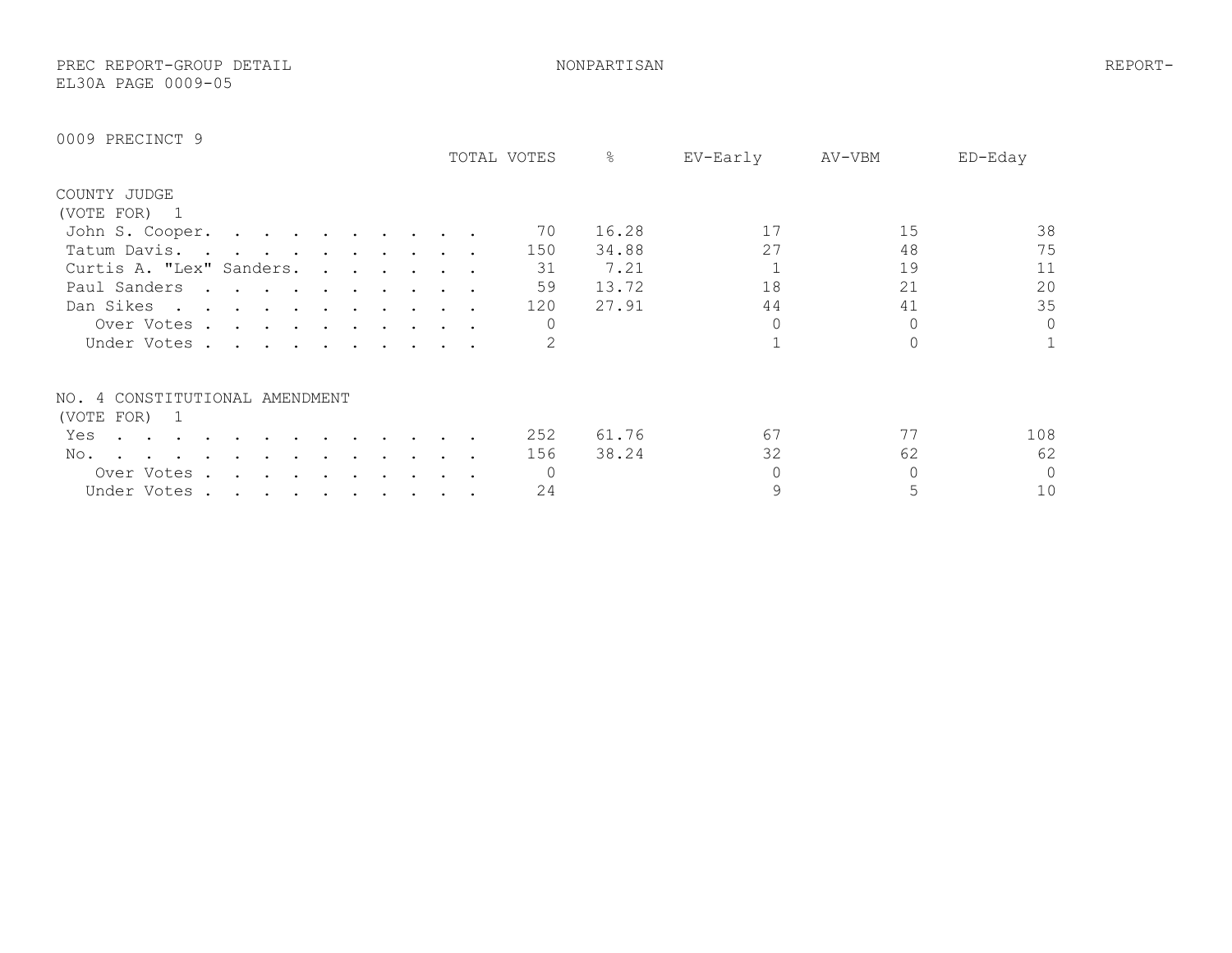PAGE 0010-01

|                                                                                                   |                                                           | TOTAL VOTES | ိဝ    | EV-Early | AV-VBM | $ED$ –Eday |
|---------------------------------------------------------------------------------------------------|-----------------------------------------------------------|-------------|-------|----------|--------|------------|
| REGISTERED VOTERS - TOTAL                                                                         |                                                           | 915         |       |          |        |            |
| REGISTERED VOTERS - REPUBLICAN PARTY                                                              |                                                           | 513         | 56.07 |          |        |            |
| REGISTERED VOTERS - DEMOCRATIC PARTY                                                              |                                                           | 282         | 30.82 |          |        |            |
| REGISTERED VOTERS - LIBERTARIAN PARTY.                                                            |                                                           |             | .33   |          |        |            |
| REGISTERED VOTERS - NONPARTISAN.                                                                  |                                                           | 117         |       |          |        |            |
| BALLOTS CAST - TOTAL.<br>$\mathbf{r}$ , $\mathbf{r}$ , $\mathbf{r}$ , $\mathbf{r}$ , $\mathbf{r}$ |                                                           | 383         |       | 62       | 97     | 224        |
| BALLOTS CAST - REPUBLICAN PARTY.                                                                  | $\mathbf{r}$ , $\mathbf{r}$ , $\mathbf{r}$ , $\mathbf{r}$ | 246         | 64.23 | 51       | 49     | 146        |
| BALLOTS CAST - DEMOCRATIC PARTY.                                                                  | $\sim$ $\sim$ $\sim$                                      | 124         | 32.38 | 8        | 44     | 72         |
| BALLOTS CAST - LIBERTARIAN PARTY.                                                                 | $\sim$ $\sim$ $\sim$ $\sim$                               |             |       |          |        | $\Omega$   |
| BALLOTS CAST - NONPARTISAN.                                                                       |                                                           | 13          | 3.39  |          |        | 6          |
| BALLOTS CAST - BLANK.<br>$\mathbf{r}$ . The set of $\mathbf{r}$ is the set of $\mathbf{r}$        |                                                           |             |       |          |        | $\Omega$   |
| VOTER TURNOUT - TOTAL                                                                             |                                                           |             | 41.86 |          |        |            |
| VOTER TURNOUT - REPUBLICAN PARTY.                                                                 |                                                           |             | 47.95 |          |        |            |
| VOTER TURNOUT - DEMOCRATIC PARTY.                                                                 |                                                           |             | 43.97 |          |        |            |
| VOTER TURNOUT - LIBERTARIAN PARTY                                                                 |                                                           |             |       |          |        |            |
| VOTER TURNOUT - BLANK                                                                             |                                                           |             |       |          |        |            |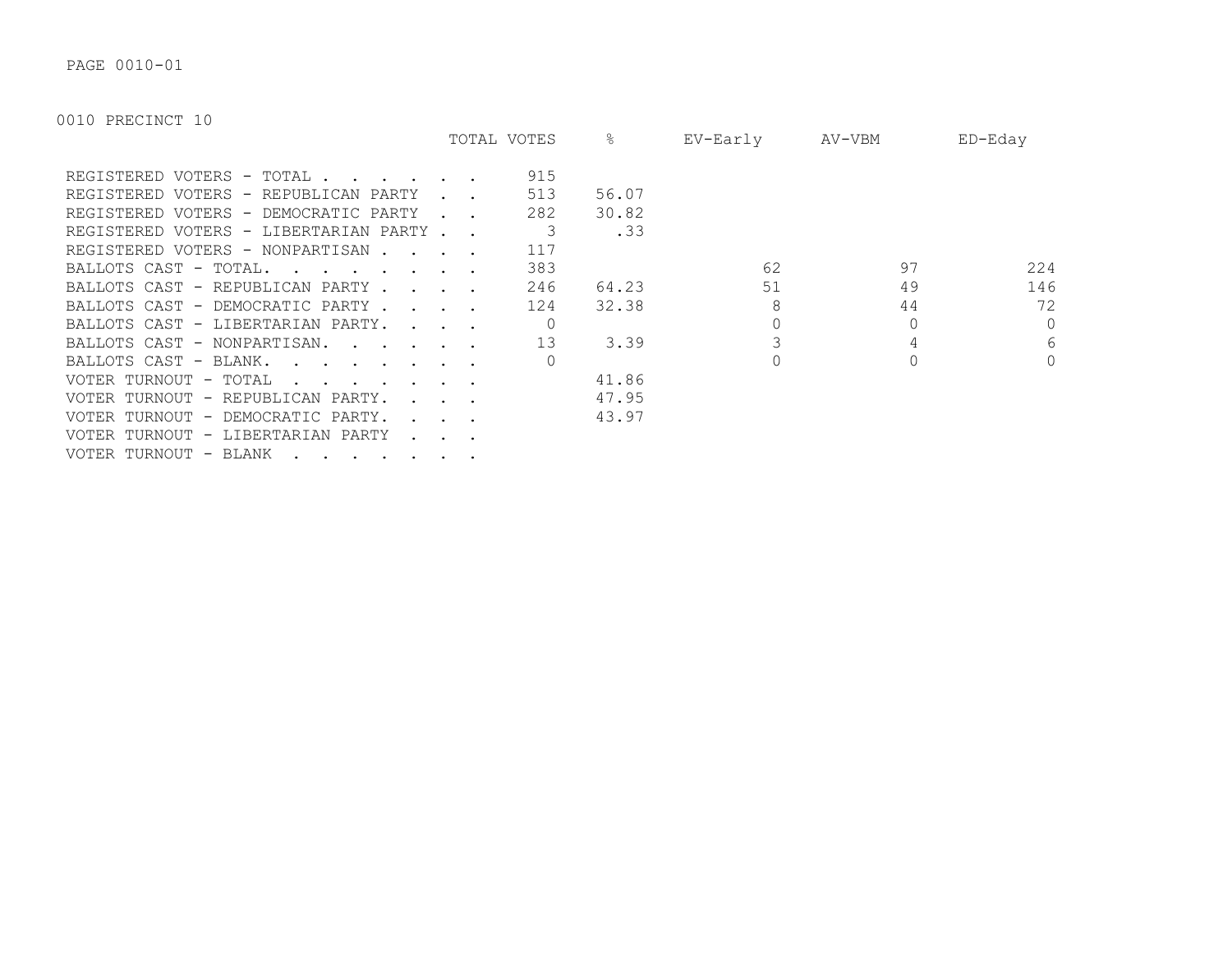PREC REPORT-GROUP DETAIL REPUBLICAN PARTY REPORT-

EL30A PAGE 0010-02

|                                                                                                                                 | TOTAL VOTES | န္    | EV-Early | AV-VBM | ED-Eday |
|---------------------------------------------------------------------------------------------------------------------------------|-------------|-------|----------|--------|---------|
| UNITED STATES SENATOR                                                                                                           |             |       |          |        |         |
| (VOTE FOR) 1                                                                                                                    |             |       |          |        |         |
| Carlos Beruff                                                                                                                   | 56          | 23.05 | 14       | 19     | 23      |
| Ernie Rivera<br>the contract of the contract of the contract of the contract of the contract of the contract of the contract of |             | 2.88  |          |        | 4       |
| Marco Rubio.                                                                                                                    | 171         | 70.37 | 34       | 24     | 113     |
| Dwight Mark Anthony Young                                                                                                       | 9           | 3.70  |          |        | 5       |
| Over Votes                                                                                                                      |             |       |          |        | $\circ$ |
| Under Votes                                                                                                                     |             |       |          |        |         |
| STATE REPRESENTATIVE DISTRICT 19                                                                                                |             |       |          |        |         |
| (VOTE FOR) 1                                                                                                                    |             |       |          |        |         |
| Leslie Dougher.                                                                                                                 | 54          | 22.31 |          |        | 43      |
| Bobby Payne.                                                                                                                    | 100         | 41.32 | 22       | 22     | 56      |
| Katherine Van Zant                                                                                                              | 88          | 36.36 | 22       | 20     | 46      |
| Over Votes.<br>the contract of the contract of the                                                                              |             |       |          |        | $\circ$ |
| Under Votes                                                                                                                     |             |       |          |        |         |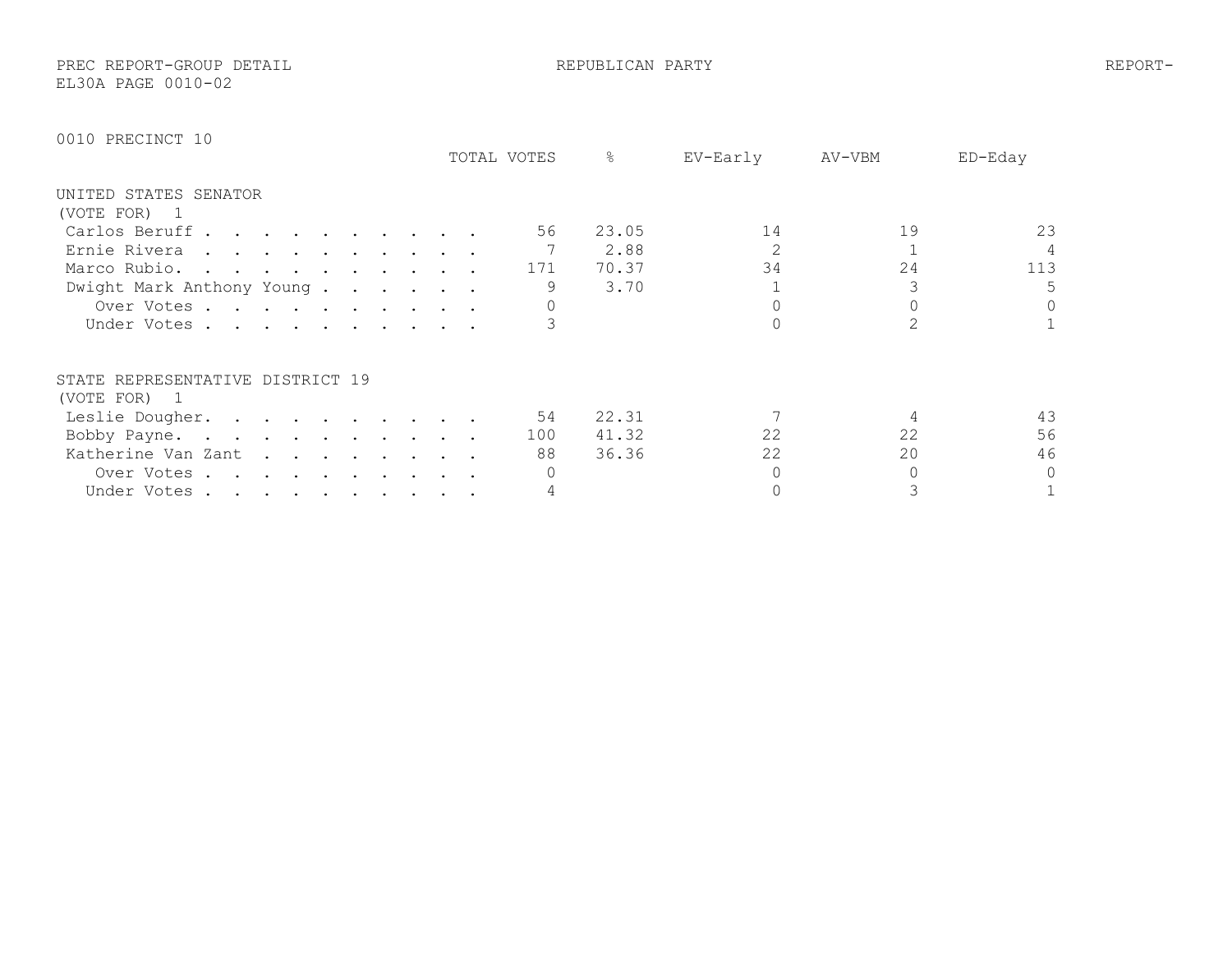PREC REPORT-GROUP DETAIL DEMOCRATIC PARTY REPORT-EL30A PAGE 0010-03

|                             | TOTAL VOTES | &     | EV-Early | AV-VBM | ED-Eday  |
|-----------------------------|-------------|-------|----------|--------|----------|
| UNITED STATES SENATOR       |             |       |          |        |          |
| (VOTE FOR) 1                |             |       |          |        |          |
| Roque "Rocky" De La Fuente. |             | 4.90  |          |        |          |
| Alan Grayson                | 38          | 37.25 |          |        | 23       |
| Pam Keith                   | 26          | 25.49 |          | 12     | 11       |
| Reginald Luster             |             | .98   |          |        |          |
| Patrick Murphy.             | 32          | 31.37 |          |        | 26       |
| Over Votes                  |             |       |          |        | $\Omega$ |
| Under Votes                 | 22          |       |          |        | 9        |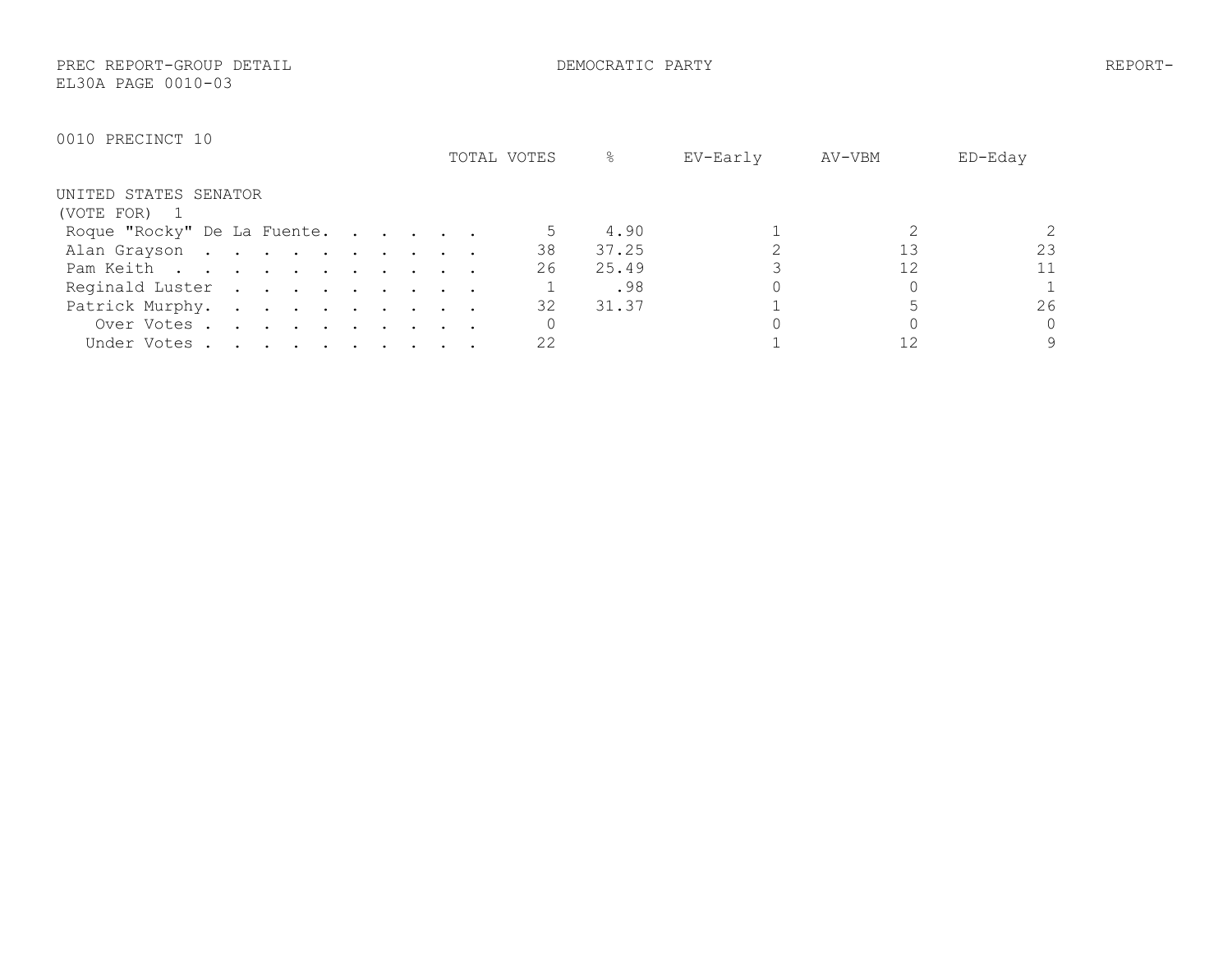PREC REPORT-GROUP DETAIL NONPARTISAN REPORT-EL30A PAGE 0010-05

| TOTAL VOTES                                                                                                                                                                                                                                             | $\approx$<br>EV-Early<br>AV-VBM<br>ED-Eday |
|---------------------------------------------------------------------------------------------------------------------------------------------------------------------------------------------------------------------------------------------------------|--------------------------------------------|
| COUNTY JUDGE                                                                                                                                                                                                                                            |                                            |
| (VOTE FOR) 1                                                                                                                                                                                                                                            |                                            |
| John S. Cooper.<br>63                                                                                                                                                                                                                                   | 39<br>13<br>16.94<br>11                    |
| 132<br>Tatum Davis. .<br>$\mathbf{r}$ , $\mathbf{r}$ , $\mathbf{r}$ , $\mathbf{r}$ , $\mathbf{r}$ , $\mathbf{r}$                                                                                                                                        | 89<br>18<br>25<br>35.48                    |
| Curtis A. "Lex" Sanders.<br>23                                                                                                                                                                                                                          | $\overline{9}$<br>6.18<br>10<br>4          |
| Paul Sanders<br>25                                                                                                                                                                                                                                      | 3<br>15<br>7<br>6.72                       |
| Dan Sikes<br>129                                                                                                                                                                                                                                        | 67<br>26<br>36<br>34.68                    |
| Over Votes<br>$\bigcap$                                                                                                                                                                                                                                 | $\circ$<br>$\bigcap$<br>$\Omega$           |
| Under Votes<br>11                                                                                                                                                                                                                                       | 5<br>$\Omega$<br>6                         |
| SCHOOL BOARD MEMBER DISTRICT 4<br>(VOTE FOR) 1                                                                                                                                                                                                          |                                            |
| Vivian Chappell<br>178                                                                                                                                                                                                                                  | 29<br>41<br>108<br>47.09                   |
| Elbert E. Hersey<br>200                                                                                                                                                                                                                                 | 52.91<br>32<br>54<br>114                   |
| Over Votes                                                                                                                                                                                                                                              | $\mathbf{0}$<br>$\Omega$<br>$\bigcap$      |
| Under Votes                                                                                                                                                                                                                                             | $\overline{2}$<br>2                        |
| NO. 4 CONSTITUTIONAL AMENDMENT                                                                                                                                                                                                                          |                                            |
| (VOTE FOR) 1                                                                                                                                                                                                                                            |                                            |
| 213<br>Yes<br>$\mathcal{A}^{\mathcal{A}}$ . The contribution of the contribution of the contribution of the contribution of the contribution of the contribution of the contribution of the contribution of the contribution of the contribution of the | 42<br>44<br>127<br>59.50                   |
| 145<br>No.                                                                                                                                                                                                                                              | 84<br>18<br>43<br>40.50                    |
| Over Votes.<br>$\Omega$<br>the contract of the contract of the contract of the contract of the contract of the contract of the contract of                                                                                                              | $\circ$<br>$\cap$<br>$\Omega$              |
| 25<br>Under Votes.<br>$\mathbf{r}$ , and $\mathbf{r}$ , and $\mathbf{r}$ , and $\mathbf{r}$                                                                                                                                                             | 2<br>13<br>10                              |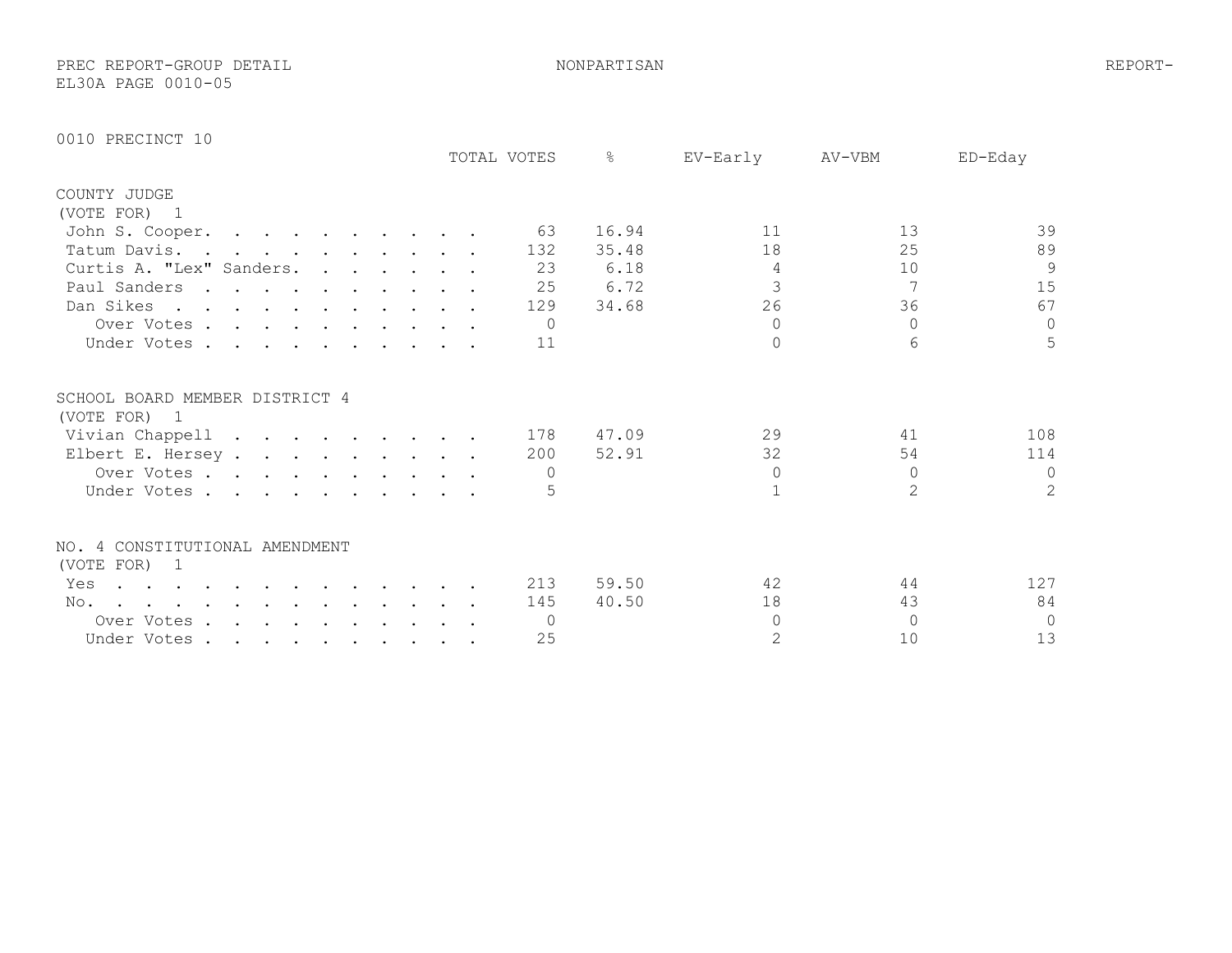PAGE 0011-01

|                                                                                                   |                                                           | TOTAL VOTES | &     | EV-Early | AV-VBM | $ED$ –Eday |
|---------------------------------------------------------------------------------------------------|-----------------------------------------------------------|-------------|-------|----------|--------|------------|
| REGISTERED VOTERS - TOTAL                                                                         |                                                           | 1,168       |       |          |        |            |
| REGISTERED VOTERS - REPUBLICAN PARTY                                                              |                                                           | 493         | 42.21 |          |        |            |
| REGISTERED VOTERS - DEMOCRATIC PARTY                                                              |                                                           | 470         | 40.24 |          |        |            |
| REGISTERED VOTERS - LIBERTARIAN PARTY.                                                            |                                                           | 4           | .34   |          |        |            |
| REGISTERED VOTERS - NONPARTISAN                                                                   |                                                           | 201         |       |          |        |            |
| BALLOTS CAST - TOTAL.<br>$\mathbf{r}$ , $\mathbf{r}$ , $\mathbf{r}$ , $\mathbf{r}$ , $\mathbf{r}$ |                                                           | 420         |       | 89       | 113    | 218        |
| BALLOTS CAST - REPUBLICAN PARTY.                                                                  | $\mathbf{r}$ , $\mathbf{r}$ , $\mathbf{r}$ , $\mathbf{r}$ | 222         | 52.86 | 45       | 52     | 125        |
| BALLOTS CAST - DEMOCRATIC PARTY.                                                                  | $\mathbf{r}$ , $\mathbf{r}$ , $\mathbf{r}$                | 174         | 41.43 | 39       | 55     | 80         |
| BALLOTS CAST - LIBERTARIAN PARTY.                                                                 | $\sim$ $\sim$ $\sim$ $\sim$                               |             | .24   |          |        | $\Omega$   |
| BALLOTS CAST - NONPARTISAN.                                                                       |                                                           | 23          | 5.48  |          |        | 13         |
| BALLOTS CAST - BLANK.                                                                             |                                                           |             |       |          |        | $\circ$    |
| VOTER TURNOUT - TOTAL                                                                             |                                                           |             | 35.96 |          |        |            |
| VOTER TURNOUT - REPUBLICAN PARTY.                                                                 |                                                           |             | 45.03 |          |        |            |
| VOTER TURNOUT - DEMOCRATIC PARTY.                                                                 |                                                           |             | 37.02 |          |        |            |
| VOTER TURNOUT - LIBERTARIAN PARTY                                                                 |                                                           |             | 25.00 |          |        |            |
| VOTER TURNOUT - BLANK                                                                             |                                                           |             |       |          |        |            |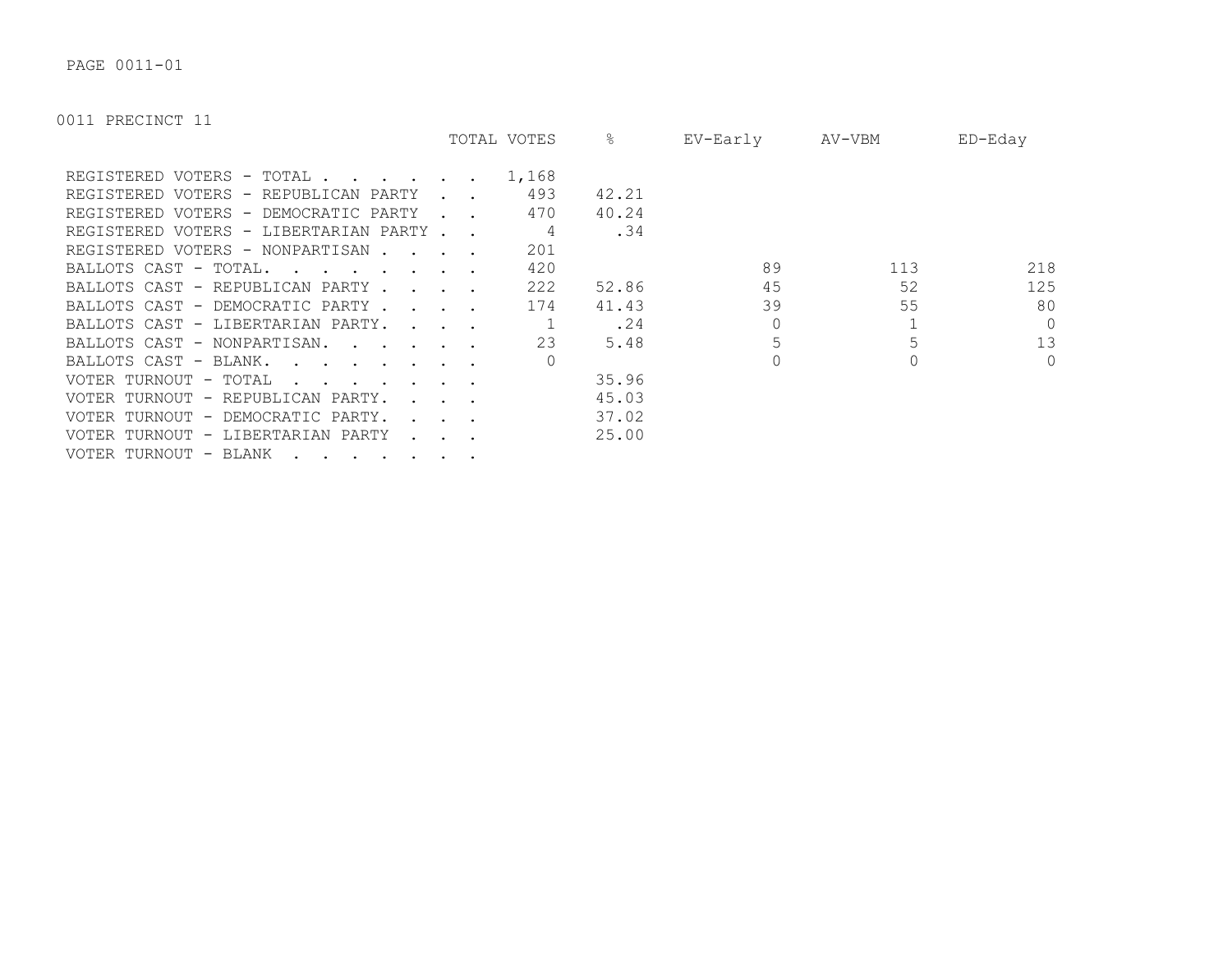PREC REPORT-GROUP DETAIL REPUBLICAN PARTY REPORT-EL30A PAGE 0011-02

|                                                                                      | TOTAL VOTES | ⋇<br>EV-Early | AV-VBM   | $ED-Edav$ |
|--------------------------------------------------------------------------------------|-------------|---------------|----------|-----------|
| UNITED STATES SENATOR                                                                |             |               |          |           |
| (VOTE FOR)<br>$\mathbf{1}$                                                           |             |               |          |           |
| Carlos Beruff                                                                        | 47          | 22.17         | 18       | 21        |
| Ernie Rivera                                                                         | 11          | 5.19          |          | 6         |
| Marco Rubio.                                                                         | 139         | 65.57         | 29<br>24 | 86        |
| Dwight Mark Anthony Young                                                            | 15          | 7.08          |          | 7         |
| Over Votes                                                                           |             |               |          | 0         |
| Under Votes.                                                                         | 10          |               |          |           |
| STATE REPRESENTATIVE DISTRICT 19                                                     |             |               |          |           |
| (VOTE FOR) 1                                                                         |             |               |          |           |
| Leslie Dougher.                                                                      | 43          | 20.38         | 6        | 31        |
| Bobby Payne.                                                                         | 93          | 44.08         | 22<br>19 | 52        |
| Katherine Van Zant                                                                   | 75          | 35.55         | 23<br>15 | 37        |
| Over Votes.<br>$\mathbf{r}$ , and $\mathbf{r}$ , and $\mathbf{r}$ , and $\mathbf{r}$ |             |               |          | 0         |
| Under Votes                                                                          | 11          |               |          | 5         |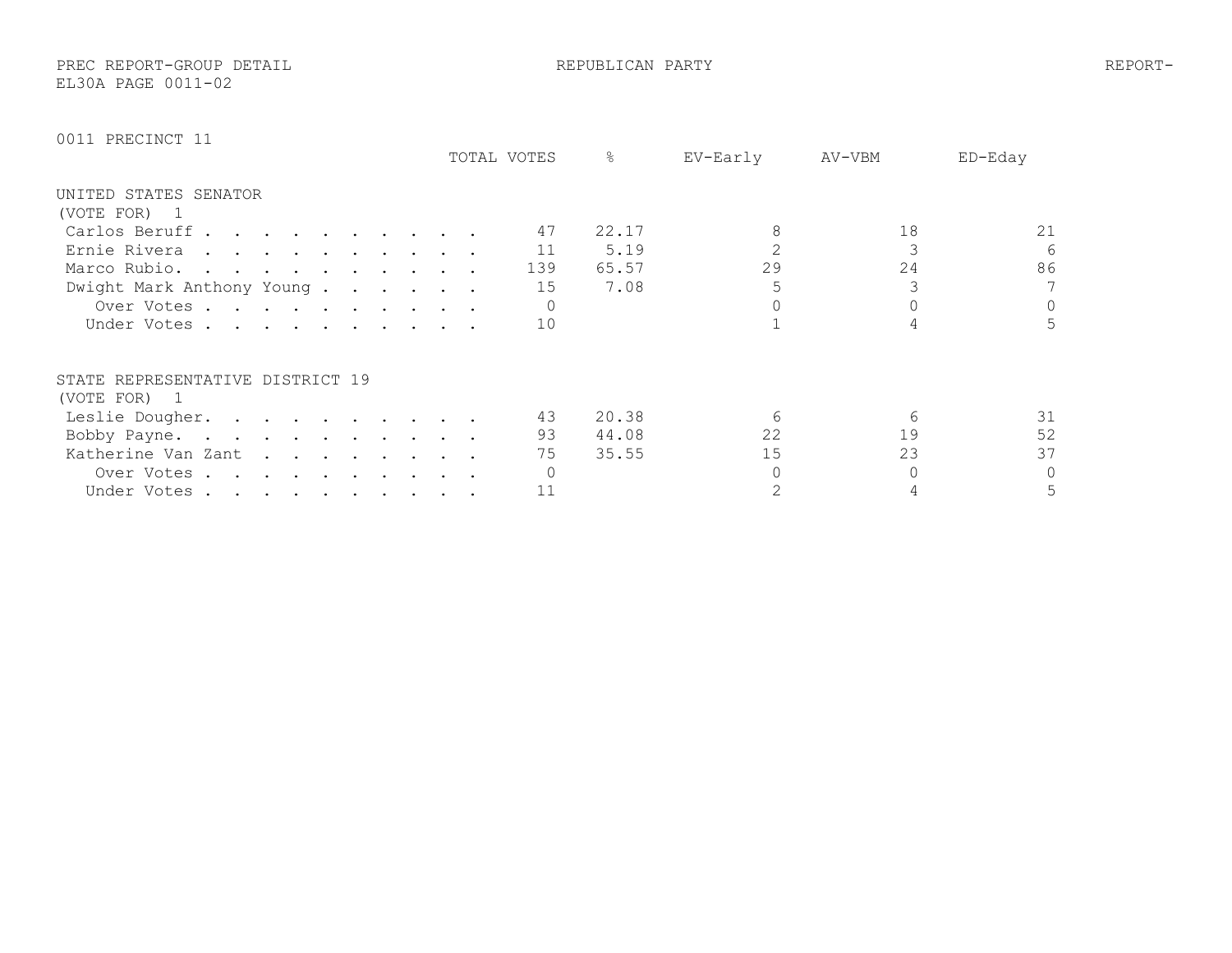PREC REPORT-GROUP DETAIL DEMOCRATIC PARTY REPORT-EL30A PAGE 0011-03

|                                                                                                          | TOTAL VOTES | &<br>EV-Early | AV-VBM | ED-Eday        |
|----------------------------------------------------------------------------------------------------------|-------------|---------------|--------|----------------|
| UNITED STATES SENATOR                                                                                    |             |               |        |                |
| (VOTE FOR) 1                                                                                             |             |               |        |                |
| Roque "Rocky" De La Fuente.                                                                              |             | 3.82          |        |                |
| Alan Grayson                                                                                             | 41          | 26.11         | 15     | 18             |
| Pam Keith                                                                                                | 31          | 19.75         |        | 11             |
| Reginald Luster                                                                                          |             | 1.91          |        | $\overline{2}$ |
| Patrick Murphy.                                                                                          | 76          | 48.41         | 25     | 38             |
| Over Votes .<br>$\mathbf{r}$ , and $\mathbf{r}$ , and $\mathbf{r}$ , and $\mathbf{r}$ , and $\mathbf{r}$ |             |               |        | $\Omega$       |
| Under Votes                                                                                              |             |               |        | 9              |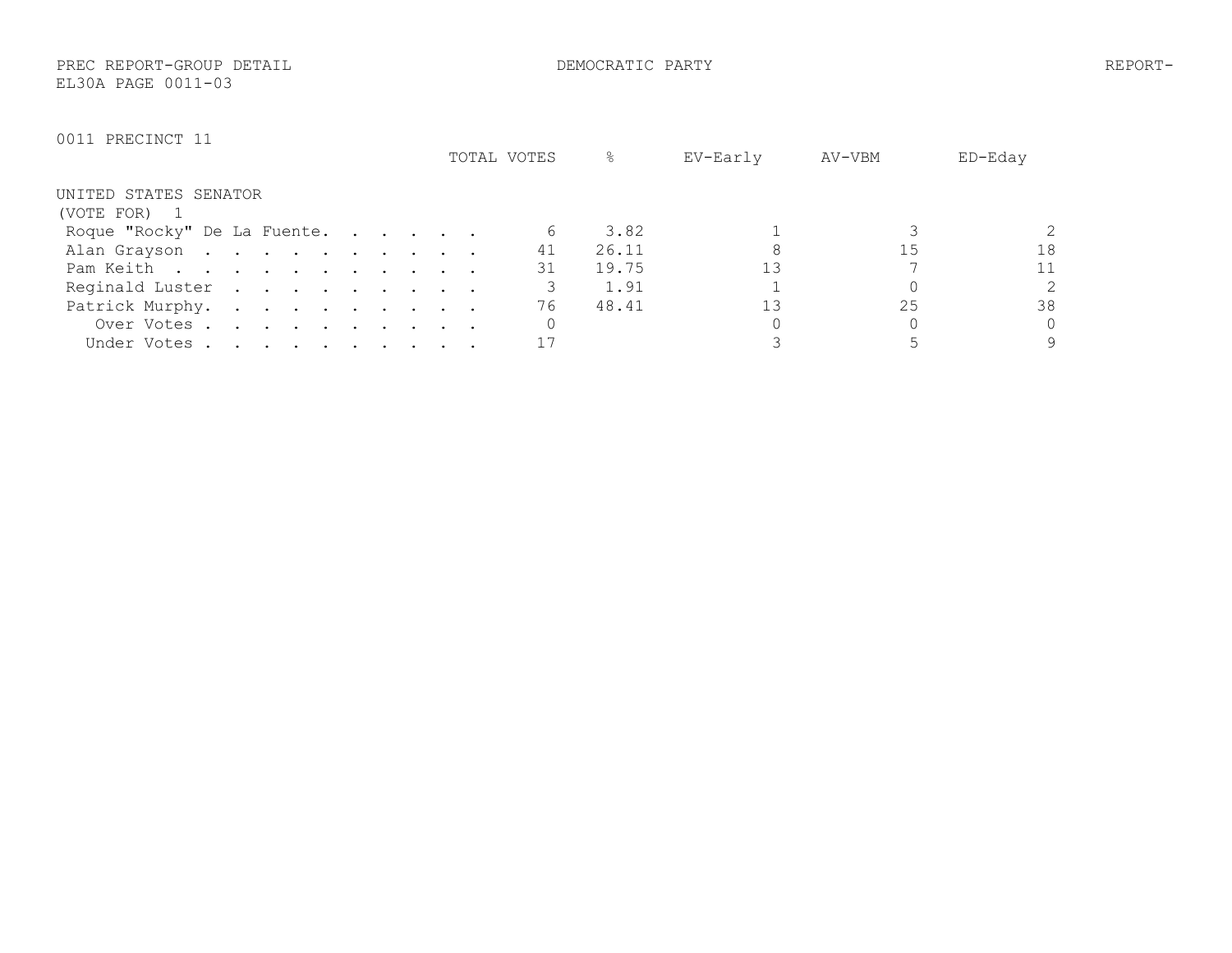PREC REPORT-GROUP DETAIL NONPARTISAN REPORT-EL30A PAGE 0011-05

| TOTAL VOTES                                                                                                                   | $\approx$<br>EV-Early | AV-VBM<br>ED-Eday              |
|-------------------------------------------------------------------------------------------------------------------------------|-----------------------|--------------------------------|
| COUNTY JUDGE                                                                                                                  |                       |                                |
| (VOTE FOR) 1                                                                                                                  |                       |                                |
| John S. Cooper.<br>81                                                                                                         | 15<br>19.57           | 48<br>18                       |
| Tatum Davis.<br>194                                                                                                           | 46.86<br>41           | 49<br>104                      |
| Curtis A. "Lex" Sanders.<br>20                                                                                                | 4.83<br>5             | 5<br>10                        |
| Paul Sanders<br>33                                                                                                            | 8<br>7.97             | 17<br>8                        |
| Dan Sikes<br>86                                                                                                               | 19<br>20.77           | 26<br>41                       |
| Over Votes                                                                                                                    | $\Omega$              | $\Omega$<br>$\mathbf{1}$       |
| Under Votes                                                                                                                   |                       | $\overline{2}$<br>$\mathbf{2}$ |
| SCHOOL BOARD MEMBER DISTRICT 4<br>(VOTE FOR) 1                                                                                |                       |                                |
| Vivian Chappell<br>218                                                                                                        | 45<br>52.78           | 63<br>110                      |
| Elbert E. Hersey<br>195                                                                                                       | 47.22<br>41           | 104<br>50                      |
| Over Votes                                                                                                                    | 0                     | $\circ$<br>$\Omega$            |
| Under Votes                                                                                                                   | 3                     | 4<br>$\Omega$                  |
| NO. 4 CONSTITUTIONAL AMENDMENT                                                                                                |                       |                                |
| (VOTE FOR) 1                                                                                                                  |                       |                                |
| 266<br>Yes<br>$\mathbf{r}$ , and $\mathbf{r}$ , and $\mathbf{r}$ , and $\mathbf{r}$ , and $\mathbf{r}$ , and $\mathbf{r}$     | 58<br>66.83           | 77<br>131                      |
| 132<br>No.<br>the contract of the contract of the contract of the contract of the contract of the contract of the contract of | 33.17<br>29           | 72<br>31                       |
| Over Votes<br>$\overline{0}$                                                                                                  | $\Omega$              | $\Omega$<br>$\Omega$           |
| 22<br>Under Votes                                                                                                             | $\overline{2}$        | 15<br>5                        |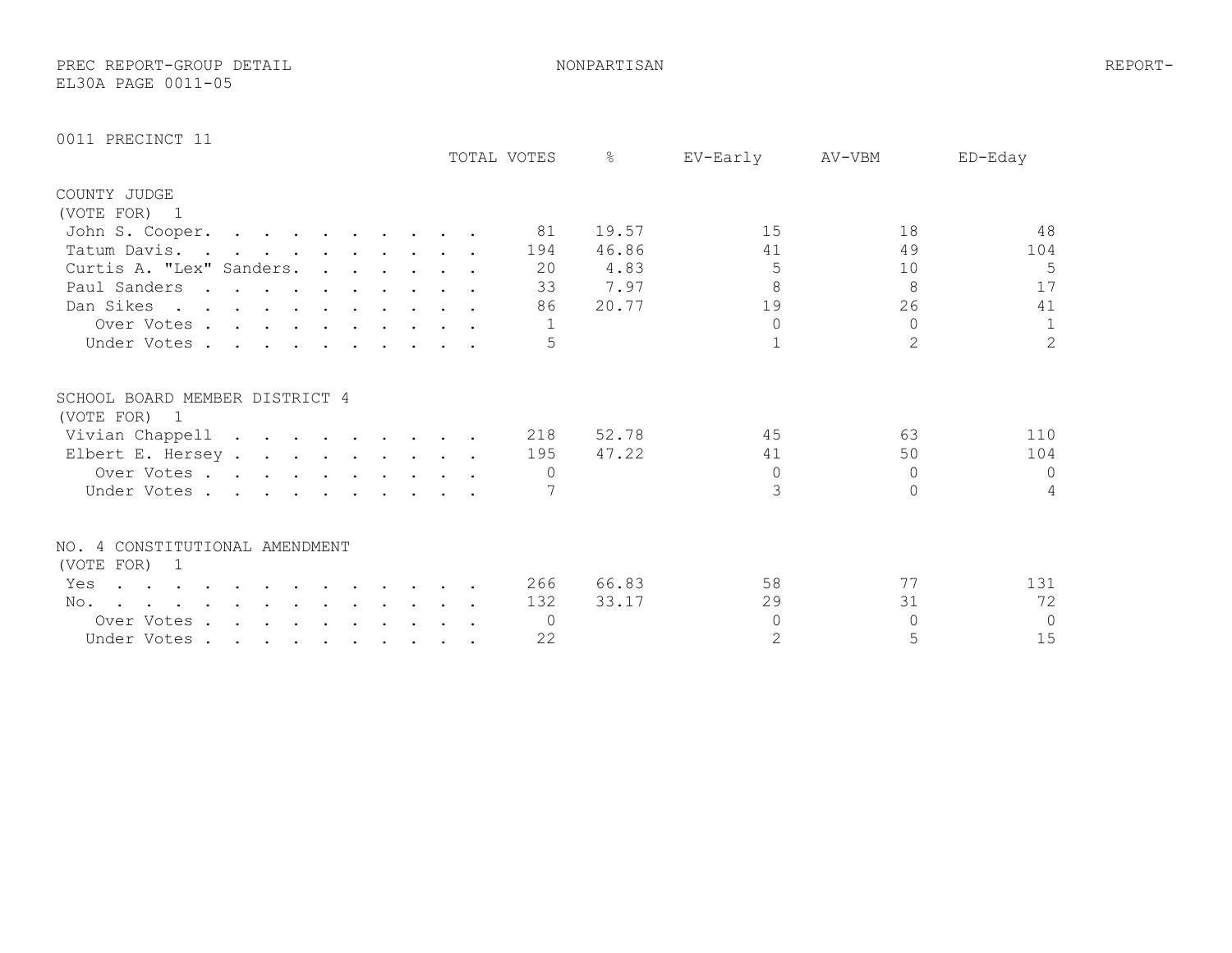PAGE 0012-01

|                                                                                                                                                                                                                                                            |                                                              | TOTAL VOTES    | &     | EV-Early | AV-VBM | ED-Eday      |
|------------------------------------------------------------------------------------------------------------------------------------------------------------------------------------------------------------------------------------------------------------|--------------------------------------------------------------|----------------|-------|----------|--------|--------------|
| REGISTERED VOTERS - TOTAL.<br>$\mathbf{r}$ , $\mathbf{r}$ , $\mathbf{r}$ , $\mathbf{r}$                                                                                                                                                                    |                                                              | 1,675          |       |          |        |              |
| REGISTERED VOTERS - REPUBLICAN PARTY                                                                                                                                                                                                                       |                                                              | 871            | 52.00 |          |        |              |
| REGISTERED VOTERS - DEMOCRATIC PARTY                                                                                                                                                                                                                       |                                                              | 523            | 31.22 |          |        |              |
| REGISTERED VOTERS - LIBERTARIAN PARTY                                                                                                                                                                                                                      |                                                              |                | .24   |          |        |              |
| REGISTERED VOTERS - NONPARTISAN                                                                                                                                                                                                                            |                                                              | 277            |       |          |        |              |
| BALLOTS CAST - TOTAL.<br>$\mathbf{r}$ , $\mathbf{r}$ , $\mathbf{r}$ , $\mathbf{r}$ , $\mathbf{r}$ , $\mathbf{r}$                                                                                                                                           |                                                              | 636            |       | 62       | 220    | 354          |
| BALLOTS CAST - REPUBLICAN PARTY                                                                                                                                                                                                                            |                                                              | 406            | 63.84 | 46       | 136    | 224          |
| BALLOTS CAST - DEMOCRATIC PARTY.<br>$\sim$ $\sim$ $\sim$ $\sim$                                                                                                                                                                                            |                                                              | 193            | 30.35 | 14       | 62     | 117          |
| BALLOTS CAST - LIBERTARIAN PARTY.<br>$\mathcal{L}$ and $\mathcal{L}$ and $\mathcal{L}$                                                                                                                                                                     |                                                              |                | .31   |          | 2      | $\Omega$     |
| BALLOTS CAST - NONPARTISAN.                                                                                                                                                                                                                                |                                                              | 35             | 5.50  |          | 20     | 13           |
| BALLOTS CAST - BLANK.<br>$\mathbf{r}$ . The contract of the contract of the contract of the contract of the contract of the contract of the contract of the contract of the contract of the contract of the contract of the contract of the contract of th |                                                              | $\overline{2}$ | .31   |          |        | $\mathbf{1}$ |
| VOTER TURNOUT - TOTAL<br>$\mathbf{r}$ . The set of $\mathbf{r}$ is the set of $\mathbf{r}$                                                                                                                                                                 |                                                              |                | 37.97 |          |        |              |
| VOTER TURNOUT - REPUBLICAN PARTY.<br>$\mathbf{r}$ and $\mathbf{r}$ and $\mathbf{r}$                                                                                                                                                                        |                                                              |                | 46.61 |          |        |              |
| VOTER TURNOUT - DEMOCRATIC PARTY.                                                                                                                                                                                                                          |                                                              |                | 36.90 |          |        |              |
| VOTER TURNOUT - LIBERTARIAN PARTY                                                                                                                                                                                                                          | $\mathbf{L} = \mathbf{L} \mathbf{L} + \mathbf{L} \mathbf{L}$ |                | 50.00 |          |        |              |
| VOTER TURNOUT - BLANK                                                                                                                                                                                                                                      |                                                              |                | .12   |          |        |              |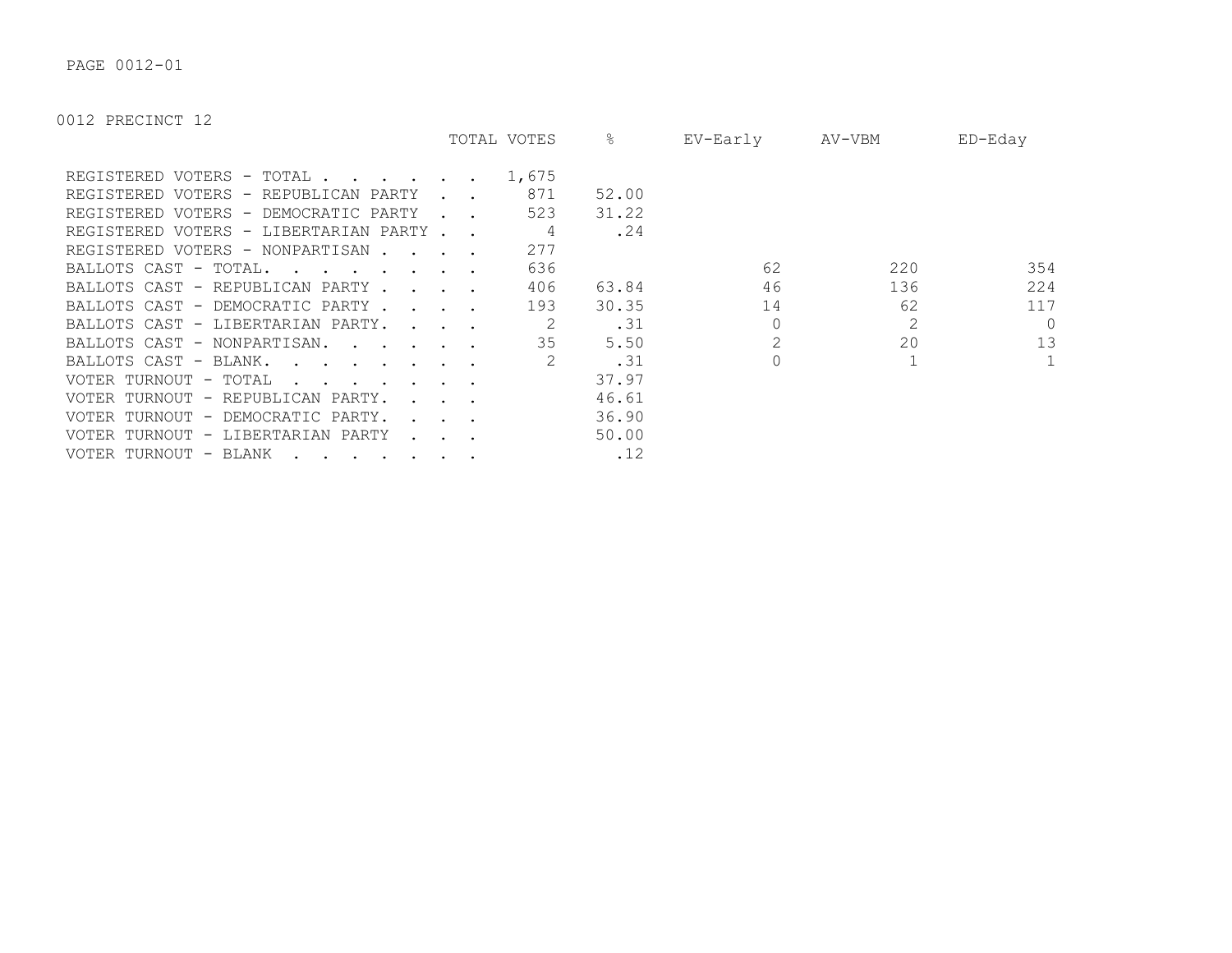PREC REPORT-GROUP DETAIL REPUBLICAN PARTY REPORT-EL30A PAGE 0012-02

|                                  |  |                                                                                                                                                                                                                               |  |  |  | TOTAL VOTES | ⊱     | EV-Early | AV-VBM | ED-Eday      |
|----------------------------------|--|-------------------------------------------------------------------------------------------------------------------------------------------------------------------------------------------------------------------------------|--|--|--|-------------|-------|----------|--------|--------------|
| UNITED STATES SENATOR            |  |                                                                                                                                                                                                                               |  |  |  |             |       |          |        |              |
| (VOTE FOR) 1                     |  |                                                                                                                                                                                                                               |  |  |  |             |       |          |        |              |
| Carlos Beruff                    |  |                                                                                                                                                                                                                               |  |  |  | 101         | 25.25 | 12       | 40     | 49           |
| Ernie Rivera                     |  |                                                                                                                                                                                                                               |  |  |  | 13          | 3.25  |          |        | 5            |
| Marco Rubio.                     |  |                                                                                                                                                                                                                               |  |  |  | 266         | 66.50 | 28       | 82     | 156          |
| Dwight Mark Anthony Young        |  |                                                                                                                                                                                                                               |  |  |  | 20          | 5.00  |          | 6      | 12           |
| Over Votes                       |  |                                                                                                                                                                                                                               |  |  |  |             |       |          |        | $\mathbf{0}$ |
| Under Votes.                     |  |                                                                                                                                                                                                                               |  |  |  | 6           |       |          |        | 2            |
| STATE REPRESENTATIVE DISTRICT 19 |  |                                                                                                                                                                                                                               |  |  |  |             |       |          |        |              |
| (VOTE FOR) 1                     |  |                                                                                                                                                                                                                               |  |  |  |             |       |          |        |              |
| Leslie Dougher.                  |  |                                                                                                                                                                                                                               |  |  |  | 128         | 32.24 | 16       | 29     | 83           |
| Bobby Payne.                     |  |                                                                                                                                                                                                                               |  |  |  | 113         | 28.46 | 17       | 26     | 70           |
| Katherine Van Zant               |  |                                                                                                                                                                                                                               |  |  |  | 156         | 39.29 | 13       | 73     | 70           |
| Over Votes.                      |  | . The contract of the contract of the contract of the contract of the contract of the contract of the contract of the contract of the contract of the contract of the contract of the contract of the contract of the contrac |  |  |  |             |       |          |        | $\circ$      |
| Under Votes                      |  |                                                                                                                                                                                                                               |  |  |  |             |       |          | 8      |              |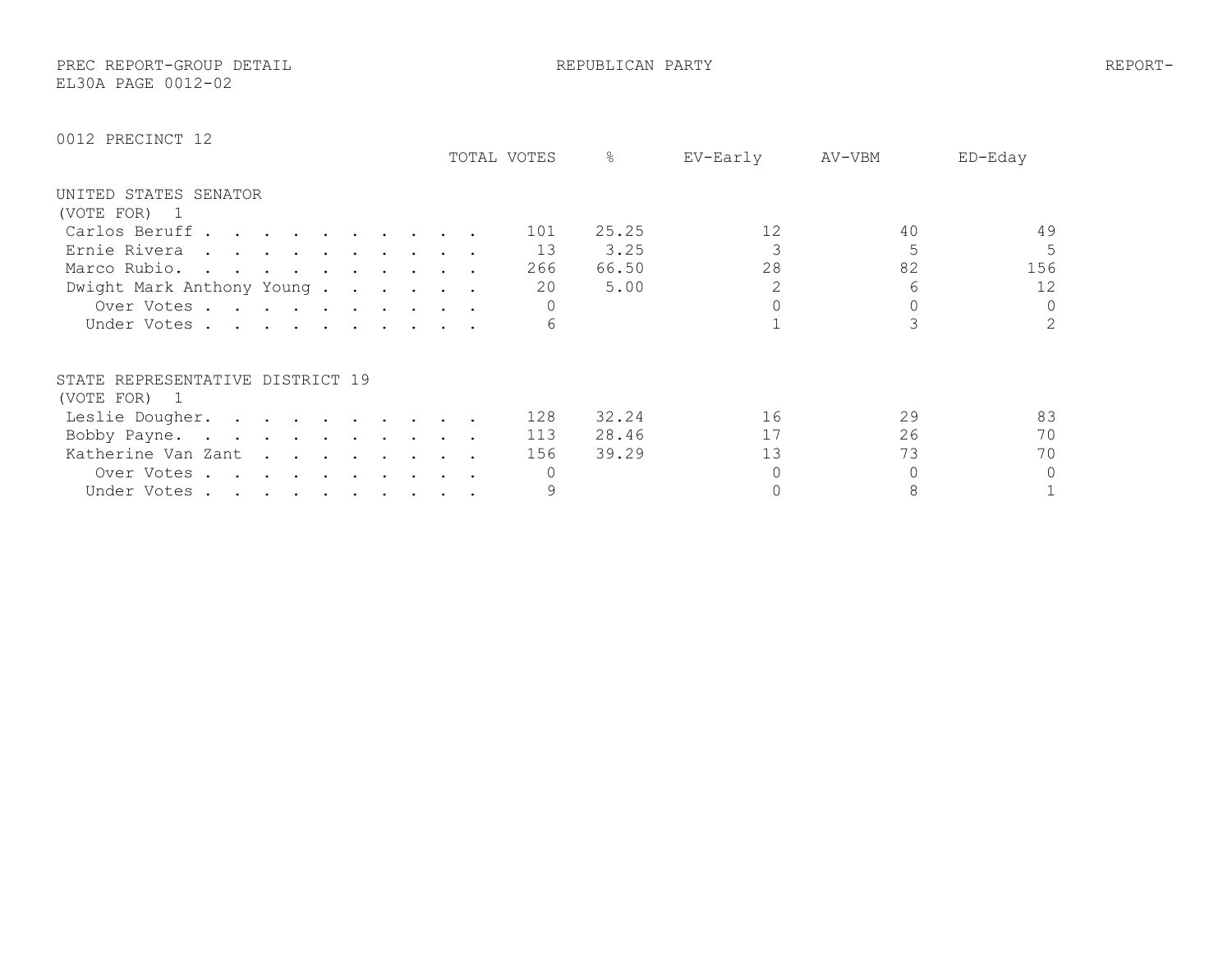PREC REPORT-GROUP DETAIL DEMOCRATIC PARTY REPORT-EL30A PAGE 0012-03

|                                                                                                          | TOTAL VOTES | ⊱     | EV-Early | AV-VBM | ED-Eday  |
|----------------------------------------------------------------------------------------------------------|-------------|-------|----------|--------|----------|
| UNITED STATES SENATOR                                                                                    |             |       |          |        |          |
| (VOTE FOR) 1                                                                                             |             |       |          |        |          |
| Roque "Rocky" De La Fuente.                                                                              |             | 3.98  |          |        | 2        |
| Alan Grayson                                                                                             | 44          | 25.00 |          |        | 32       |
| Pam Keith                                                                                                | 35          | 19.89 |          |        | 25       |
| Reginald Luster                                                                                          |             |       |          |        | $\Omega$ |
| Patrick Murphy.                                                                                          | 90          | 51.14 | 1 ೧      | 35     | 45       |
| Over Votes                                                                                               |             |       |          |        | $\Omega$ |
| Under Votes.<br>$\mathbf{r}$ , and $\mathbf{r}$ , and $\mathbf{r}$ , and $\mathbf{r}$ , and $\mathbf{r}$ |             |       |          |        | 1 3      |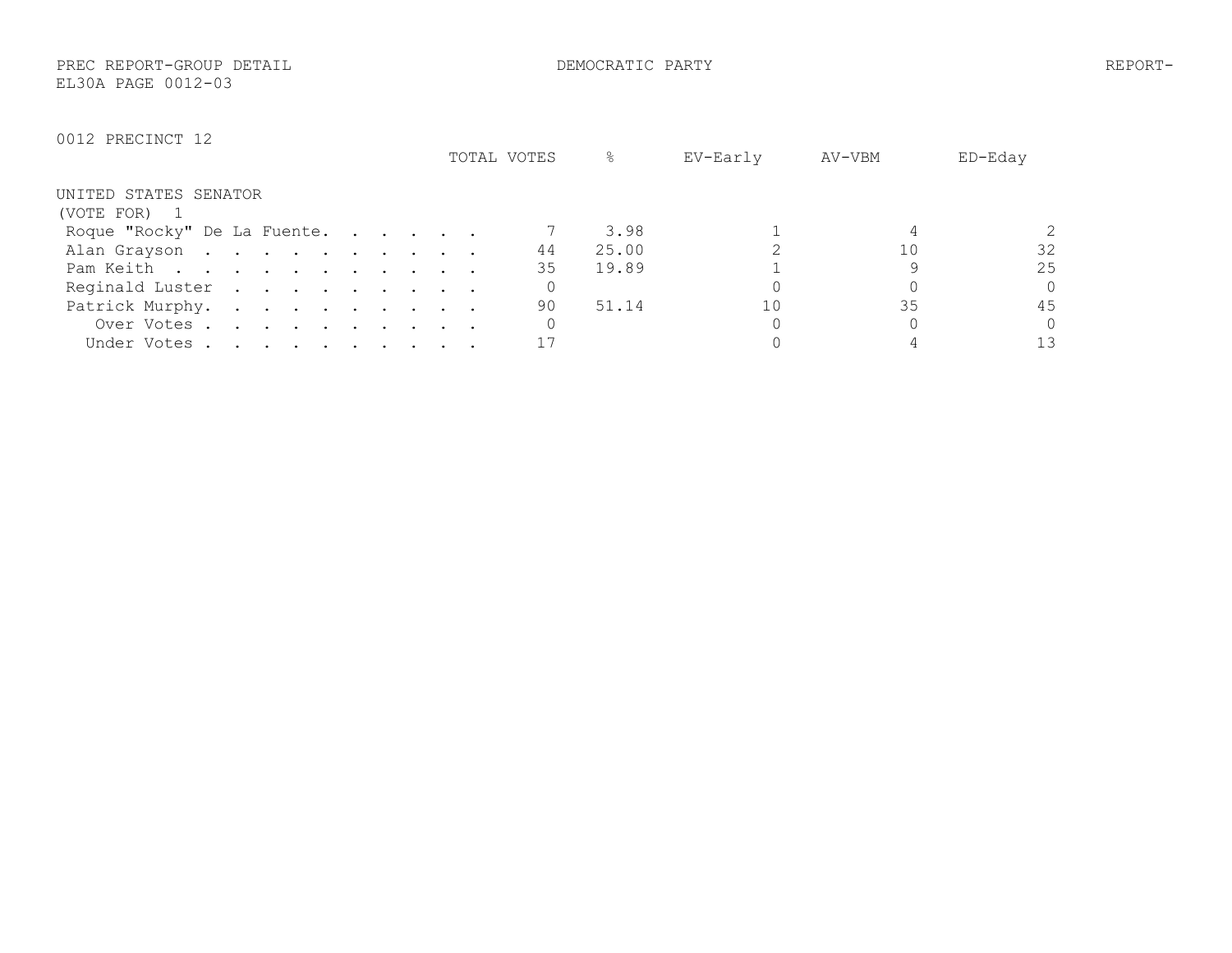PREC REPORT-GROUP DETAIL NONPARTISAN REPORT-EL30A PAGE 0012-05

|                                                                                                                                                                                                                                                                  | TOTAL VOTES    | $\frac{6}{5}$<br>EV-Early | AV-VBM    | ED-Eday    |
|------------------------------------------------------------------------------------------------------------------------------------------------------------------------------------------------------------------------------------------------------------------|----------------|---------------------------|-----------|------------|
| COUNTY JUDGE                                                                                                                                                                                                                                                     |                |                           |           |            |
| (VOTE FOR) 1                                                                                                                                                                                                                                                     |                |                           |           |            |
| John S. Cooper.<br>. The contract of the contract of the contract of $\mathcal{O}(1)$                                                                                                                                                                            | 66             | 3<br>10.95                | 31        | 32         |
| Tatum Davis<br>$\mathbf{r}$ , and $\mathbf{r}$ , and $\mathbf{r}$ , and $\mathbf{r}$                                                                                                                                                                             | 246            | 29<br>40.80               | 77        | 140        |
| Curtis A. "Lex" Sanders.                                                                                                                                                                                                                                         | 33             | 5.47<br>$\circ$           | 15        | 18         |
| Paul Sanders                                                                                                                                                                                                                                                     | 52             | 8.62                      | 18        | 33         |
| Dan Sikes                                                                                                                                                                                                                                                        | 206            | 24<br>34.16               | 64        | 118        |
| Over Votes.<br>$\mathbf{r}$ , $\mathbf{r}$ , $\mathbf{r}$ , $\mathbf{r}$ , $\mathbf{r}$ , $\mathbf{r}$                                                                                                                                                           | $\Omega$       | $\Omega$                  | $\Omega$  | $\Omega$   |
| Under Votes                                                                                                                                                                                                                                                      | 33             | 5                         | 15        | 13         |
| SCHOOL BOARD MEMBER DISTRICT 4<br>(VOTE FOR) 1                                                                                                                                                                                                                   |                |                           |           |            |
| Vivian Chappell                                                                                                                                                                                                                                                  | 306            | 35<br>50.66               | 104       | 167        |
| Elbert E. Hersey                                                                                                                                                                                                                                                 | 298            | 49.34<br>21               | 105       | 172        |
| Over Votes                                                                                                                                                                                                                                                       | $\Omega$       | $\Omega$                  | $\Omega$  | $\bigcirc$ |
| Under Votes                                                                                                                                                                                                                                                      | 32             | 6                         | 11        | 15         |
| NO. 4 CONSTITUTIONAL AMENDMENT<br>(VOTE FOR) 1                                                                                                                                                                                                                   |                |                           |           |            |
| Yes<br>$\cdot$                                                                                                                                                                                                                                                   | 436            | 72.07<br>41               | 167       | 228        |
| No.<br>$\ddot{\phantom{a}}$ . The contract of the contract of the contract of the contract of the contract of the contract of the contract of the contract of the contract of the contract of the contract of the contract of the contract of<br><b>Contract</b> | 169            | 27.93<br>20               | 41        | 108        |
| Over Votes                                                                                                                                                                                                                                                       | $\overline{0}$ | $\Omega$                  | $\bigcap$ | $\Omega$   |
| Under Votes                                                                                                                                                                                                                                                      | 31             |                           | 12        | 18         |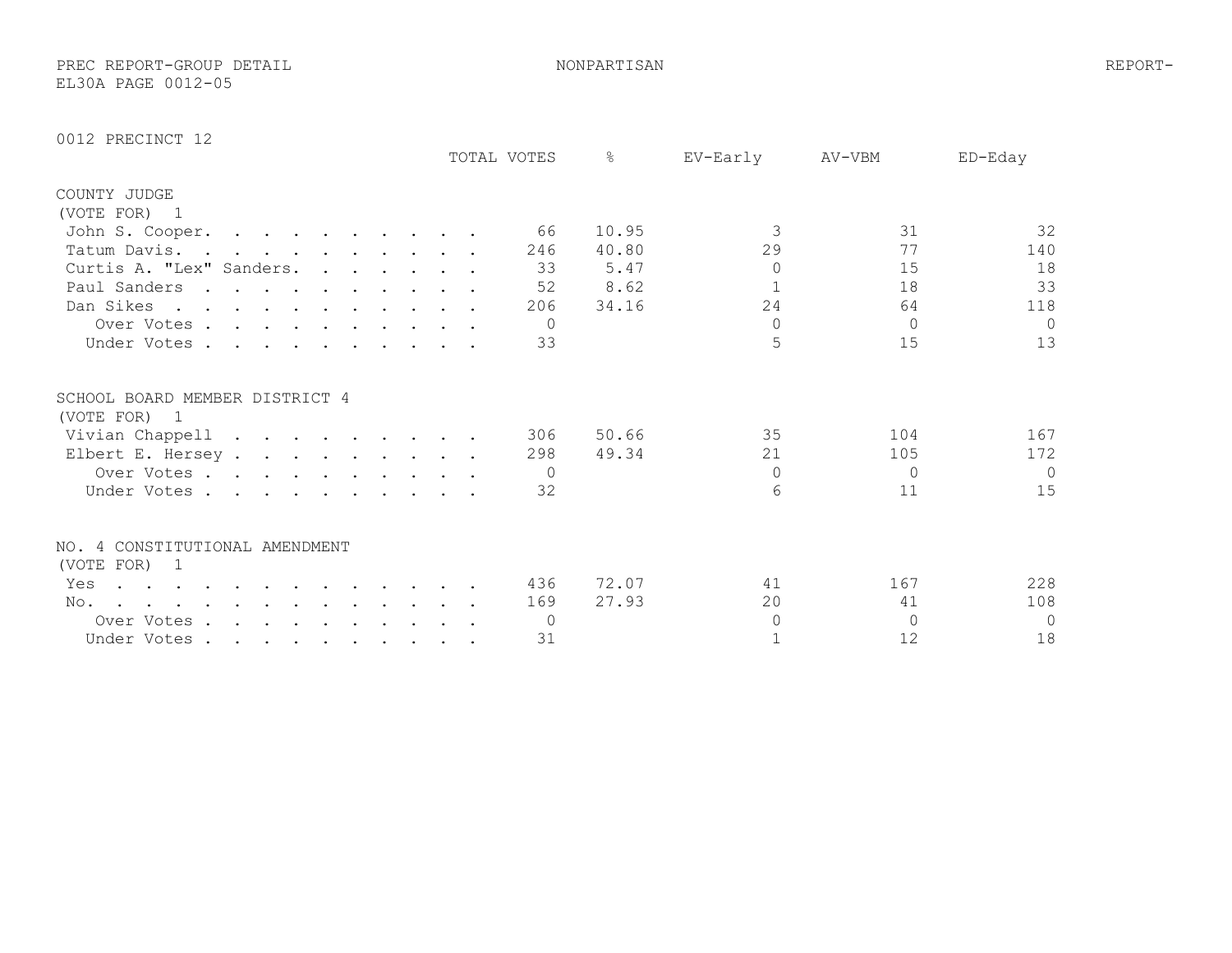PAGE 0013-01

|                                                                           |                                     | TOTAL VOTES | &     | EV-Early | AV-VBM | ED-Eday        |
|---------------------------------------------------------------------------|-------------------------------------|-------------|-------|----------|--------|----------------|
| REGISTERED VOTERS - TOTAL.                                                |                                     | 544         |       |          |        |                |
| REGISTERED VOTERS - REPUBLICAN PARTY                                      |                                     | 266         | 48.90 |          |        |                |
| REGISTERED VOTERS - DEMOCRATIC PARTY                                      |                                     | 173         | 31.80 |          |        |                |
| REGISTERED VOTERS - LIBERTARIAN PARTY.                                    |                                     | $\Omega$    |       |          |        |                |
| REGISTERED VOTERS - NONPARTISAN.                                          |                                     | 105         |       |          |        |                |
| BALLOTS CAST - TOTAL.<br>and the state of the state of the                |                                     | 171         |       | 21       | 40     | 110            |
| BALLOTS CAST - REPUBLICAN PARTY.                                          | and the contract of the contract of | 109         | 63.74 | 14       | 31     | 64             |
| BALLOTS CAST - DEMOCRATIC PARTY.                                          |                                     | 48          | 28.07 |          | 8      | 36             |
| BALLOTS CAST - LIBERTARIAN PARTY.                                         |                                     |             |       |          |        | $\Omega$       |
| BALLOTS CAST - NONPARTISAN.<br>$\mathbf{r}$ , $\mathbf{r}$ , $\mathbf{r}$ |                                     | 14          | 8.19  |          |        | 10             |
| BALLOTS CAST - BLANK.                                                     |                                     |             |       |          |        | $\overline{0}$ |
| VOTER TURNOUT - TOTAL                                                     |                                     |             | 31.43 |          |        |                |
| VOTER TURNOUT - REPUBLICAN PARTY.                                         |                                     |             | 40.98 |          |        |                |
| VOTER TURNOUT - DEMOCRATIC PARTY.                                         |                                     |             | 27.75 |          |        |                |
| VOTER TURNOUT - BLANK                                                     |                                     |             |       |          |        |                |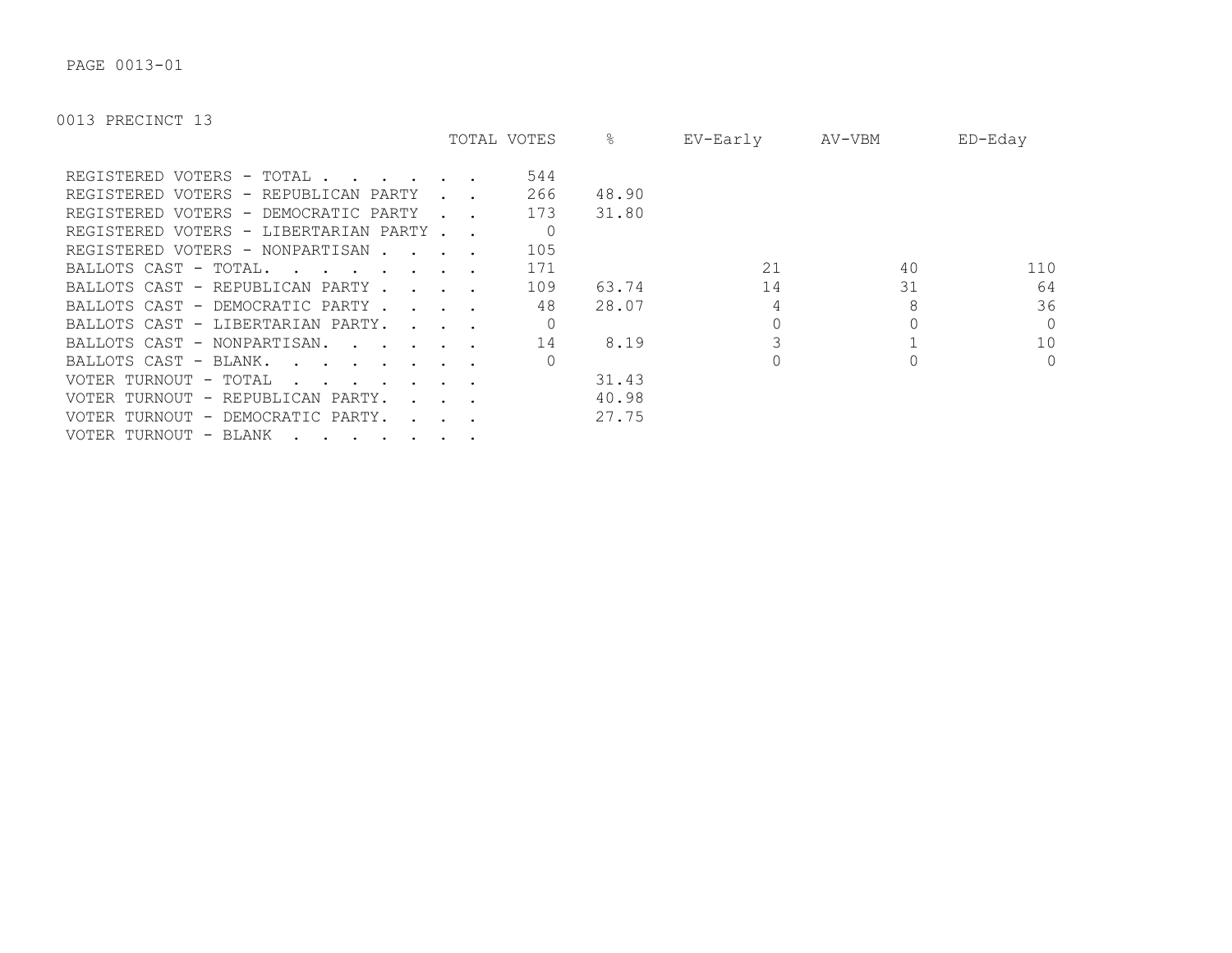PREC REPORT-GROUP DETAIL REPUBLICAN PARTY REPORT-

EL30A PAGE 0013-02

|                                                  |  |  |  |  | TOTAL VOTES | ⊱     | EV-Early | AV-VBM         | $ED-Edav$      |
|--------------------------------------------------|--|--|--|--|-------------|-------|----------|----------------|----------------|
| UNITED STATES SENATOR                            |  |  |  |  |             |       |          |                |                |
| (VOTE FOR) 1                                     |  |  |  |  |             |       |          |                |                |
| Carlos Beruff                                    |  |  |  |  | 26          | 24.76 | 6        |                | 13             |
| Ernie Rivera                                     |  |  |  |  | $\bigcap$   |       |          |                | $\Omega$       |
| Marco Rubio.                                     |  |  |  |  | 73          | 69.52 |          | 22             | 45             |
| Dwight Mark Anthony Young                        |  |  |  |  | 6           | 5.71  |          |                | 3              |
| Over Votes                                       |  |  |  |  |             |       |          |                | $\circ$        |
| Under Votes                                      |  |  |  |  |             |       |          |                | $\mathcal{S}$  |
| STATE REPRESENTATIVE DISTRICT 19<br>(VOTE FOR) 1 |  |  |  |  |             |       |          |                |                |
| Leslie Dougher.                                  |  |  |  |  | 22          | 20.75 |          | $\overline{2}$ | 17             |
| Bobby Payne.                                     |  |  |  |  | 36          | 33.96 |          | 10             | 17             |
| Katherine Van Zant                               |  |  |  |  | 48          | 45.28 |          | 18             | 28             |
| Over Votes                                       |  |  |  |  |             |       |          | $\cap$         | $\circ$        |
| Under Votes                                      |  |  |  |  |             |       |          |                | $\overline{2}$ |
| COUNTY COMMISSIONER DISTRICT 5                   |  |  |  |  |             |       |          |                |                |
| (VOTE FOR) 1                                     |  |  |  |  |             |       |          |                |                |
| Frank Durrance.                                  |  |  |  |  | 58          | 54.72 |          | 13             | 36             |
| Donnie Oden.                                     |  |  |  |  | 48          | 45.28 |          | 18             | 25             |
| Over Votes                                       |  |  |  |  |             |       |          |                | $\mathbf{0}$   |
| Under Votes                                      |  |  |  |  |             |       |          |                | 3              |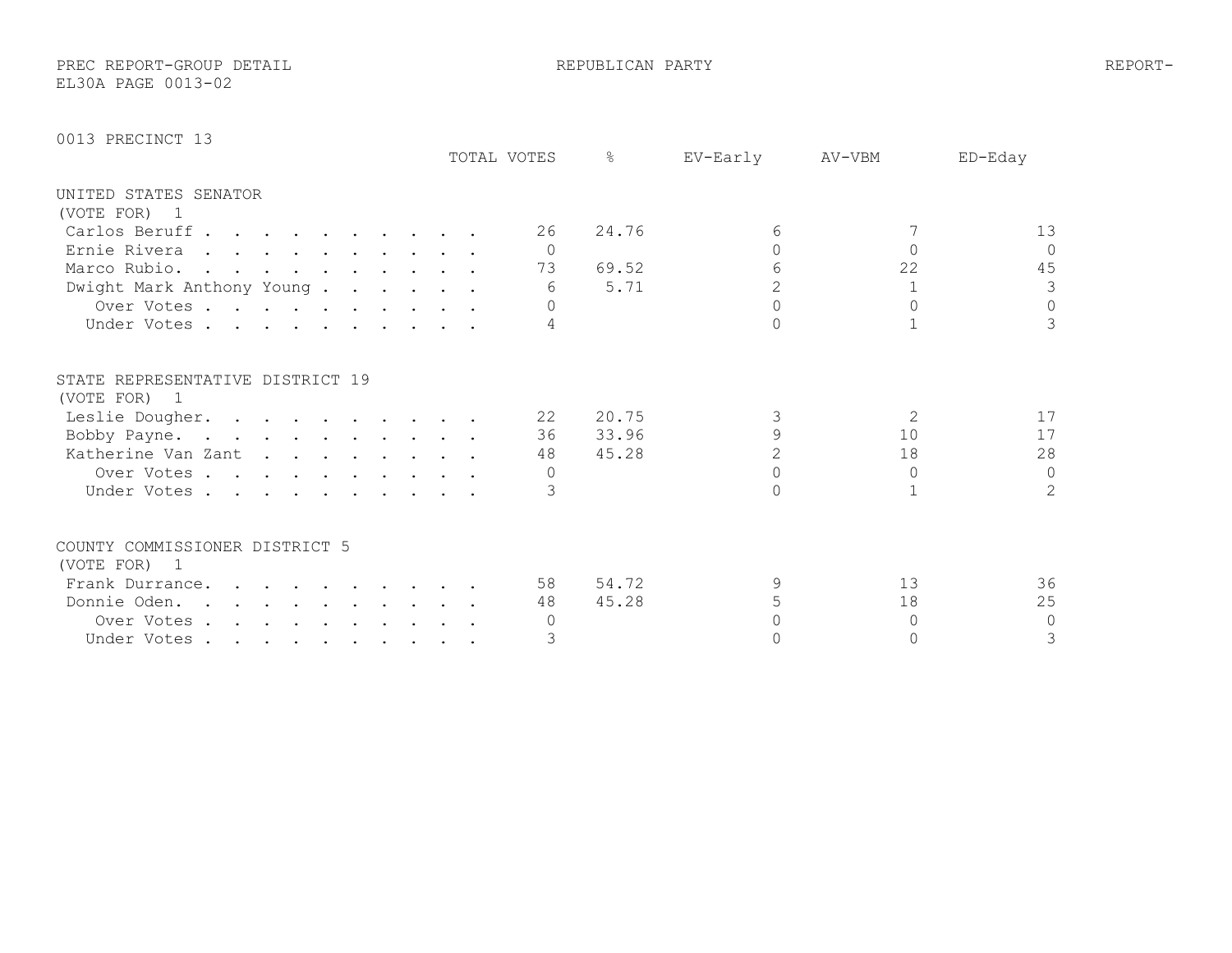PREC REPORT-GROUP DETAIL DEMOCRATIC PARTY REPORT-EL30A PAGE 0013-03

|                             | TOTAL VOTES | ℅     | EV-Early | AV-VBM | ED-Eday |
|-----------------------------|-------------|-------|----------|--------|---------|
| UNITED STATES SENATOR       |             |       |          |        |         |
| (VOTE FOR) 1                |             |       |          |        |         |
| Roque "Rocky" De La Fuente. |             | 9.09  |          |        |         |
| Alan Grayson                | 13          | 29.55 |          |        | 12      |
| Pam Keith                   | 10          | 22.73 |          |        | 8       |
| Reginald Luster             |             |       |          |        | Λ       |
| Patrick Murphy.             | 17          | 38.64 |          |        | 11      |
| Over Votes                  |             |       |          |        | 0       |
| Under Votes                 |             |       |          |        |         |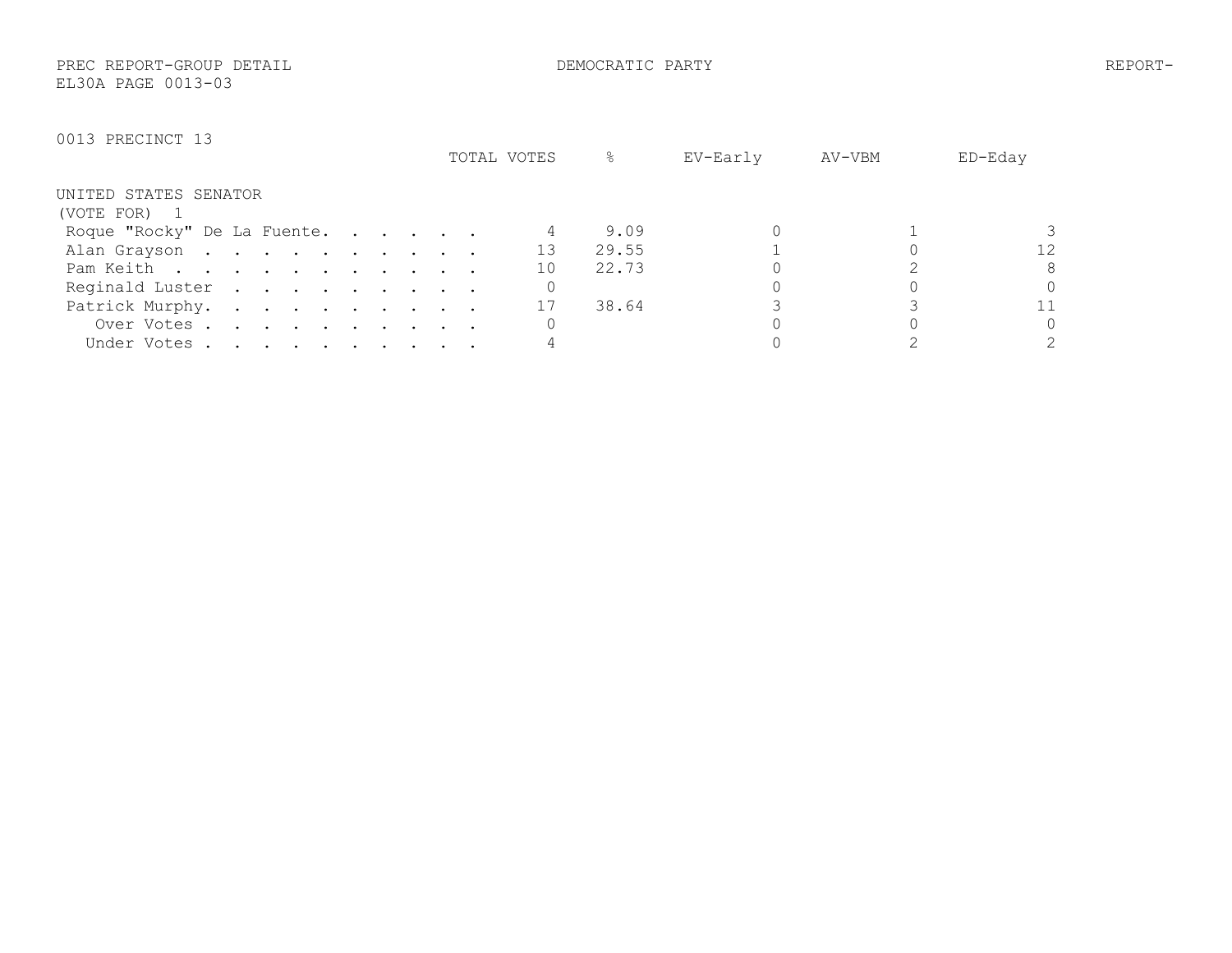PREC REPORT-GROUP DETAIL NONPARTISAN REPORT-EL30A PAGE 0013-05

|                                |                                                                                                                 |  |           |  |  | TOTAL VOTES | g     | EV-Early | AV-VBM | ED-Eday  |
|--------------------------------|-----------------------------------------------------------------------------------------------------------------|--|-----------|--|--|-------------|-------|----------|--------|----------|
| COUNTY JUDGE                   |                                                                                                                 |  |           |  |  |             |       |          |        |          |
| (VOTE FOR) 1                   |                                                                                                                 |  |           |  |  |             |       |          |        |          |
| John S. Cooper.                | the contract of the contract of the contract of the contract of the contract of the contract of the contract of |  |           |  |  | 28          | 16.67 |          |        | 19       |
| Tatum Davis                    | the contract of the contract of the contract of the contract of the contract of the contract of the contract of |  |           |  |  | 100         | 59.52 |          | 21     | 72       |
| Curtis A. "Lex" Sanders.       |                                                                                                                 |  |           |  |  | 8           | 4.76  |          |        | 5        |
| Paul Sanders                   | the contract of the contract of the contract of the contract of the contract of the contract of the contract of |  |           |  |  | 6           | 3.57  |          |        |          |
| Dan Sikes                      |                                                                                                                 |  |           |  |  | 26          | 15.48 | 10       |        | 10       |
| Over Votes.                    | $\mathbf{r}$ , and $\mathbf{r}$ , and $\mathbf{r}$ , and $\mathbf{r}$ , and $\mathbf{r}$                        |  |           |  |  |             |       |          |        | $\Omega$ |
| Under Votes                    |                                                                                                                 |  |           |  |  |             |       |          |        |          |
| NO. 4 CONSTITUTIONAL AMENDMENT |                                                                                                                 |  |           |  |  |             |       |          |        |          |
| (VOTE FOR) 1                   |                                                                                                                 |  |           |  |  |             |       |          |        |          |
| Yes                            |                                                                                                                 |  |           |  |  | 106         | 64.63 | 14       | 31     | 61       |
| No.                            |                                                                                                                 |  |           |  |  | 58          | 35.37 |          |        | 42       |
| Over Votes.                    |                                                                                                                 |  |           |  |  |             |       |          |        | 0        |
| Under Votes.                   | $\mathcal{L}(\mathcal{A})$ . The contribution of the contribution of $\mathcal{A}$                              |  | $\bullet$ |  |  |             |       |          |        |          |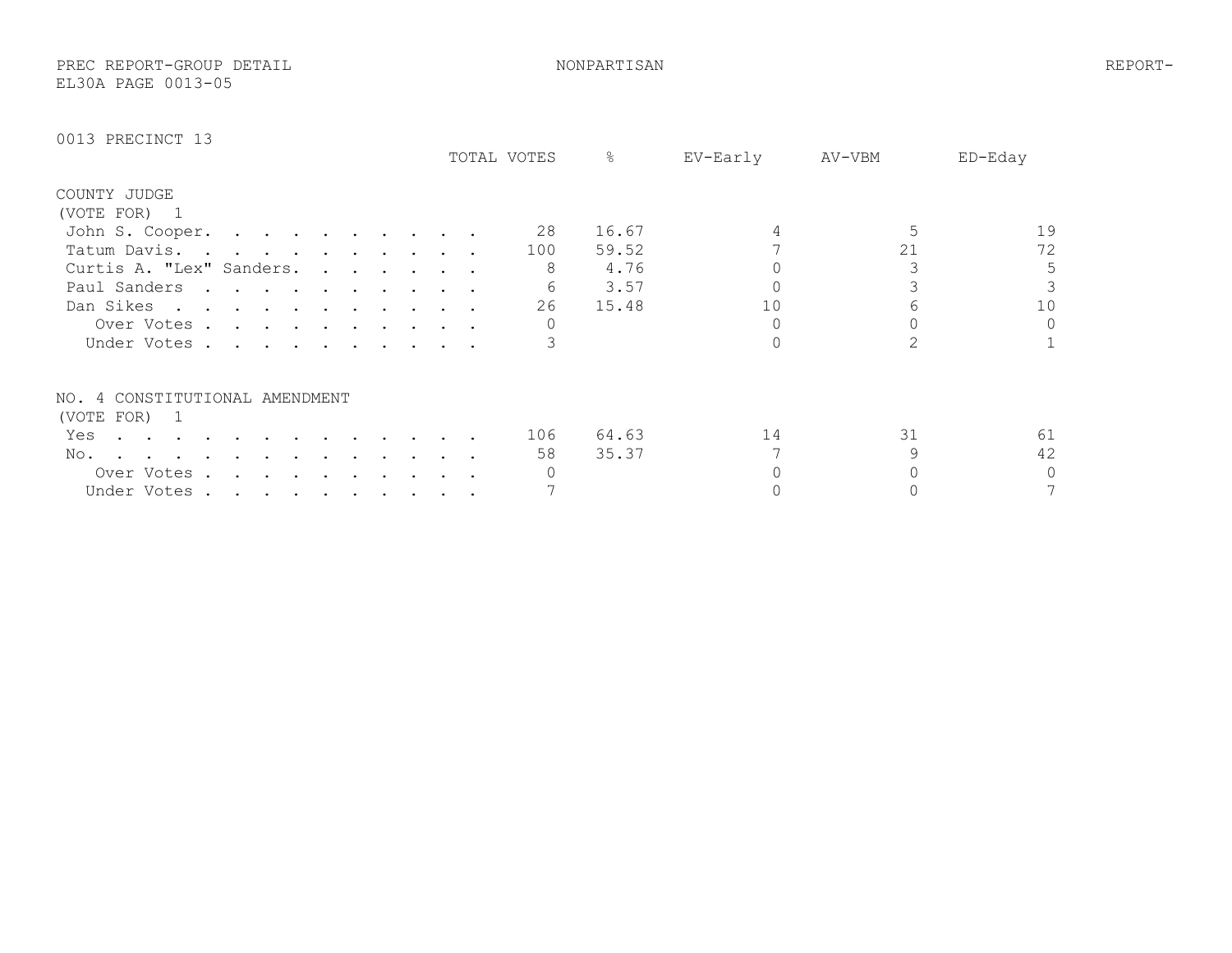PAGE 0014-01

|                                                                                   |                      | TOTAL VOTES | &     | EV-Early | AV-VBM | ED-Eday      |
|-----------------------------------------------------------------------------------|----------------------|-------------|-------|----------|--------|--------------|
| REGISTERED VOTERS - TOTAL.                                                        |                      | 663         |       |          |        |              |
| REGISTERED VOTERS - REPUBLICAN PARTY                                              |                      | 319         | 48.11 |          |        |              |
| REGISTERED VOTERS - DEMOCRATIC PARTY                                              |                      | 261         | 39.37 |          |        |              |
| REGISTERED VOTERS - LIBERTARIAN PARTY.                                            |                      |             |       |          |        |              |
| REGISTERED VOTERS - NONPARTISAN.                                                  |                      | 83          |       |          |        |              |
| BALLOTS CAST - TOTAL.<br>and the state of the state of the                        |                      | 289         |       | 34       | 67     | 188          |
| BALLOTS CAST - REPUBLICAN PARTY.                                                  | $\sim$ $\sim$ $\sim$ | 156         | 53.98 | 22       | 28     | 106          |
| BALLOTS CAST - DEMOCRATIC PARTY.                                                  |                      | 122         | 42.21 | 12       | 36     | 74           |
| BALLOTS CAST - LIBERTARIAN PARTY.                                                 |                      |             | .35   |          |        |              |
| BALLOTS CAST - NONPARTISAN.<br>$\mathbf{r}$ , $\mathbf{r}$ , $\mathbf{r}$         |                      | 10          | 3.46  |          |        |              |
| BALLOTS CAST - BLANK.                                                             |                      |             |       |          |        | $\mathbf{0}$ |
| VOTER TURNOUT - TOTAL                                                             |                      |             | 43.59 |          |        |              |
| VOTER TURNOUT - REPUBLICAN PARTY.                                                 |                      |             | 48.90 |          |        |              |
| VOTER TURNOUT - DEMOCRATIC PARTY.                                                 |                      |             | 46.74 |          |        |              |
| VOTER TURNOUT - BLANK<br>$\cdot$ $\cdot$ $\cdot$ $\cdot$ $\cdot$<br>$\sim$ $\sim$ |                      |             |       |          |        |              |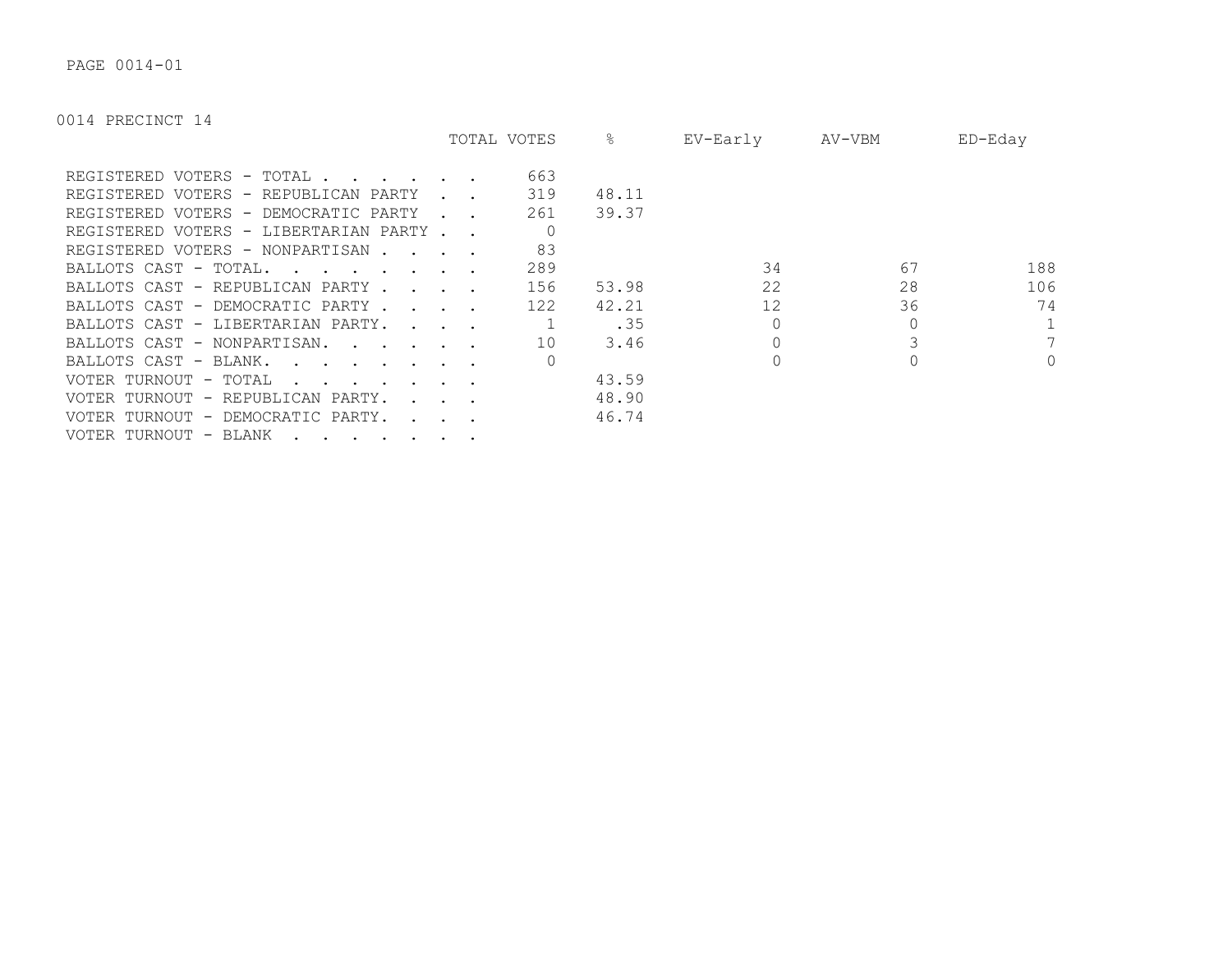PREC REPORT-GROUP DETAIL **Example 20** REPUBLICAN PARTY REPORT-EL30A PAGE 0014-02

|  | 0014 PRECINCT 14 |  |
|--|------------------|--|
|--|------------------|--|

|                                                  |  |  |  |  | TOTAL VOTES | ⊱     | EV-Early | AV-VBM         | ED-Eday        |
|--------------------------------------------------|--|--|--|--|-------------|-------|----------|----------------|----------------|
| UNITED STATES SENATOR                            |  |  |  |  |             |       |          |                |                |
| (VOTE FOR) 1                                     |  |  |  |  |             |       |          |                |                |
| Carlos Beruff                                    |  |  |  |  | 33          | 22.76 | 8        | 10             | 15             |
| Ernie Rivera                                     |  |  |  |  | - 6         | 4.14  |          | $\overline{2}$ | 4              |
| Marco Rubio.                                     |  |  |  |  | 101         | 69.66 | 11       | 13             | 77             |
| Dwight Mark Anthony Young.                       |  |  |  |  | 5           | 3.45  | $\Omega$ |                | 5              |
| Over Votes                                       |  |  |  |  |             |       | $\Omega$ |                | $\circ$        |
| Under Votes                                      |  |  |  |  | 11          |       |          | 3              | 5              |
| STATE REPRESENTATIVE DISTRICT 19<br>(VOTE FOR) 1 |  |  |  |  |             |       |          |                |                |
| Leslie Dougher.                                  |  |  |  |  | 37          | 24.67 |          | 4              | 26             |
| Bobby Payne.                                     |  |  |  |  | 67          | 44.67 |          | 16             | 46             |
| Katherine Van Zant                               |  |  |  |  | 46          | 30.67 | 10       |                | 29             |
| Over Votes                                       |  |  |  |  |             |       | $\cap$   |                | $\mathbf{1}$   |
| Under Votes                                      |  |  |  |  |             |       | ∩        |                | $\overline{4}$ |
|                                                  |  |  |  |  |             |       |          |                |                |
| COUNTY COMMISSIONER DISTRICT 5                   |  |  |  |  |             |       |          |                |                |
| (VOTE FOR) 1                                     |  |  |  |  |             |       |          |                |                |
| Frank Durrance.                                  |  |  |  |  | 56          | 36.60 | 11       | 14             | 31             |
| Donnie Oden.                                     |  |  |  |  | 97          | 63.40 | 11       | 14             | 72             |
| Over Votes                                       |  |  |  |  |             |       | $\cap$   | 0              | 0              |
| Under Votes                                      |  |  |  |  | 3           |       | O        |                | 3              |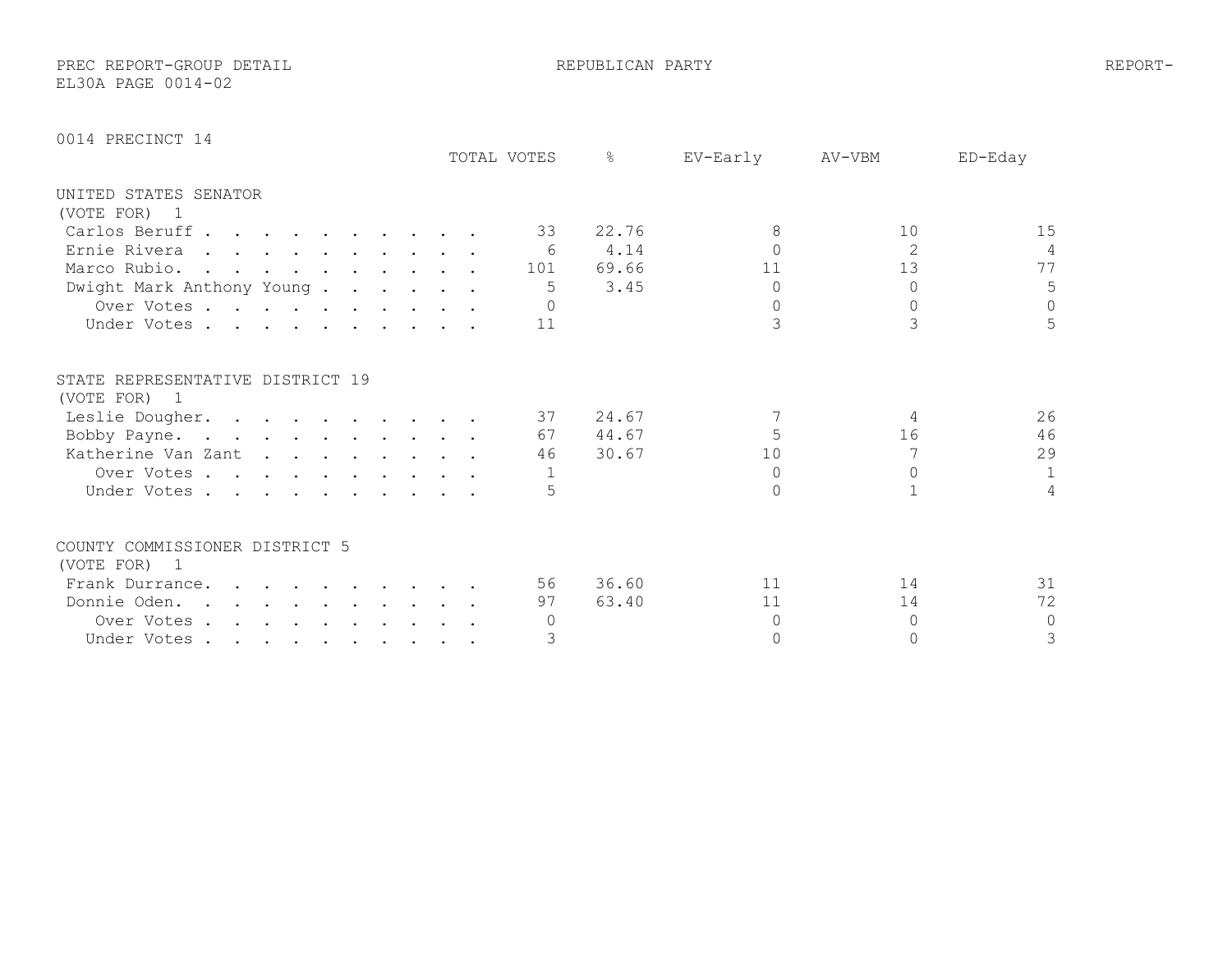PREC REPORT-GROUP DETAIL DEMOCRATIC PARTY REPORT-EL30A PAGE 0014-03

|                             | TOTAL VOTES | ℅     | EV-Early | AV-VBM | ED-Eday  |
|-----------------------------|-------------|-------|----------|--------|----------|
| UNITED STATES SENATOR       |             |       |          |        |          |
| (VOTE FOR) 1                |             |       |          |        |          |
| Roque "Rocky" De La Fuente. |             | 2.88  |          |        |          |
| Alan Grayson                | 27          | 25.96 |          |        | 18       |
| Pam Keith                   | 30          | 28.85 |          | 15     | 12       |
| Reginald Luster             |             | .96   |          |        |          |
| Patrick Murphy.             | 43          | 41.35 |          |        | 28       |
| Over Votes                  |             |       |          |        | $\Omega$ |
| Under Votes                 | 18          |       |          |        | 12       |